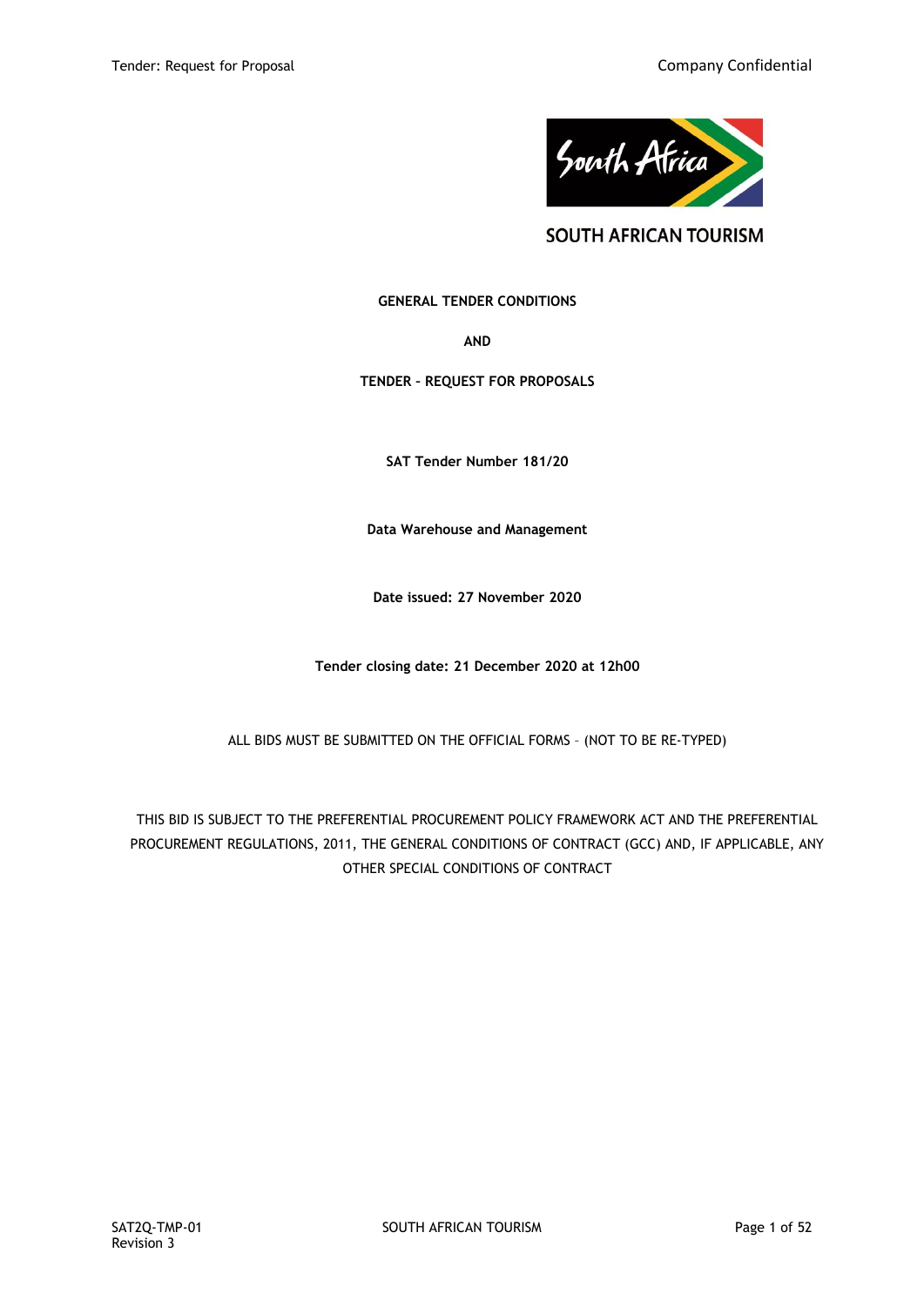## **INDEX PAGE**

| 1              | <b>INTRODUCTION</b>                                                        | 3         |
|----------------|----------------------------------------------------------------------------|-----------|
| $\overline{2}$ | <b>CLOSING DATE</b>                                                        | 3         |
| 3              | E PROCUREMENT TENDER PORTAL AND TENDER DOCUMENTS MARKING                   | $3 - 4$   |
| 4              | CONTACT INFORMATION                                                        | $4 - 5$   |
| 5              | SECURITY AND INTEGRITY CLEARANCE                                           | 5         |
| 5.1            | <b>FALSE INFORMATION</b>                                                   | 5         |
| 5.2            | VAT, DUTIES AND OTHER TAXES                                                | 5         |
| 6              | SPECIAL TENDER CONDITIONS                                                  | 6         |
| 5.1            | <b>TENDER SECURITY</b>                                                     | 6         |
| 6.2            | DOWNSCALING OF WORK                                                        | 6         |
| 6.3            | <b>VALIDITY PERIOD</b>                                                     | 6         |
| 6.4            | <b>COMPLETENESS OF THE SOLUTION</b>                                        | 6         |
| 6.5            | CONTRACTUAL IMPLICATIONS                                                   | $6 - 7$   |
| 6.6            | <b>CONDITIONS OF PAYMENT</b>                                               | $7 - 8$   |
| 6.7            | <b>QUALITY ASSURANCE</b>                                                   | 8         |
| 6.8            | <b>INTELLECTUAL PROPERTY RIGHTS</b>                                        | 8         |
| 6.9            | AWARDING OF CONTRACT                                                       | 8         |
| 6.10           | CONFLICT OF INTEREST                                                       | $8 - 9$   |
| 6.11           | MISREPRESENTATION DURING THE LIFECYCLE OF THE CONTRACT                     | 9         |
| 6.12           | PREPARATION COST                                                           | 9         |
| 6.13           | <b>INDEMNITY</b>                                                           | 9         |
| 6.14           | <b>PRECEDENCE</b>                                                          | 10        |
| 6.15           | <b>LIMITATION OF LIABILITY</b>                                             | 10        |
| 6.16           | <b>TAX COMPLIANCE</b>                                                      | 10        |
| 6.17           | TENDER DEFAULTERS AND RESTRICTED SUPPLIERS                                 | 10        |
| 6.18           | <b>GOVERNING LAW</b>                                                       | 11        |
| 6.19           | RESPONSIBILITY FOR SUB-CONTRACTORS AND BIDDER'S PERSONNEL                  | 11        |
| 6.20           | <b>CONFIDENTIALITY</b>                                                     | 11        |
| 6.21           | SOUTH AFRICAN TOURISM PROPRIETARY INFORMATION                              | 11        |
| 6.22           | AVAILABILITY OF FUNDS                                                      | 11        |
| 6.23           | <b>ANTI-CORRUPTION PRACTICE</b>                                            | 12        |
| 6.24           | <b>FRONTING</b>                                                            | 12        |
| 6.25           | SUPPLIER DUE DILIGENCE                                                     | 12        |
| 6.26           | DURATION OF CONTRACT                                                       | 12        |
| $\overline{7}$ | <b>TERMINATION OF CONTRACT</b>                                             | 13        |
| 8              | PROPOSAL SUBMISSION                                                        | $13 - 14$ |
| 9              | ANNEXURE A - DETAIL SPECIFICATION OF GOODS AND SERVICES                    | $15 - 33$ |
| 10             | ANNEXURE B - COMPANY INFORMATION                                           | $34 - 36$ |
| 11             | ANNEXURE C: DETAILED BREAKDOWN OF TOTAL COST AND STANDARD SERVICES         | 37        |
| 12             | <b>TIME FRAMES</b>                                                         | 37        |
| 13             | ANNEXURE D: ACCEPTANCE OF GENERAL TENDER CONDITIONS                        | $38 - 39$ |
| $14 - 15$      | ANNEXURE E: DECLARATION OF INTEREST FOR TENDERS + SBD4                     | $40 - 45$ |
| 16             | ANNEXURE G: NATIONAL TREASURY CENTRALISED SUPPLIER DATABASE                | 46        |
| 17             | ANNEXURE H: DECLARATION OF BIDDER'S PAST SUPPLY CHAIN MANAGEMENT PRACTICES | 47 - 49   |
| $18 - 19$      | ANNEXURE I: CERTIFICATE OF INDEPENDENT BID DETERMINATION (SBD9)            | $50 - 51$ |
| 20             | <b>BID DECLARATION</b>                                                     | 52        |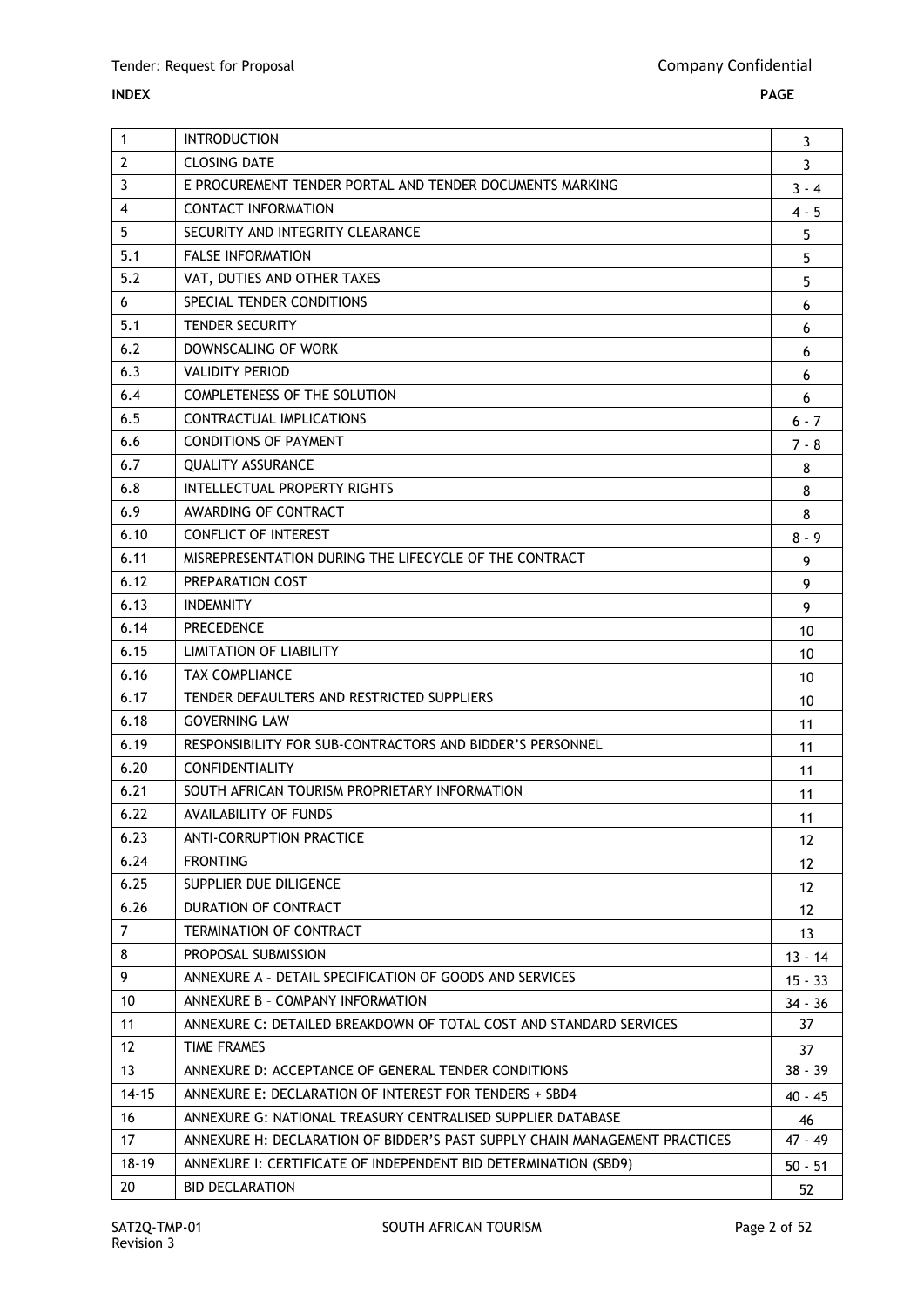### **1 INTRODUCTION**

The South African Tourism Board (South African Tourism) was established by section 2 of the Tourism Act No 72 of 1993 and continues to exist in terms of section 9 of the new Tourism Act No 3 of 2014. SA Tourism is a schedule 3 A Public Entity in terms of schedule 3 of the Public Finance Management Act 1 of 1999.

The mandate of South African Tourism in terms of the Tourism Act is to provide for the development and promotion of sustainable tourism for the benefit of the Republic, its residents and its visitors. It is common cause that tourism is a strategic industry in terms of the National Tourism Sector Strategy as it supports government objectives of alleviating the triple challenges of unemployment, poverty and inequality.

The scope of South African Tourism's business includes four distinct areas of business focus and delivery, with different target markets and segments:

- I. International leisure tourism (travel trade and consumer); and domestic leisure tourism (travel trade and consumer)
- II. Business events through the delivery unit the South African National Convention Bureau (Meetings, Incentives, Conferences, Exhibitions);
- III. Quality assurance of the tourism sector/industry through the delivery of both Visitor Experience and the Tourism Grading Council of South Africa.
- IV. Corporate enhancing the South African Tourism brand

Section 217 of the Constitution of the Republic of South Africa, 1996, prescribes that goods and services must be contracted through a system that is fair, equitable, transparent, competitive and cost-effective and also confers a constitutional right on every potential supplier to offer goods and services to the public sector when needed.

The submission of proposals will be in terms of this document. All information requested, must be supplied and all annexures completed, whether such information or annexure refers to the eventual tender or not. This information will form part of the eventual tender and must therefore be completed, as there will not be an opportunity to do so later. Thus, it essential that the information supplied is both correct and true.

South African Tourism has a detailed evaluation methodology premised on Treasury Regulation 16A.3 promulgated under Section 76 of the Public Finance Management Act, 1999 (Act, No. 1 of 1999), the Preferential Procurement Policy Framework Act 2000 (Act, No.5 of 2000) read with Preferential Procurement Regulations 2017, and the Broad-Based Black Economic Empowerment Act, 2003 (Act, No. 53 of 2003).

## **2 CLOSING DATE**

The closing date for the submission of proposals is **12h00 on Monday, 21 December 2020**. No late submissions will be accepted

## **3 E PROCUREMENT TENDER PORTAL AND TENDER DOCUMENTS MARKING**

3.1 South African Tourism has developed and implemented an online e-Procurement Portal which will enable bidders to respond to procurement opportunities as and when they are issued by South African Tourism.

The portal is the official procurement portal for South African Tourism, which ensures an open, transparent, and competitive environment for any person participating in its procurement processes.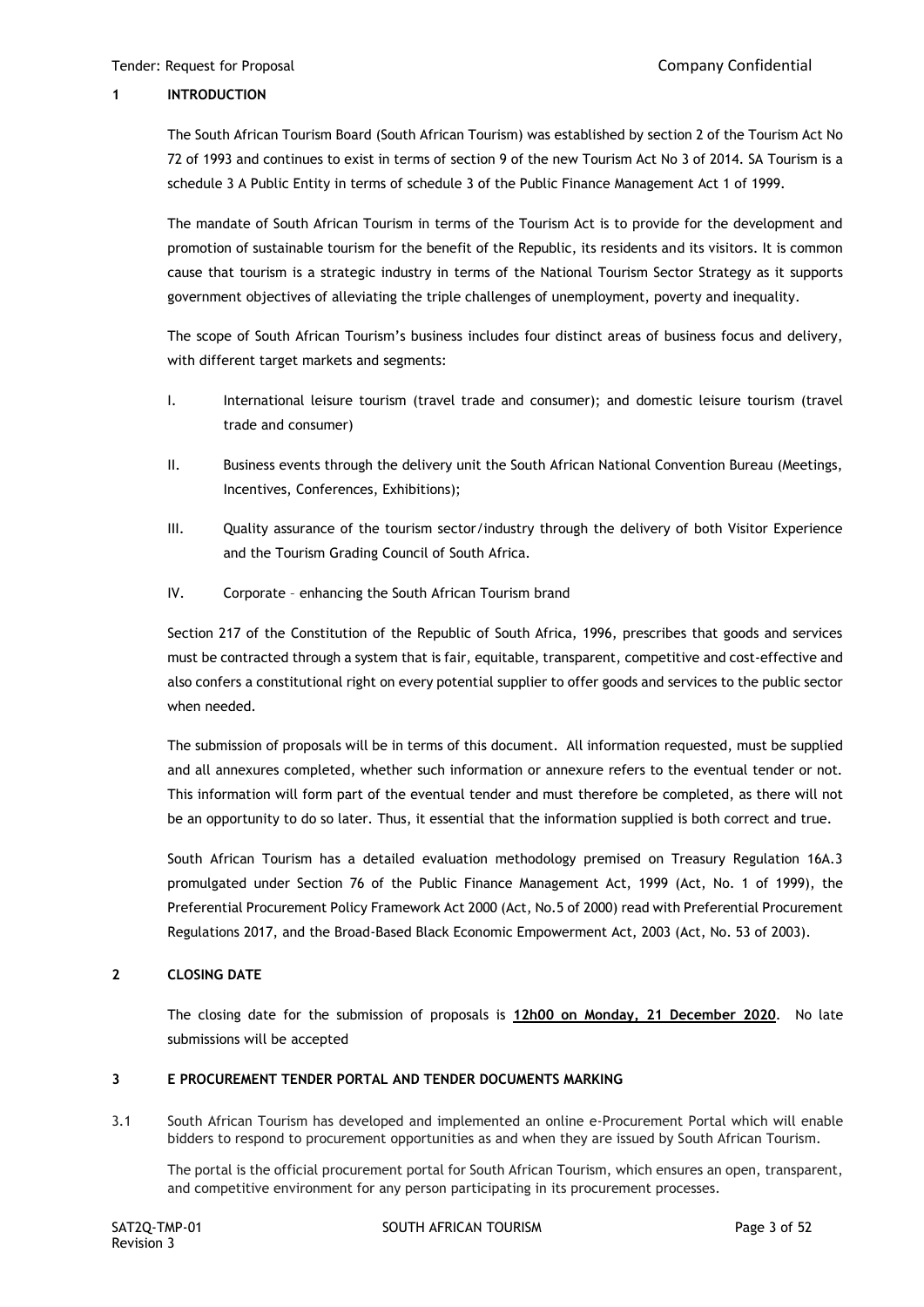The portal enables a bidder to register as a supplier on the system and to RSVP to tender briefings and to submit tender responses on the portal.

The Portal's URL ([https://e-procurement.southafrica.net\)](https://e-procurement.southafrica.net/) is compatible with Google Chrome, Microsoft Edge, Internet Explorer, FireFox and Safari. Interested bidders should with immediate effect consider registering and submitting their bid proposals on the portal which has specifically been developed and implemented for this purpose.

The supplier user manual can be viewed and downloaded on South African Tourism's website at [https://www.southafrica.net/gl/en/corporate/page/tenders.](https://www.southafrica.net/gl/en/corporate/page/tenders)

All bidders should therefore take note that the physical drop-offs and courier of bid responses to South African Tourism's physical address is no longer permitted. South African Tourism will not consider these bid proposals unless they are submitted through the e-procurement portal.

Prospective tenderers must periodically review both <http://www.southafrica.net/gl/en/corporate/page/tenders> and [https://e-procurement.southafrica.net](https://e-procurement.southafrica.net/) for updated information or amendments with regard to this tender, prior to due dates.

- 3.2 Failure on the part of the tenderer to sign/mark this tender form and thus to acknowledge and accept the conditions in writing or to complete the attached forms, questionnaires and specifications in all respects, may invalidate the tender.
- 3.3 Tenders must be completed in black ink where mechanical devices, e.g. typewriters or printers, are not used.
- 3.4 Tenderers will check the numbers of the pages and satisfy themselves that none are missing or duplicated. No liability will be accepted regarding claims arising from the fact that pages are missing or duplicated.

## **4. CONTACT AND COMMUNICATION**

- 4.1 A nominated official of the bidder(s) can make enquiries in writing, to the specified person, Raymond Mabuela via email raymond[@southafrica.net.](mailto:raymond@southafrica.net) Bidder(s) must reduce all telephonic enquiries to writing and send to the above email address.
- 4.2 Bidders are to communicate any technical enquiries through the nominated official in writing, no later than 07 Decemberr 2020.

All responses will be published by 11 December 2020 on the following links:

[https://www.southafrica.net/gl/en/corporate/page/tenders;](https://www.southafrica.net/gl/en/corporate/page/tenders) and

[https://e-procurement.southafrica.net.](https://e-procurement.southafrica.net/)

- 4.2 Any communication to an official or a person acting in an advisory capacity for South African Tourism in respect of the bid after the closing date and the award of the bid by the Bidder(s) is discouraged.
- 4.3 All communication between the Bidder(s) and South African Tourism must be done in writing within the prescribed period.
- 4.4 Whilst all due care has been taken in connection with the preparation of this bid, South African Tourism makes no representations or warranties that the content of the bid or any information communicated to or provided to Bidder(s) during the bidding process is, or will be, accurate, current or complete. South African Tourism and its employees and advisors will not be liable with respect to any information communicated which may not be accurate, current or complete.
- 4.5 If Bidder(s) finds or reasonably believes it has found any discrepancy, ambiguity, error or inconsistency in this bid or any other information provided by South African Tourism (other than minor clerical matters), the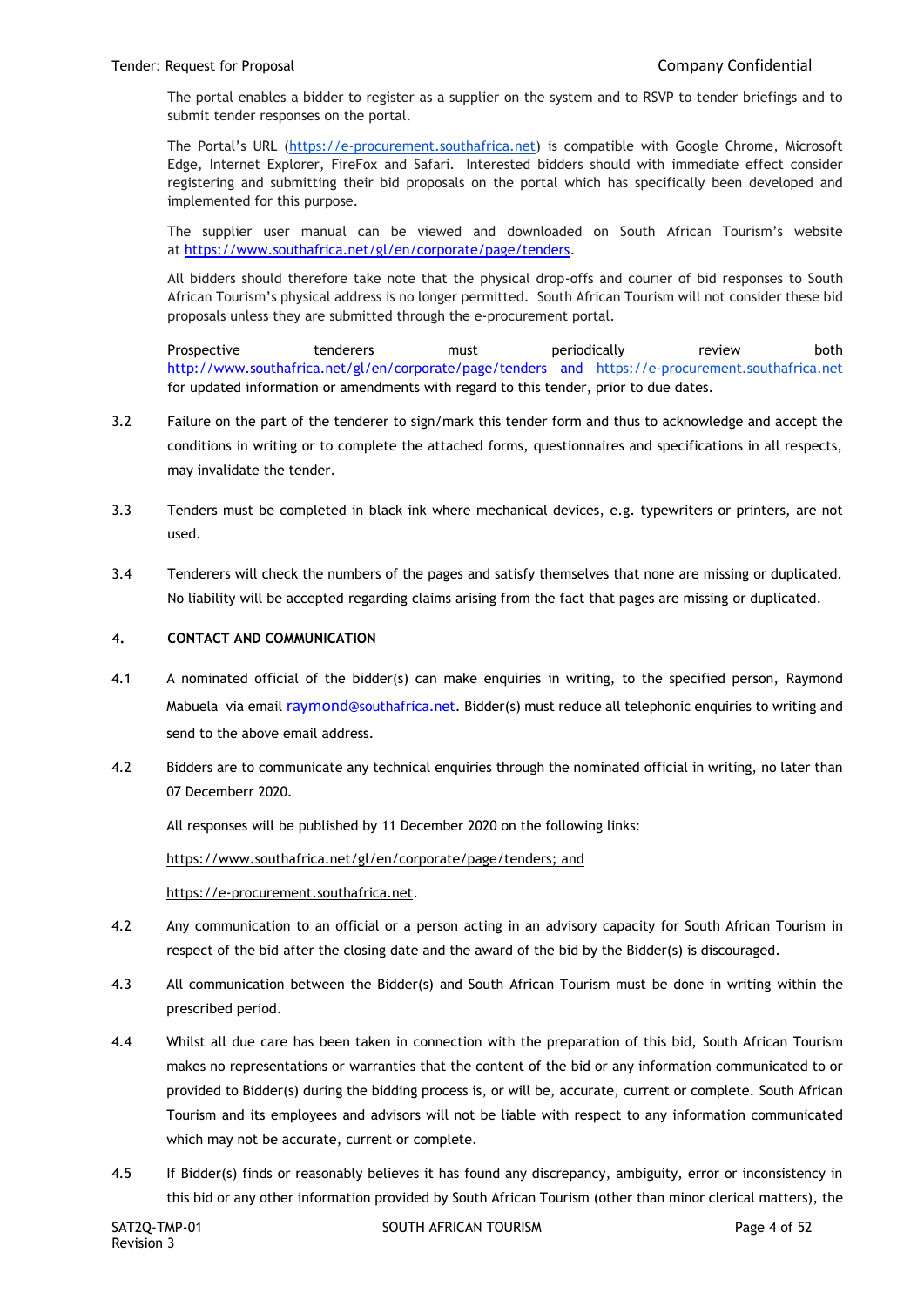Bidder(s) must promptly notify South African Tourism in writing of such discrepancy, ambiguity, error or inconsistency to afford South African Tourism an opportunity to consider what corrective action is necessary (if any).

- 4.6 Any actual discrepancy, ambiguity, error or inconsistency in the bid or any other information provided by South African Tourism will, if possible, be corrected and provided to all Bidder(s) without attribution to the Bidder(s) who provided the written notice.
- 4.7 All persons (including Bidder(s)) obtaining or receiving the bid and any other information in connection with the Bid or the Tendering process must keep the contents of the Bid and other such information confidential, and not disclose or use the information except as required for developing a proposal in response to this Bid.

## 5 **SECURITY AND INTEGRITY CLEARANCE**

All information documents, records and books provided by South African Tourism to any tenderer, in connection with the invitation to tender or otherwise, are strictly private and confidential. These will not be disclosed by any tenderer to any third party, except with the express consent of South African Tourism, which will be granted in writing prior to such disclosure. South African Tourism, however, reserves the right to disclose any information provided by any tenderer to any of the employees of South African Tourism for successful tenders.

A proposal for the award will be rejected if South African Tourism determines that the supplier recommended for the award, has engaged in corrupt or fraudulent activities in competing for the contract in question.

South African Tourism may require contractors to permit South African Tourism to inspect their accounts and records relating to the performance of the contract and to have them audited by auditors appointed by South African Tourism.

## 5.1 FALSE INFORMATION

Should the Tenderer:

- provide and/or provides South African Tourism intentionally or negligently with false and/or misleading information;
- intentionally or negligently omits any material fact;
- render any statement that may be misleading;
- or any subsequent information or representation of information, as it relates to this tender

Shall entitle South African Tourism, in its sole discretion forthwith, to disqualify the Tenderer and/or to immediately terminate any agreements subsequently entered into without prejudice to any of the rights South African Tourism has in terms of such agreement and/or any law.

## 5.2 VAT, DUTIES AND OTHER TAXES

Prices must be quoted inclusive of VAT and all other relevant taxes and duties (where applicable) should be shown separately.

5.2.1 The full price under this tender must be quoted in South African Rand (ZAR).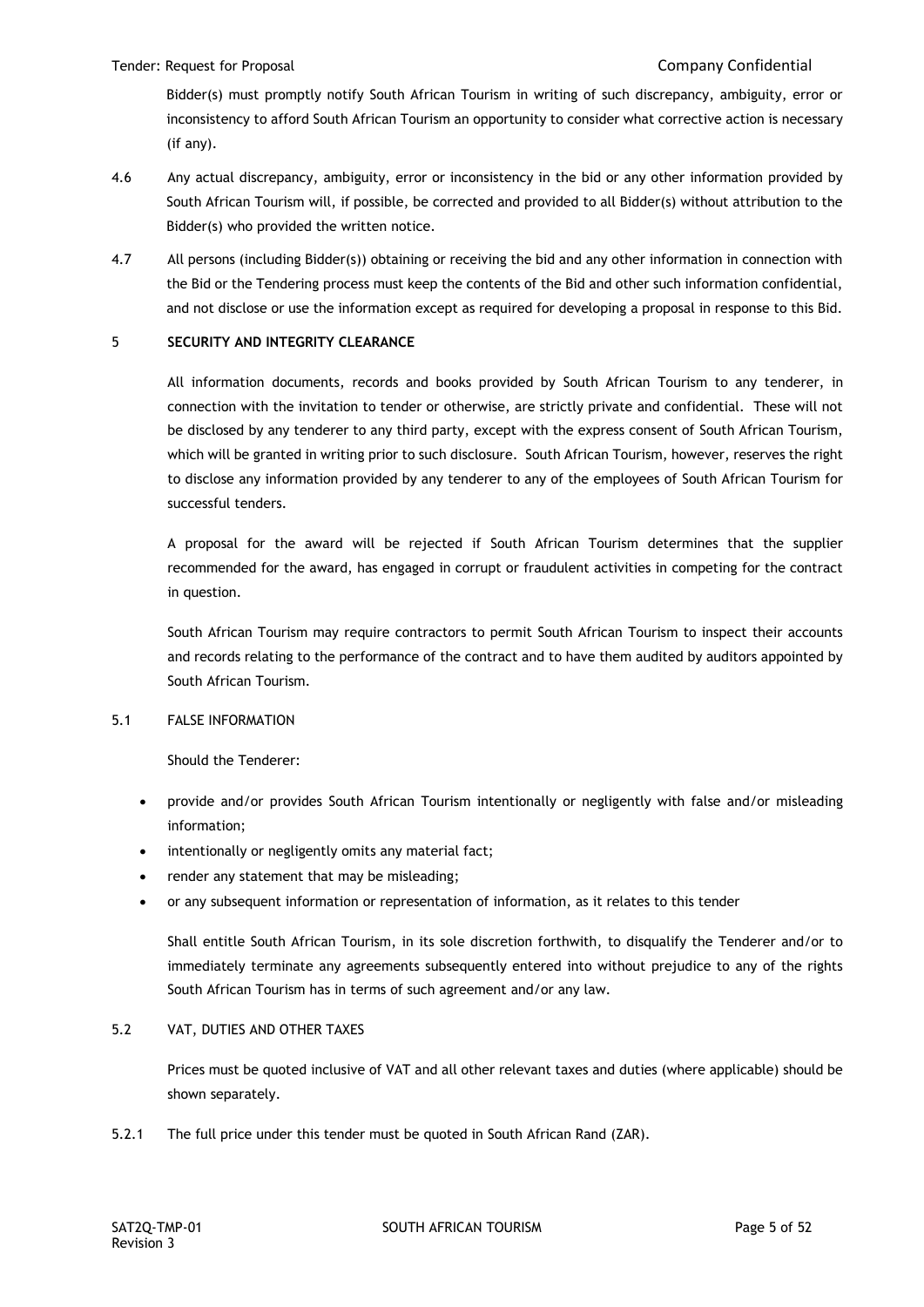#### **6 SPECIAL TENDER CONDITIONS**

This tender and its acceptance will be subject to the terms and conditions described below.

South African Tourism is/will not be liable for any costs incurred in the preparation and delivery of tenders. South African Tourism will however consider contributing set amounts only to shortlisted agencies for this tender who will participate during phase two of the tender process to assist with the preparation of final agency pitches.

All documents, samples and materials submitted as part of a tender become the property of South African Tourism, and yet in any event South African Tourism will not be liable for loss or damage to any documents, samples and materials submitted.

#### 6.1 TENDER SECURITY

South African Tourism requires no proposal surety but reserves the right to review this position at contractual stages.

#### 6.2 DOWNSCALING OF WORK

South African Tourism reserves the right to downscale the required services and associated costs, should the need arise. In such cases, South African Tourism will only downscale such services after every completed contractual period of 12 months. At least 3 months' written notice of such downscaling will be provided to the successful bidder.

### 6.3 VALIDITY PERIOD

The tender proposal must remain valid for at least five (5) months after the tender due date. All contributions/prices indicated in the proposal and other recurrent costs must remain firm for the period of the contract.

### 6.4 COMPLETENESS OF THE SOLUTION

The tenderer must complete all documents in full and submit these with the proposal. Failure to comply with these requirements may invalidate the tenderer or disqualify the proposal.

Notwithstanding any possible shortcomings and/or inconsistencies in the specifications, the tenderer must ensure that the solution offered will form a complete, cost-effective and functional proposal for the whole project solution.

### 6.5 CONTRACTUAL IMPLICATIONS

The tenderer must complete all documents in full and submit these with the proposal. Failure to comply with these requirements may invalidate the tenderer or disqualify the proposal.

6.5.1 Upon submission of the tender response, the Tenderer is unconditionally bound by the terms and conditions of the Request for Proposal (RFP) and the tender response. In the event of any conflict or confusion arising between the terms and conditions of the RFP and the tender response, the RFP shall prevail.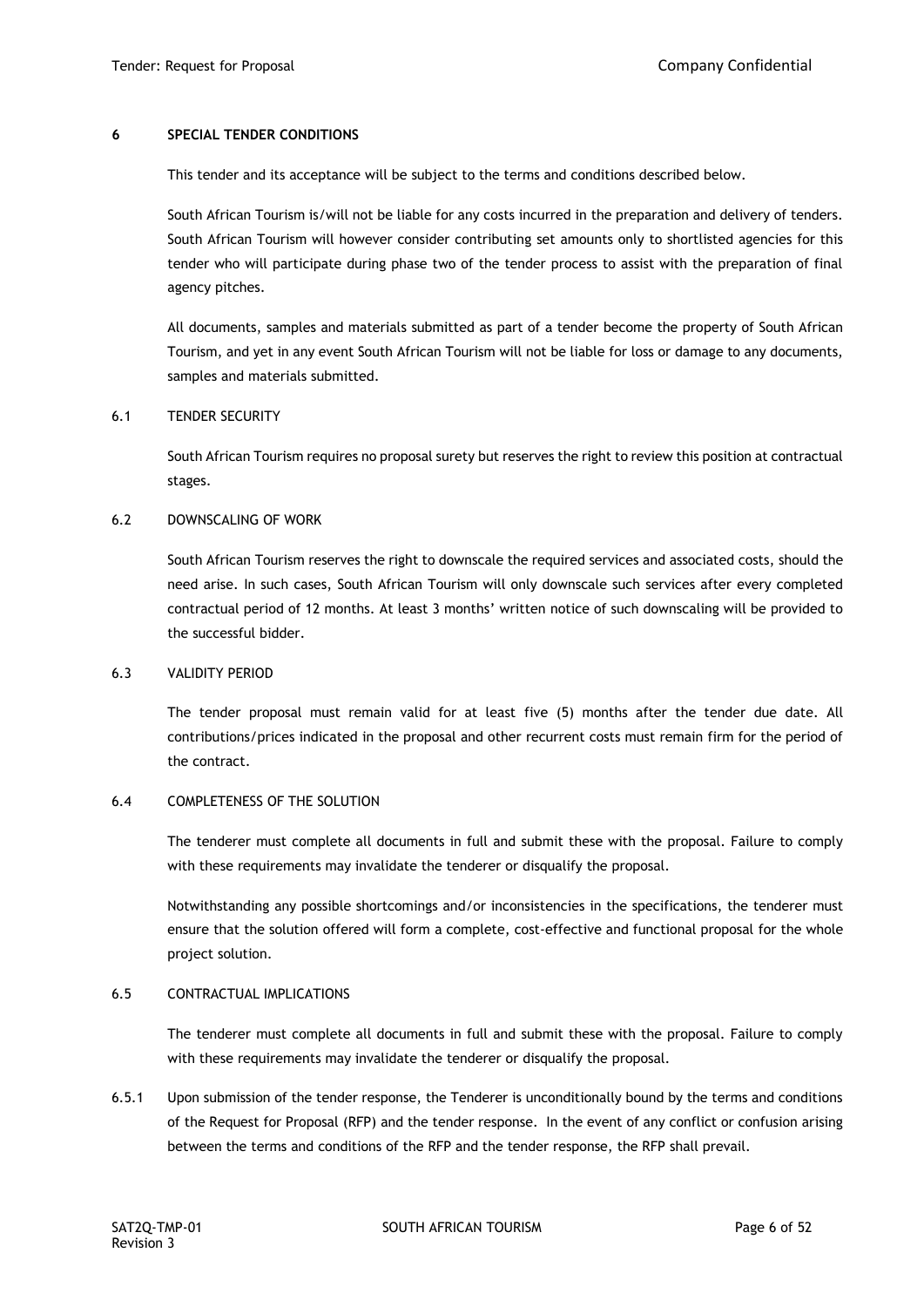- 6.5.2 The Tenderer acknowledges that awarding of the Tender is based solely on the information supplied in the tender response, accordingly, the relevant Terms and Conditions of the Request for Proposal and the tender response will be incorporated in the subsequent written agreement, unless otherwise provided by South African Tourism.
- 6.5.3 Other than providing rights to South African Tourism, nothing in this Tender Request and tender response should be construed to give rise to South African Tourism having any obligations or liabilities whatsoever, express or implied.
- 6.5.4 The successful Tenderer shall only be entitled to render services and/or provide goods to South African Tourism once a separate written contract, which should be aligned to "GOVERNMENT PROCUREMENT GENERAL CONDITIONS OF CONTRACT" (Please visit [http://www.treasury.gov.za/divisions/ocpo/sc/GeneralConditions/default.aspx\)](http://www.treasury.gov.za/divisions/ocpo/sc/GeneralConditions/default.aspx) for further information issued in 2010 in this respect) and a service level agreement has been signed by both the Tenderer and South African Tourism, whereupon the Request for Proposal and tender response will cease to have force and effect.
- 6.5.5 The successful tenderer will assume sole responsibility, regardless of any third party or subcontracting agreements it may enter.
- 6.5.6 The terms and conditions of this Request for Proposal and any agreement entered between South African Tourism and Tenderer because of a successful proposal by the Tenderer to this Request for Proposal (RFP) shall always be interpreted and subject to the laws of the Republic of South Africa and the jurisdiction of the South Gauteng High Court in Johannesburg. The terms and conditions of this sub-clause 6.5.6 shall survive any subsequent contractual provision or agreement attempting to evade, amend or nullify the said provisions of this sub-clause 6.5.6 to the Request for Proposal.

### 6.6 CONDITIONS OF PAYMENT

No service should be provided to South African Tourism in terms of this tender and no amount will become due and payable by South African Tourism before:

- a cost estimate and relevant  $3^{rd}$  party supporting documents (where applicable) has been provided by the service provider/supplier.

- an official purchase order or similar written instruction has been issued to the supplier where service delivery will be within the specified time scale after the receipt of the official purchase order or similar written instruction; and

Unless otherwise determined in the contract or other agreement, all payments due to creditors will be settled within 30 days from receipt of an invoice or, in the case of civil claims, from the date of settlement or court judgment. This implies that amounts owing will be paid within 30 days from receipt of invoice if the goods, works or services were delivered to the satisfaction of South African Tourism.

Notwithstanding any provisions in this document, no payment will become due or payable unless the invoice is accompanied with:

- a statement, reconciling all monies already paid and still outstanding; and
- all relevant supporting documentation.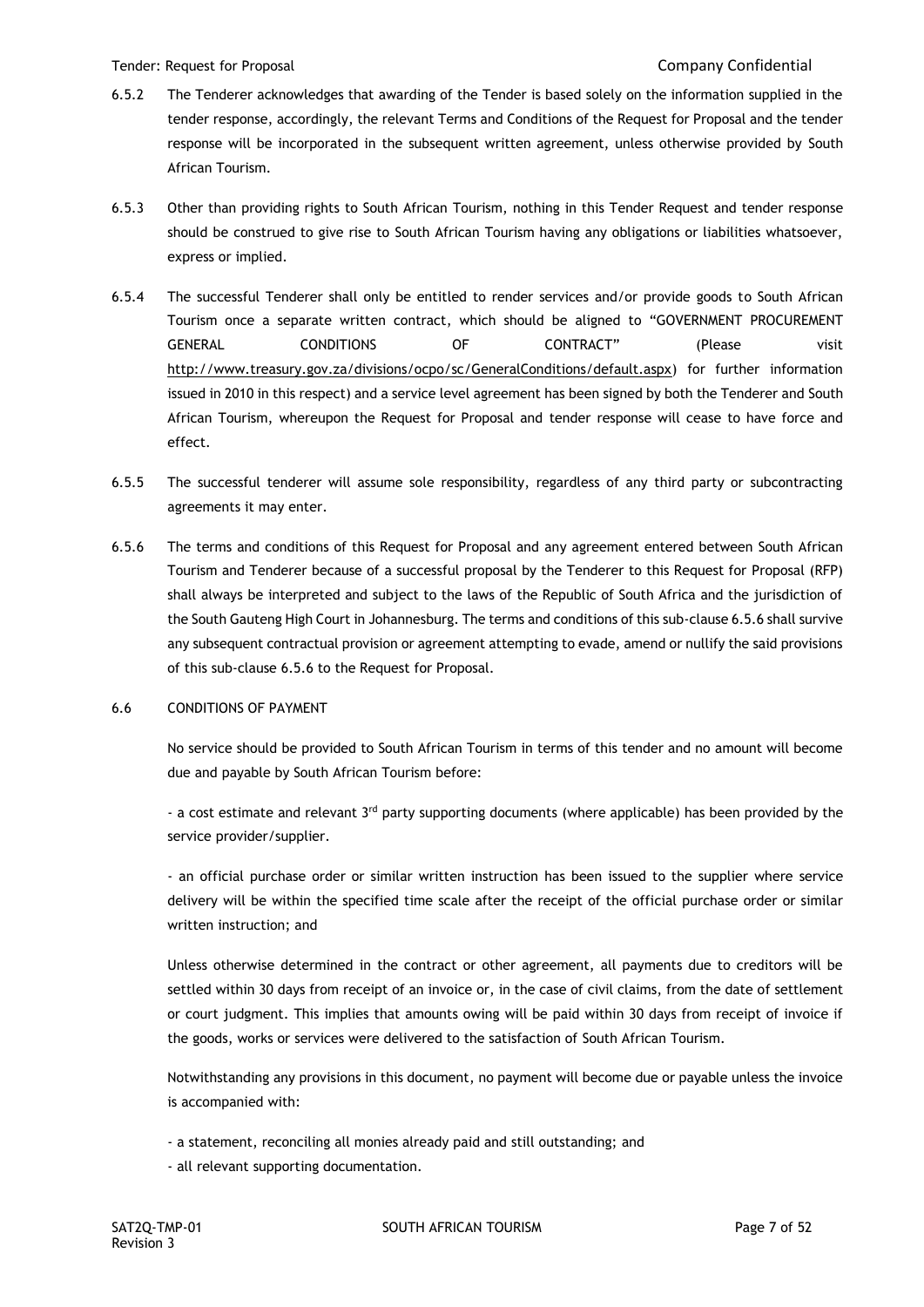All invoices to be issued must be issued in the relevant currency in which the contract is done with South African Tourism. No GST or VAT may be levied on work that meets the criteria of an export.

The tenderer shall be responsible for any foreign exchange losses incurred due to currency fluctuations, without having any recourse whatsoever against South African Tourism for such loss.

#### 6.7 QUALITY ASSURANCE

All services rendered by the Tenderer, its personnel, agents or sub-contractors will be subject to on-going evaluation to determine its effectiveness and will be so guaranteed for the full contract period by the Tenderer after acceptance by South African Tourism.

#### 6.8 INTELLECTUAL PROPERTY RIGHTS

All intellectual property rights, applicable to the awarded bidder, including, but not limited to, copyright, trademarks, design rights, patent rights, and other similar rights in the Request for Proposal and the tender response and in any works or products created as a result of the performance of the Tenderer in relation to this Request for Proposal and tender response, will vest in, and are hereby assigned to South African Tourism, unless specifically agreed otherwise, in the form of individual written Agreements signed by both parties.

#### 6.9 AWARDING OF CONTRACT

Proven relevant experience and success, as well as the ability to deliver services required, will be important considerations. By the submission of tender, each submitter warrants that he/she/it is highly skilled, professional, competent, and experienced in the area for which he/she has tendered. Any work performed by a successful tenderer will be evaluated.

The tenderer also warrants that the service provided will be of a superior standard and is unlikely to cause undue difficulties.

The proposal may be awarded, in part or in full, at the sole discretion of South African Tourism, to one or more concerns on a non-exclusive basis. Proposals that are qualified by a tenderer's own conditions may be rejected as being invalid, and failure of the submitter to renounce such conditions when called upon to do so may invalidate the proposal.

South African Tourism may request clarification or additional information regarding any aspect of the proposal. The tenderer must supply the requested information within 24 hours after the request has been made, otherwise, the tenderer may be disqualified. South African Tourism may also request a demonstration/presentation and submitters must comply with such a request within 24 hours or within such a time as mutually agreed.

### 6.10 CONFLICT OF INTEREST, CORRUPTION, AND FRAUD

South African Tourism reserves its right to disqualify any bidder who either itself or any of whose members (save for such members who hold a minority interest in the bidder through shares listed on any recognised stock exchange), indirect members (being any person or entity who indirectly holds at least a 15% interest in the bidder other than in the context of shares listed on a recognised stock exchange), directors or members of senior management, whether in respect of South African Tourism or any other government organ or entity and whether from the Republic of South Africa or otherwise ("Government Entity")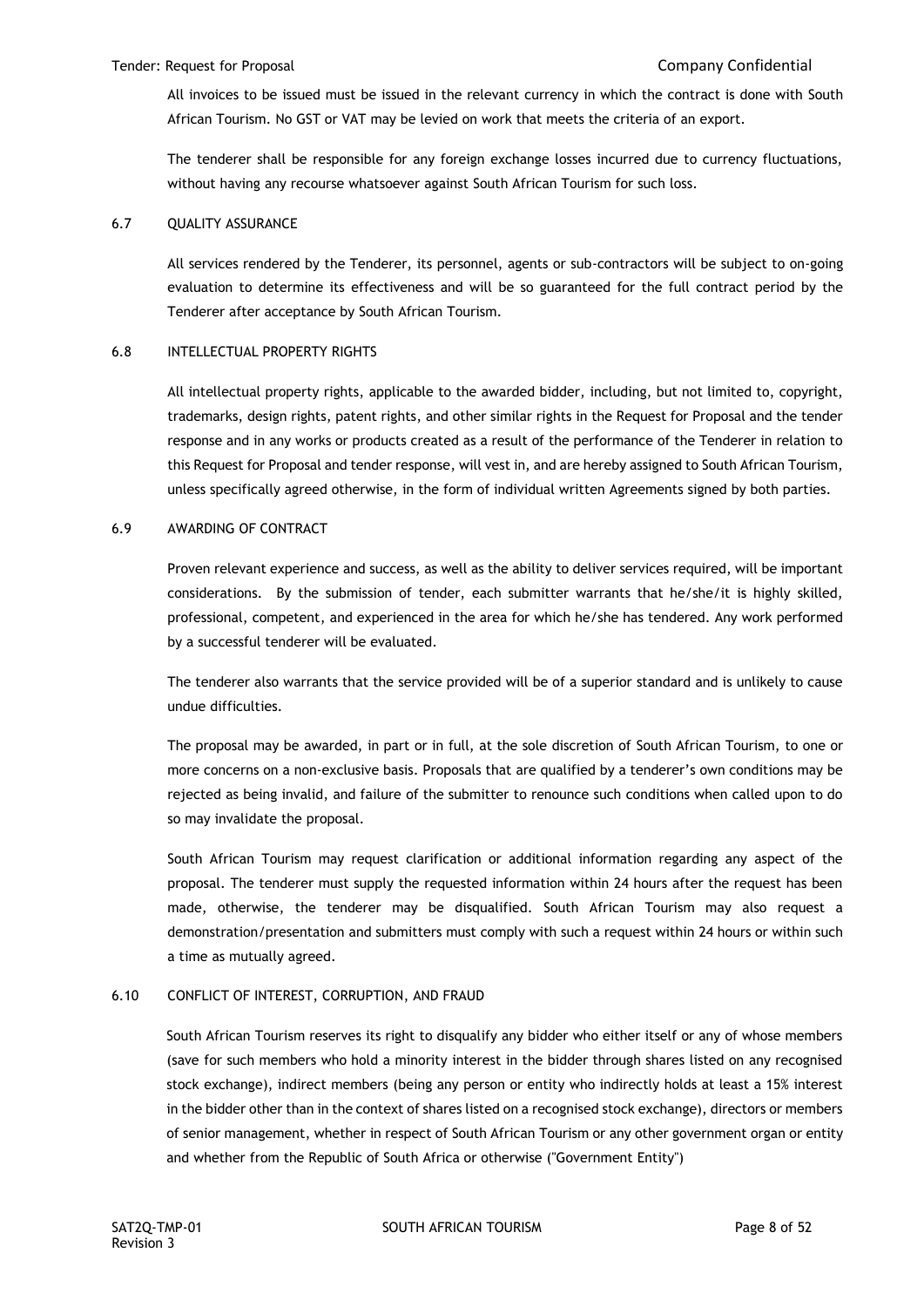- (a) engages in any collusive tendering, anti-competitive conduct, or any other similar conduct, including but not limited to any collusion with any other bidder in respect of the subject matter of this bid;
- (b) seeks any assistance, other than assistance officially provided by a Government Entity, from any employee, advisor or other representatives of a Government Entity to obtain an unlawful advantage in relation to procurement or services provided or to be provided to a Government Entity;
- (c) makes or offers any gift, gratuity, anything of value or another inducement, whether lawful or unlawful, to any of South African Tourism officers, directors, employees, advisors or other representatives;
- (d) makes or offers any gift, gratuity, anything of any value or other inducement, to any Government Entity's officers, directors, employees, advisors or other representatives to obtain any unlawful advantage in relation to procurement or services provided or to be provided to a Government Entity;
- (e) accepts anything of value or an inducement that would or may provide financial gain, advantage or benefit in relation to procurement or services provided or to be provided to a Government Entity;
- (f) pays or agrees to pay to any person any fee, commission, percentage, brokerage fee, gift or any other consideration, that is contingent upon or results from, the award of any tender, contract, right or entitlement which is in any way related to procurement or the rendering of any services to a Government Entity;
- (g) has in the past engaged in any matter referred to above; or
- (h) has been found guilty in a court of law on charges of fraud and/or forgery, regardless of whether a prison term was imposed and despite such bidder, member or director's name not specifically appearing on the List of Tender Defaulters kept at National Treasury.

## 6.11 MISREPRESENTATION DURING THE LIFECYCLE OF THE CONTRACT

The bidder should note that the terms of its Tender will be incorporated in the proposed contract by reference and that South African Tourism relies upon the bidder's Tender as a material representation in making an award to a successful bidder and in concluding an agreement with the bidder.

It follows therefore that misrepresentations in a Tender may give rise to service termination and a claim by South African Tourism against the bidder notwithstanding the conclusion of the Service Level Agreement between South African Tourism and the bidder for the provision of the Service in question. In the event of a conflict between the bidder's proposal and the Service Level Agreement concluded between the parties, the Service Level Agreement will prevail.

### 6.12 PREPARATION COSTS

The Bidder will bear all its costs in preparing, submitting and presenting any response or Tender to this bid. Furthermore, no statement in this bid will be construed as placing South African Tourism, its employees or agents under any obligation whatsoever, including in respect of costs, expenses or losses incurred by the bidder(s) in the preparation of their response to this bid.

### 6.13 INDEMNITY

If a bidder breaches the conditions of this bid and, as a result of that breach, South African Tourism incurs costs or damages (including, without limitation, the cost of any investigations, procedural impairment, repetition of all or part of the bid process and/or enforcement of intellectual property rights or confidentiality obligations), then the bidder indemnifies and holds South African Tourism harmless from any and all such costs which South African Tourism may incur and for any damages or losses South African Tourism may suffer.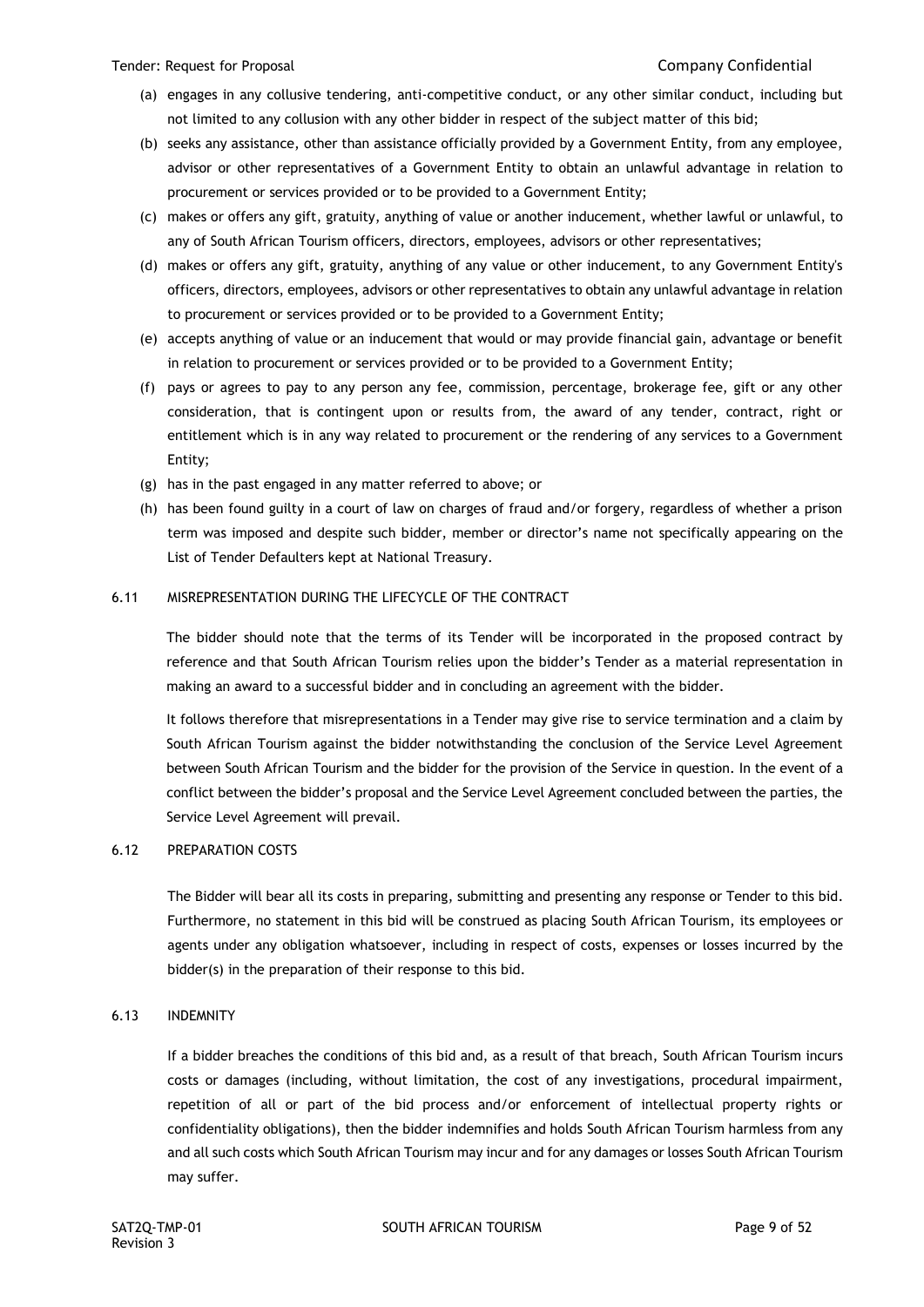## 6.14 PRECEDENCE

This document will prevail over any information provided during any briefing session whether oral or written, unless such written information provided, expressly amends this document by reference.

Prospective tenderers must periodically review the following links for updated information or amendments with regard to this tender, prior to due dates.

[https://www.southafrica.net/gl/en/corporate/page/tenders;](https://www.southafrica.net/gl/en/corporate/page/tenders) or

[https://e-procurement.southafrica.net.](https://e-procurement.southafrica.net/)

### 6.15 LIMITATION OF LIABILITY

A bidder participates in this bid process entirely at its own risk and cost. South African Tourism shall not be liable to compensate a bidder on any grounds whatsoever for any costs incurred or any damages suffered because of the Bidder's participation in this Bid process.

### 6.16 TAX COMPLIANCE

No tender shall be awarded to a bidder who is not tax compliant. South African Tourism reserves the right to withdraw an award made, or cancel a contract concluded with a successful bidder if it is established that such bidder was in fact not tax compliant at the time of the award or has submitted a fraudulent Tax Clearance Certificate to South African Tourism, or whose verification against the Central Supplier Database (CSD) proves non-compliant. South African Tourism further reserves the right to cancel a contract with a successful bidder if such bidder does not remain tax compliant for the full term of the contract.

The Central Supplier Database (CSD) and the tax compliance status PIN are the approved methods of verifying the tax compliance of a bidder. The South African Revenues Services (SARS) does not issue Tax Clearance Certificates anymore but has introduced an online provision via eFiling, for bidders to print their own Tax Clearance Certificates which they can submit with their bids or price quotations.

South African Tourism will therefore accept printed or copies of Tax Clearance Certificates submitted by bidders but will verify their authenticity on eFiling.

**This is applicable for all individual bidders and their sub-contractors (if any) and also consortiums or joint ventures.**

### 6.17 TENDER DEFAULTERS AND RESTRICTED SUPPLIERS

No tender shall be awarded to a bidder whose name (or any of its members, directors, partners or trustees) appear on the Register of Tender Defaulters kept by National Treasury, or who have been placed on National Treasury's List of Restricted Suppliers. South African Tourism reserves the right to withdraw an award, or cancel a contract concluded with a Bidder should it be established, at any time, that a bidder has been blacklisted with National Treasury by another government institution.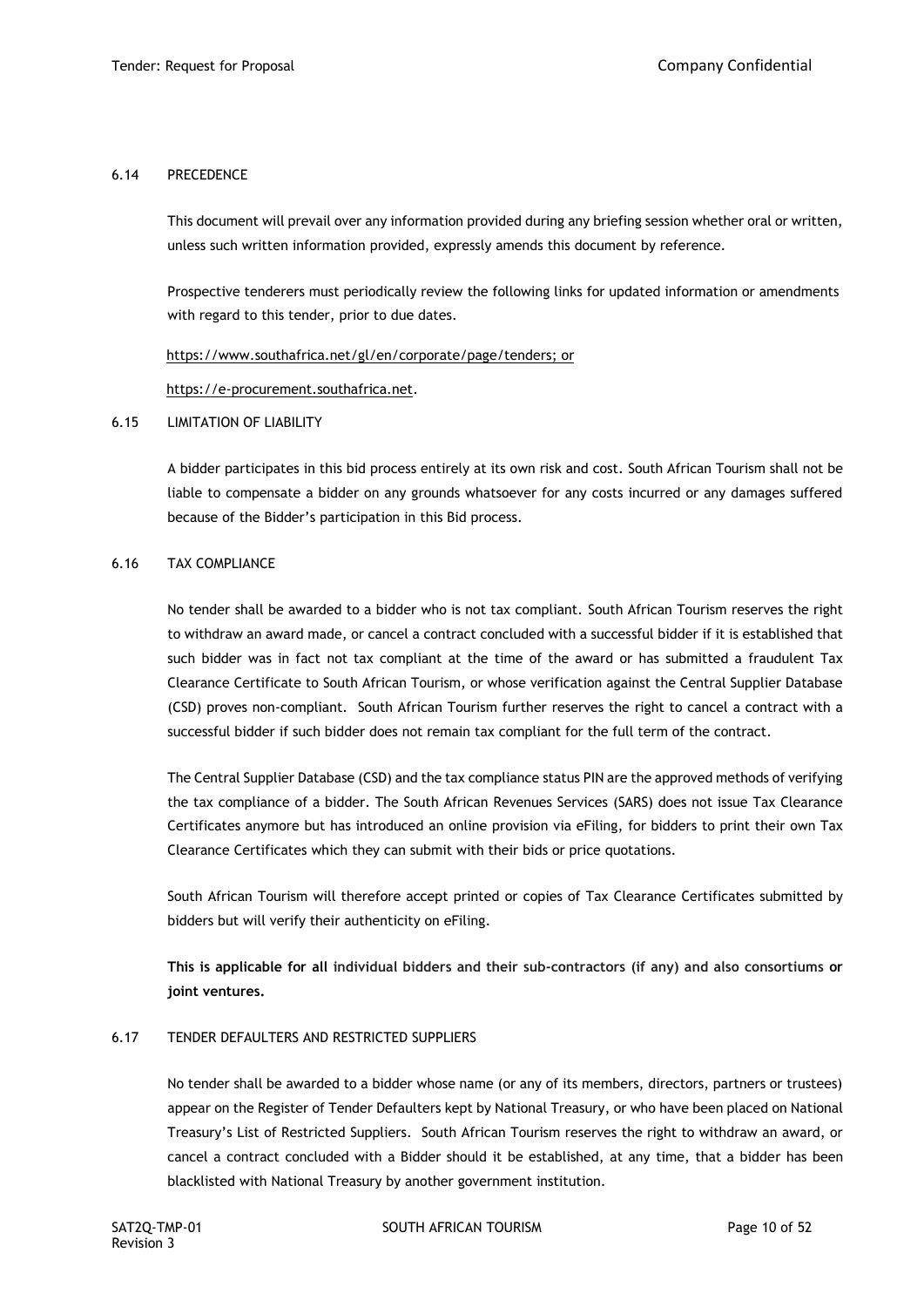#### 6.18 GOVERNING LAW

South African law governs this bid and the bid response process. The bidder agrees to submit to the exclusive jurisdiction of the South African courts in any dispute of any kind that may arise out of or in connection with the subject matter of this bid, the bid itself and all processes associated with the bid.

#### 6.19 RESPONSIBILITY FOR SUB-CONTRACTORS AND BIDDER'S PERSONNEL

A bidder is responsible for ensuring that its personnel (including agents, officers, directors, employees, advisors and other representatives), its sub-contractors (if any) and personnel of its sub-contractors comply with all terms and conditions of this bid. If South African Tourism allows a bidder to make use of subcontractors, such sub-contractors will always remain the responsibility of the bidder and South African Tourism will not under any circumstances be liable for any losses or damages incurred by or caused by such sub-contractors.

### 6.20 CONFIDENTIALITY

Except as may be required by operation of law, by a court or by a regulatory authority having appropriate jurisdiction, no information contained in or relating to this bid or a bidder's tender(s) will be disclosed by any bidder or other person not officially involved with South African Tourism's examination and evaluation of a Tender.

No part of the bid may be distributed, reproduced, stored or transmitted, in any form or by any means, electronic, photocopying, recording or otherwise, in whole or in part except for the purpose of preparing a Tender. This bid and any other documents supplied by South African Tourism remain proprietary to South African Tourism and must be promptly returned to South African Tourism upon request together with all copies, electronic versions, excerpts or summaries thereof or work derived therefrom.

Throughout this bid process and thereafter, bidder(s) must secure South African Tourism's written approval prior to the release of any information that pertains to (i) the potential work or activities to which this bid relates; or (ii) the process which follows this bid. Failure to adhere to this requirement may result in disqualification from the bid process and civil action.

### 6.21 SOUTH AFRICAN TOURISM PROPRIETARY INFORMATION

Bidder will on their bid cover letter make declaration that they did not have access to any South African Tourism proprietary information or any other matter that may have unfairly placed that bidder in a preferential position in relation to any of the other bidder(s).

### 6.22 AVAILABILITY OF FUNDS

Should funds no longer be available to pay for the execution of the responsibilities of this bid (RFP SAT 181/20), South African Tourism may terminate the Agreement at its own discretion or temporarily suspend all or part of the services by notice to the successful bidder who shall immediately make arrangements to stop the performance of the services and minimize further expenditure: Provided that the successful bidder shall thereupon be entitled to payment in full for the services delivered, up to the date of cancellation or suspension.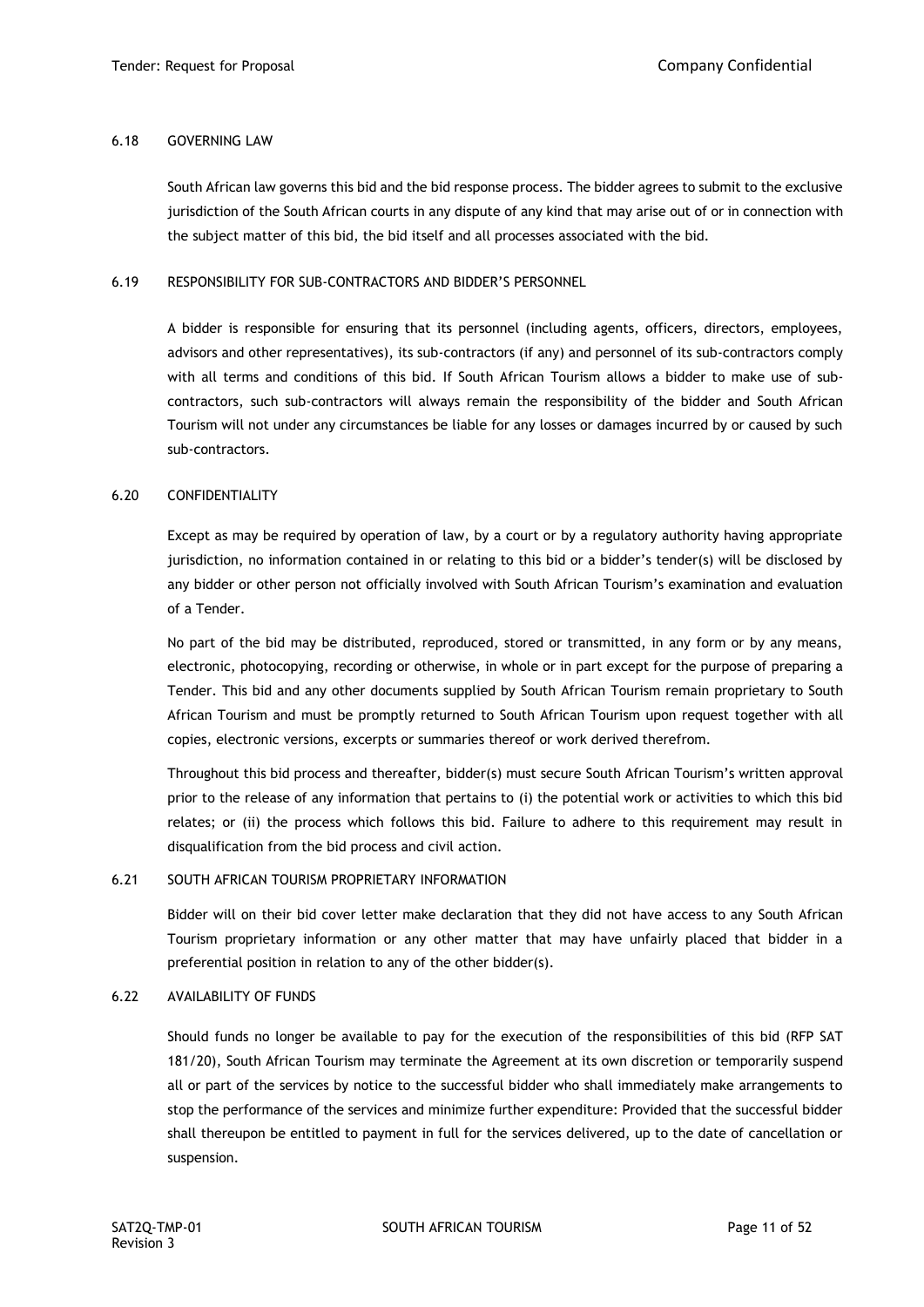## 6.23 ANTI-CORRUPTION COMPLIANCE

South African Tourism is committed to conducting its business ethically and to achieving and maintaining the highest standards of corporate governance, particularly in respect of anti-corruption compliance. We require all our business partners, suppliers, vendors, contractors and service providers, who play an important and valued role in our continuing business success, to behave ethically and to avoid engaging in corrupt business activities.

Successful bidders will be required to undertake contractually that, in carrying out their responsibilities on behalf of South African Tourism, neither they nor their owners, officers, directors, employees, or their agents or subcontractors will pay, offer, or promise to pay, or authorize the payment directly or indirectly, of any money, gift, or anything of value to any government official or anyone else for the purpose of influencing any act or decision of such official or of the government to obtain or retain business, or to direct business to any person.

#### 6.24 FRONTING

South African Tourism supports the spirit of broad-based black economic empowerment and recognizes that real empowerment can only be achieved through individuals and businesses conducting themselves in accordance with the Constitution and in an honest, fair, equitable, transparent and legally compliant manner. Against this background, South African Tourism condemns any form of fronting.

South African Tourism, in ensuring that Bidders conduct themselves in an honest manner will, as part of the bid evaluation processes, conduct or initiate the necessary enquiries/investigations to determine the accuracy of the representation made in bid documents. Should any of the fronting indicators as contained in the Guidelines on Complex Structures and Transactions and Fronting, issued by the Department of Trade and Industry, be established during such enquiry/investigation, the onus will be on the Bidder/contractor to prove that fronting does not exist. Failure to do so within a period of 14 days from the date of the notification may invalidate the bid/contract and may also result in the restriction of the Bidder /contractor to conduct business with the public sector for a period not exceeding ten years, in addition to any other remedies South African Tourism may have against the Bidder/contractor concerned.

Should fronting be inferred or detected, it will be referred to the BEE commission for investigation.

#### 6.25 SUPPLIER DUE DILIGENCE

South African Tourism reserves the right to conduct supplier due diligence prior to final award or at any time during the contract period. This may include site visits and requests for additional information.

### 6.26 DURATION OF THE CONTRACT

South African Tourism intends to enter into a 36 (thirty-six) month contract and service level agreement with the successful bidder. A service level agreement/contract, with performance indicators based on the specification of the bid, will be concluded with the successful bidder to facilitate contract management and performance monitoring. The said agreement will quantify cost-benefits and mitigate risks to South African Tourism whilst protecting the successful bidder from scope creep.

Deliverables will be monitored continuously to ensure that products/services are delivered in accordance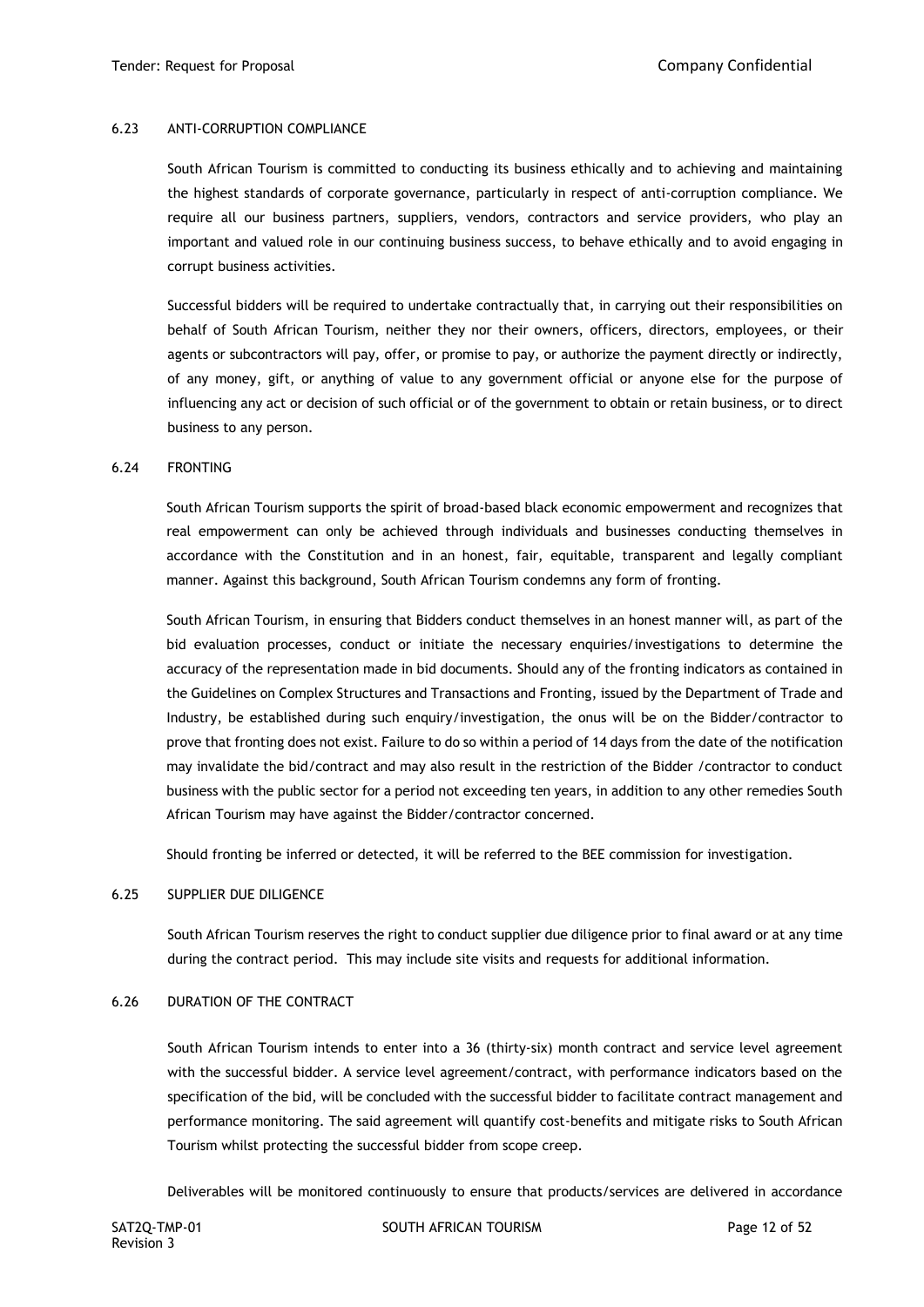with the conditions of the contract. The preferred bidder will be required to submit performance reports, i.e. through a progress tracking report monthly until the closure of the contract.

## 7 TERMINATION OF CONTRACT

South African Tourism reserves the right to curtail the scope of any tender awarded or to curtail any aspect of any tenderer. In the event of any such curtailment, the tenderer will have no claim against South African Tourism.

South African Tourism also reserves the right to terminate, in South African Tourism's sole discretion and without providing any reason for the termination, the award of any proposal to any party if such party breaches, on 2 or more occasions, any component of the Service Level Agreement to be signed by both the supplier and South African Tourism.

#### **8 PROPOSAL SUBMISSION**

All annexures must be completed in full, using the given numbering format. All attachments or references to attachments must be clearly marked and specific to the information required. Compliance or Noncompliance with detailed information must be indicated per paragraph as per numbering format if there are additional and/or alternative products/services, options must be separately tendered for in the form of a separate proposal, and with a complete schedule describing deviations from specifications and technical brochures must be submitted where applicable.

Own conditions submitted by small, micro-enterprises will be considered sympathetically by South African Tourism, however, South African Tourism reserves the right to call upon the tenderer to renounce such conditions.

If any of the conditions on this tender form conflict with any special conditions, stipulations or provisions incorporated in the tender, such special conditions, stipulations or provisions will apply.

### **ANNEXURES TO TENDER – REQUEST FOR PROPOSAL**

### 8.1 ANNEXURE A: DETAILED SPECIFICATION OF GOODS & SERVICES

#### 8.2 ANNEXURE B: COMPANY INFORMATION

The affidavit provides vital information required to evaluate a tender. It is therefore compulsory that the document be completed and stamped by a Commissioner of Oath.

In the case of more than one party participating in a joint venture that jointly submits a tender for work, the information of all legal entities participating in the joint venture must be provided.

- 8.3 ANNEXURE C: DETAILED BREAKDOWN OF TOTAL COST AND STANDARD SERVICES
- 8.4 ANNEXURE D: ACCEPTANCE OF GENERAL TENDER CONDITIONS OF SOUTH AFRICAN TOURISM
- 8.5 ANNEXURE E: DECLARATION OF INTEREST FOR TENDERS
- 8.6 ANNEXURE F: TENDER ENTERPRISE DECLARATION AFFIDAVIT:

An affidavit detailing the company structure, classification, sector, assets etc. of a firm is required. The affidavit provides vital information required to evaluate a tender e.g. the SMME/ HDI status of a firm may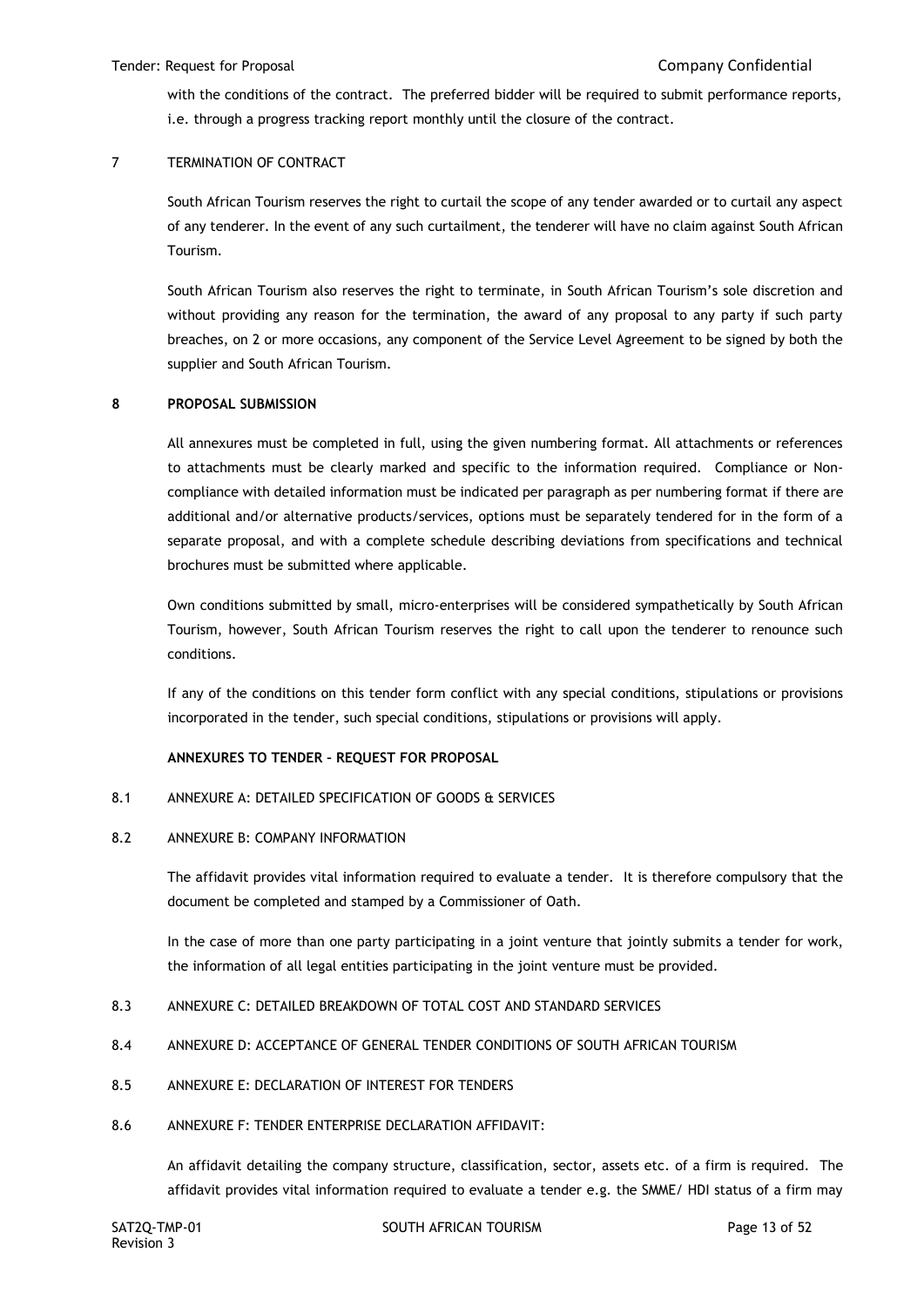be ascertained from the information provided. It is therefore compulsory that the document be completed and stamped by a Commissioner of Oath.

## 8.7 ANNEXURE G: NATIONAL TREASURY CENTRALISED SUPPLIER DATABASE:

- (a) Bidders are required to be registered on the Central Supplier Database and the National Treasury shall verify the bidder's tax compliance status through the Central Supplier Database.
- (b) Where Consortia / Joint Ventures / Sub-contractors are involved, each party must be registered on the Central Supplier Database and their tax compliance status will be verified through the Central Supplier Database. Consortia and Joint Ventures are also expected to register the respective Consortia and Joint Ventures on CSD.
- (c) Bidder(s) must be compliant when submitting a proposal to South African Tourism and remain compliant for the entire contract term with all applicable tax legislation, including but not limited to the Income Tax Act, 1962 (Act No. 58 of 1962) and Value Added Tax Act, 1991 (Act No. 89 of 1991).
- (d) It is a condition of this bid that the tax matters of the successful bidder be in order, or that satisfactory arrangements have been made with the South African Revenue Service (SARS) to meet the bidder's tax obligations.
- (e) The Tax Compliance status requirements are also applicable to foreign bidders/individuals who wish to submit bids.
- (f) It is a requirement that bidders grant a written confirmation when submitting this bid that SARS may on an ongoing basis during the tenure of the contract disclose the bidder's tax compliance status and by submitting this bid such confirmation is deemed to have been granted.

Bidders who are not registered on CSD can do so on<https://secure.csd.gov.za/>

### 8.8 ANNEXURE H: DECLARATION OF BIDDER'S PAST SUPPLY CHAIN MANAGEMENT PRACTICES

This annexure serves as a declaration to be used by institutions in ensuring that when goods and services are being procured, all reasonable steps are taken to combat the abuse of the supply chain management system.

The tender of any tenderer may be disregarded if that tenderer or any of its directors have:

- Abused the institution's supply chain management system;
- Committed fraud or any other improper conduct in relation to such system; or
- Failed to perform on any previous contract.

### 8.9 ANNEXURE K: CERTIFICATE OF INDEPENDENT BID DETERMINATION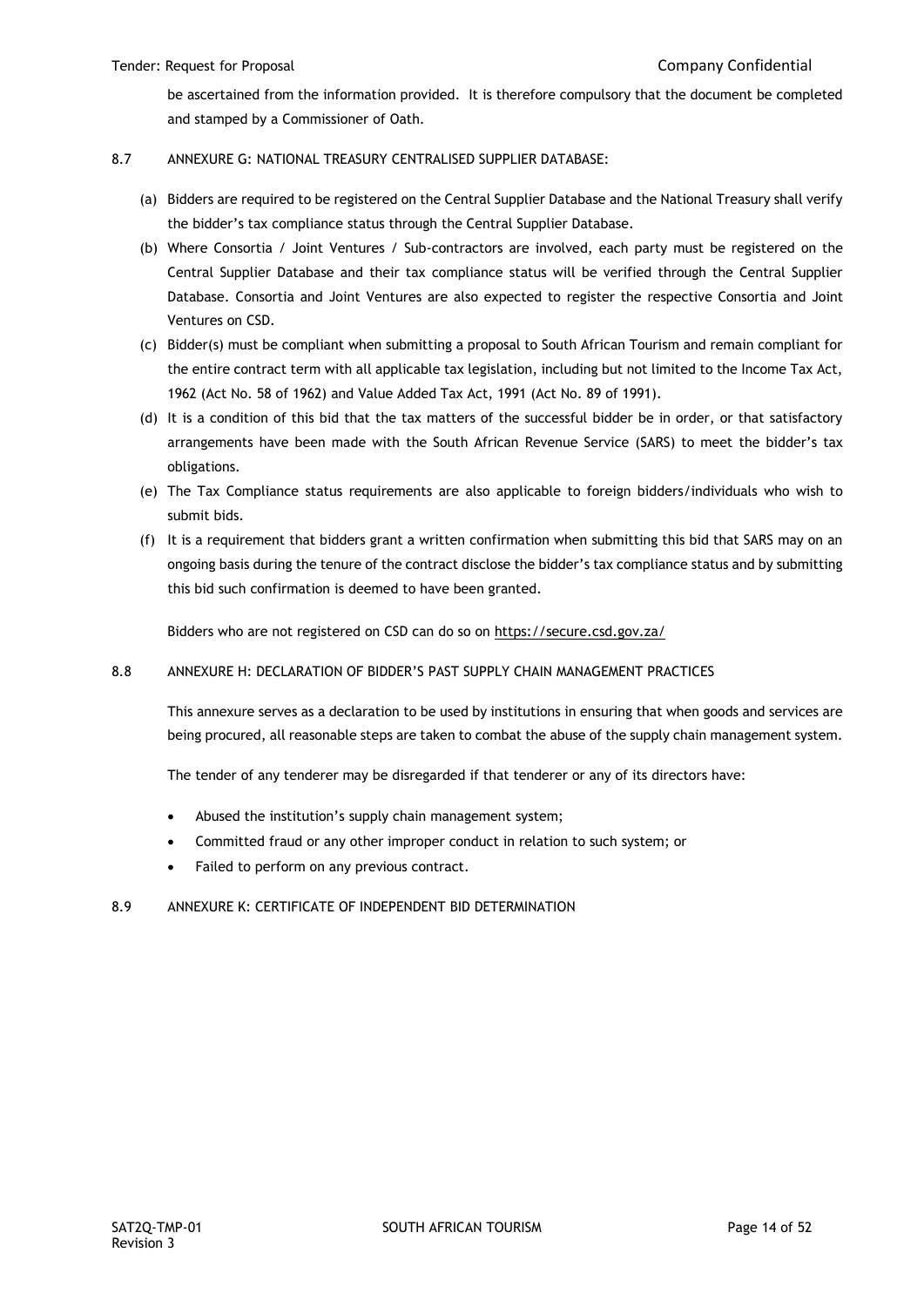## **9 ANNEXURE A: DETAILED SPECIFICATION OF GOODS AND SERVICES**

#### **9.1 Background on South African Tourism**

South African Tourism was established by section 2 of the Tourism Act No 72 of 1993 and continues to exist in terms of section 9 of the new Tourism Act No 3 of 2014. South African Tourism is a schedule 3 A Public Entity in terms of schedule 3 of the Public Finance Management Act 1 of 1999.

"Objects of the Tourism Act 3 of 2014" which are to:

- a. promote the practising of responsible tourism, contemplated in subsection (2) of the act, for the benefit of the Republic and for the enjoyment of all its residents and foreign visitors;
- b. provide for the effective domestic and international marketing of South Africa as a tourist destination;
- c. promote quality tourism products and services;
- d. promote growth in and development of the tourism sector; and
- e. enhance cooperation and coordination between all spheres of government in developing and managing tourism.

## **9.2 South African Tourism's Business Units and Country Offices**

South African Tourism executes a broad spectrum of segment-specific marketing activities and support activities throughout the world through its various Business Units.

| 1              | Office of the CEO               | <b>Internal Audit</b>                                                                               |
|----------------|---------------------------------|-----------------------------------------------------------------------------------------------------|
|                |                                 | Corporate Governance                                                                                |
|                |                                 | Corporate Legal Services                                                                            |
| $\overline{2}$ | <b>Chief Strategy Officer</b>   | Insights                                                                                            |
|                |                                 | Analytics                                                                                           |
|                |                                 | Strategy and Innovation                                                                             |
| $\overline{3}$ | <b>Chief Financial Officer</b>  | <b>Financial Management</b>                                                                         |
|                |                                 | Supply Chain and Asset Management                                                                   |
| 4              | <b>Chief Convention Bureau</b>  | Meetings, Incentives, Conference & Exhibitions                                                      |
|                | Officer                         | <b>Strategic Events and Exhibitions</b>                                                             |
|                |                                 | Business Events development and Services Support                                                    |
|                |                                 | Mega events including but not limited to Africa's Travel Indaba and<br>Meetings Africa              |
| 5              | <b>Chief Operations Officer</b> | Human Capital                                                                                       |
|                |                                 | Information and Communications Technology                                                           |
|                |                                 | Domestic Marketing                                                                                  |
|                |                                 | Africa                                                                                              |
|                |                                 | East Africa (Kenya, Tanzania, Uganda)                                                               |
|                |                                 | West Africa * (Nigeria, Ghana)                                                                      |
|                |                                 | Africa Land Markets (Botswana, Lesotho, Malawi, Mozambique, Namibia,<br>Eswatini, Zambia, Zimbabwe) |
|                |                                 | Angola                                                                                              |
|                |                                 | Europe                                                                                              |
|                |                                 | South Europe Hub                                                                                    |
|                |                                 | France *                                                                                            |
|                |                                 |                                                                                                     |

Details of these are as follows: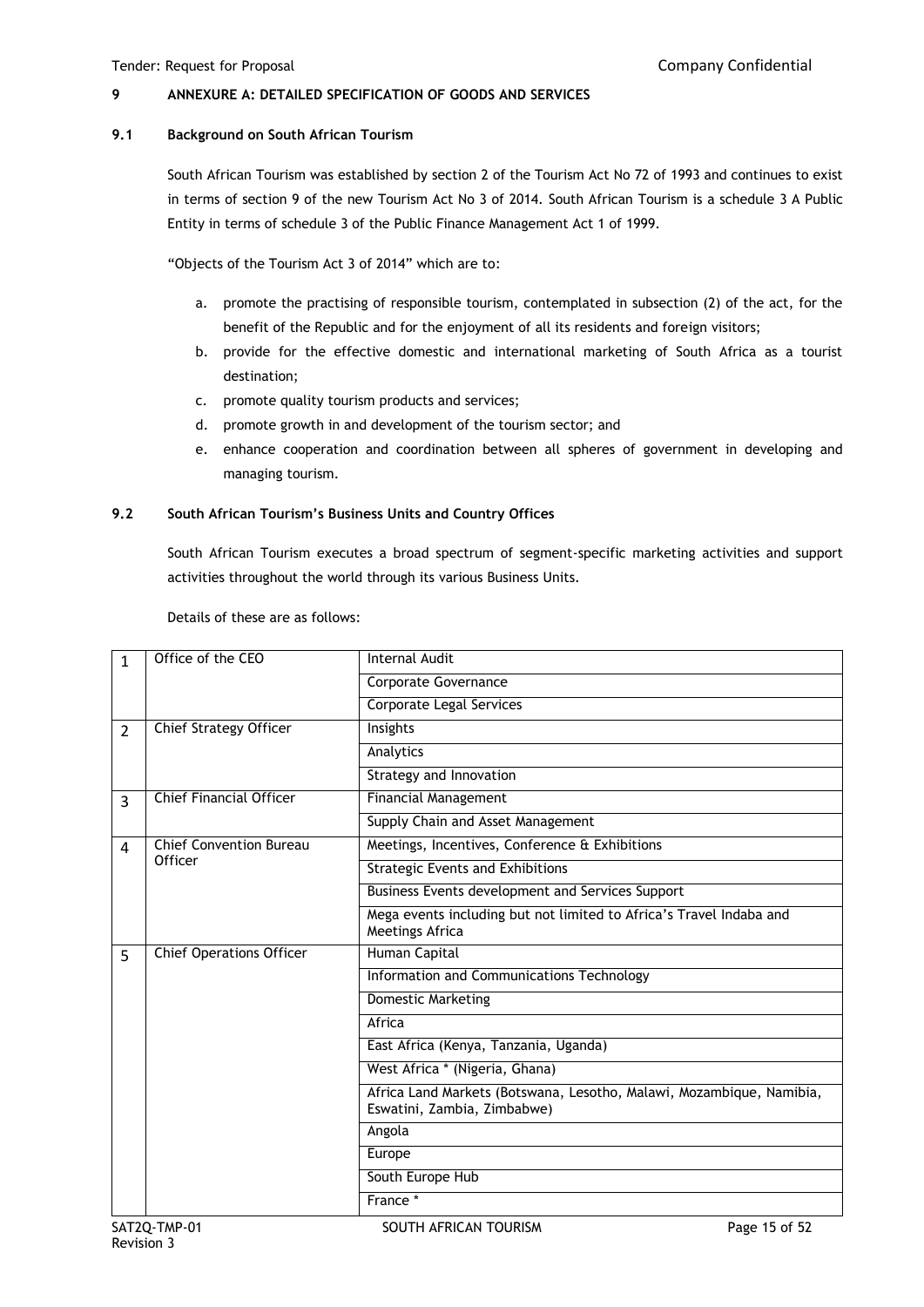| Spain<br>Portugal<br>Italy<br>Central Europe hub<br>Germany *<br>Austria<br>Switzerland<br>UK and Ireland Hub<br>UK <sup>*</sup><br>Ireland<br>North Europe Hub<br>Netherlands *<br>Belgium<br><b>Nordics</b><br>Americas<br>North Americas Hub<br>$US^*$<br>Canada<br>South Americas Hub<br><b>Brazil</b><br>Argentina<br>Chile<br>Australasia, MEISEA and Asia Pacific<br>Australasia<br>Australia*<br>New Zealand<br><b>MEISEA</b><br>India *<br>Singapore<br>Malaysia<br><b>Turkey</b><br><b>UAE</b><br>Asia Pacific<br>China *<br>Japan*<br>South African Missions<br>$\overline{6}$<br>Chief Marketing Officer<br><b>Brand and Marketing</b><br><b>Global Public Relations and Communications</b><br>$\overline{7}$<br><b>Chief Quality Assurance Officer</b><br>Visitor Experience<br><b>Brand Experience</b><br><b>Tourism Grading Council</b><br><b>Global Trade Relations</b> |  |  |
|-----------------------------------------------------------------------------------------------------------------------------------------------------------------------------------------------------------------------------------------------------------------------------------------------------------------------------------------------------------------------------------------------------------------------------------------------------------------------------------------------------------------------------------------------------------------------------------------------------------------------------------------------------------------------------------------------------------------------------------------------------------------------------------------------------------------------------------------------------------------------------------------|--|--|
|                                                                                                                                                                                                                                                                                                                                                                                                                                                                                                                                                                                                                                                                                                                                                                                                                                                                                         |  |  |
|                                                                                                                                                                                                                                                                                                                                                                                                                                                                                                                                                                                                                                                                                                                                                                                                                                                                                         |  |  |
|                                                                                                                                                                                                                                                                                                                                                                                                                                                                                                                                                                                                                                                                                                                                                                                                                                                                                         |  |  |
|                                                                                                                                                                                                                                                                                                                                                                                                                                                                                                                                                                                                                                                                                                                                                                                                                                                                                         |  |  |
|                                                                                                                                                                                                                                                                                                                                                                                                                                                                                                                                                                                                                                                                                                                                                                                                                                                                                         |  |  |
|                                                                                                                                                                                                                                                                                                                                                                                                                                                                                                                                                                                                                                                                                                                                                                                                                                                                                         |  |  |
|                                                                                                                                                                                                                                                                                                                                                                                                                                                                                                                                                                                                                                                                                                                                                                                                                                                                                         |  |  |
|                                                                                                                                                                                                                                                                                                                                                                                                                                                                                                                                                                                                                                                                                                                                                                                                                                                                                         |  |  |
|                                                                                                                                                                                                                                                                                                                                                                                                                                                                                                                                                                                                                                                                                                                                                                                                                                                                                         |  |  |
|                                                                                                                                                                                                                                                                                                                                                                                                                                                                                                                                                                                                                                                                                                                                                                                                                                                                                         |  |  |
|                                                                                                                                                                                                                                                                                                                                                                                                                                                                                                                                                                                                                                                                                                                                                                                                                                                                                         |  |  |
|                                                                                                                                                                                                                                                                                                                                                                                                                                                                                                                                                                                                                                                                                                                                                                                                                                                                                         |  |  |
|                                                                                                                                                                                                                                                                                                                                                                                                                                                                                                                                                                                                                                                                                                                                                                                                                                                                                         |  |  |
|                                                                                                                                                                                                                                                                                                                                                                                                                                                                                                                                                                                                                                                                                                                                                                                                                                                                                         |  |  |
|                                                                                                                                                                                                                                                                                                                                                                                                                                                                                                                                                                                                                                                                                                                                                                                                                                                                                         |  |  |
|                                                                                                                                                                                                                                                                                                                                                                                                                                                                                                                                                                                                                                                                                                                                                                                                                                                                                         |  |  |
|                                                                                                                                                                                                                                                                                                                                                                                                                                                                                                                                                                                                                                                                                                                                                                                                                                                                                         |  |  |
|                                                                                                                                                                                                                                                                                                                                                                                                                                                                                                                                                                                                                                                                                                                                                                                                                                                                                         |  |  |
|                                                                                                                                                                                                                                                                                                                                                                                                                                                                                                                                                                                                                                                                                                                                                                                                                                                                                         |  |  |
|                                                                                                                                                                                                                                                                                                                                                                                                                                                                                                                                                                                                                                                                                                                                                                                                                                                                                         |  |  |
|                                                                                                                                                                                                                                                                                                                                                                                                                                                                                                                                                                                                                                                                                                                                                                                                                                                                                         |  |  |
|                                                                                                                                                                                                                                                                                                                                                                                                                                                                                                                                                                                                                                                                                                                                                                                                                                                                                         |  |  |
|                                                                                                                                                                                                                                                                                                                                                                                                                                                                                                                                                                                                                                                                                                                                                                                                                                                                                         |  |  |
|                                                                                                                                                                                                                                                                                                                                                                                                                                                                                                                                                                                                                                                                                                                                                                                                                                                                                         |  |  |
|                                                                                                                                                                                                                                                                                                                                                                                                                                                                                                                                                                                                                                                                                                                                                                                                                                                                                         |  |  |
|                                                                                                                                                                                                                                                                                                                                                                                                                                                                                                                                                                                                                                                                                                                                                                                                                                                                                         |  |  |
|                                                                                                                                                                                                                                                                                                                                                                                                                                                                                                                                                                                                                                                                                                                                                                                                                                                                                         |  |  |
|                                                                                                                                                                                                                                                                                                                                                                                                                                                                                                                                                                                                                                                                                                                                                                                                                                                                                         |  |  |
|                                                                                                                                                                                                                                                                                                                                                                                                                                                                                                                                                                                                                                                                                                                                                                                                                                                                                         |  |  |
|                                                                                                                                                                                                                                                                                                                                                                                                                                                                                                                                                                                                                                                                                                                                                                                                                                                                                         |  |  |
|                                                                                                                                                                                                                                                                                                                                                                                                                                                                                                                                                                                                                                                                                                                                                                                                                                                                                         |  |  |
|                                                                                                                                                                                                                                                                                                                                                                                                                                                                                                                                                                                                                                                                                                                                                                                                                                                                                         |  |  |
|                                                                                                                                                                                                                                                                                                                                                                                                                                                                                                                                                                                                                                                                                                                                                                                                                                                                                         |  |  |
|                                                                                                                                                                                                                                                                                                                                                                                                                                                                                                                                                                                                                                                                                                                                                                                                                                                                                         |  |  |
|                                                                                                                                                                                                                                                                                                                                                                                                                                                                                                                                                                                                                                                                                                                                                                                                                                                                                         |  |  |
|                                                                                                                                                                                                                                                                                                                                                                                                                                                                                                                                                                                                                                                                                                                                                                                                                                                                                         |  |  |
|                                                                                                                                                                                                                                                                                                                                                                                                                                                                                                                                                                                                                                                                                                                                                                                                                                                                                         |  |  |
|                                                                                                                                                                                                                                                                                                                                                                                                                                                                                                                                                                                                                                                                                                                                                                                                                                                                                         |  |  |
|                                                                                                                                                                                                                                                                                                                                                                                                                                                                                                                                                                                                                                                                                                                                                                                                                                                                                         |  |  |
|                                                                                                                                                                                                                                                                                                                                                                                                                                                                                                                                                                                                                                                                                                                                                                                                                                                                                         |  |  |
|                                                                                                                                                                                                                                                                                                                                                                                                                                                                                                                                                                                                                                                                                                                                                                                                                                                                                         |  |  |
|                                                                                                                                                                                                                                                                                                                                                                                                                                                                                                                                                                                                                                                                                                                                                                                                                                                                                         |  |  |

## **\* SA Tourism operates physical offices**

Revision 3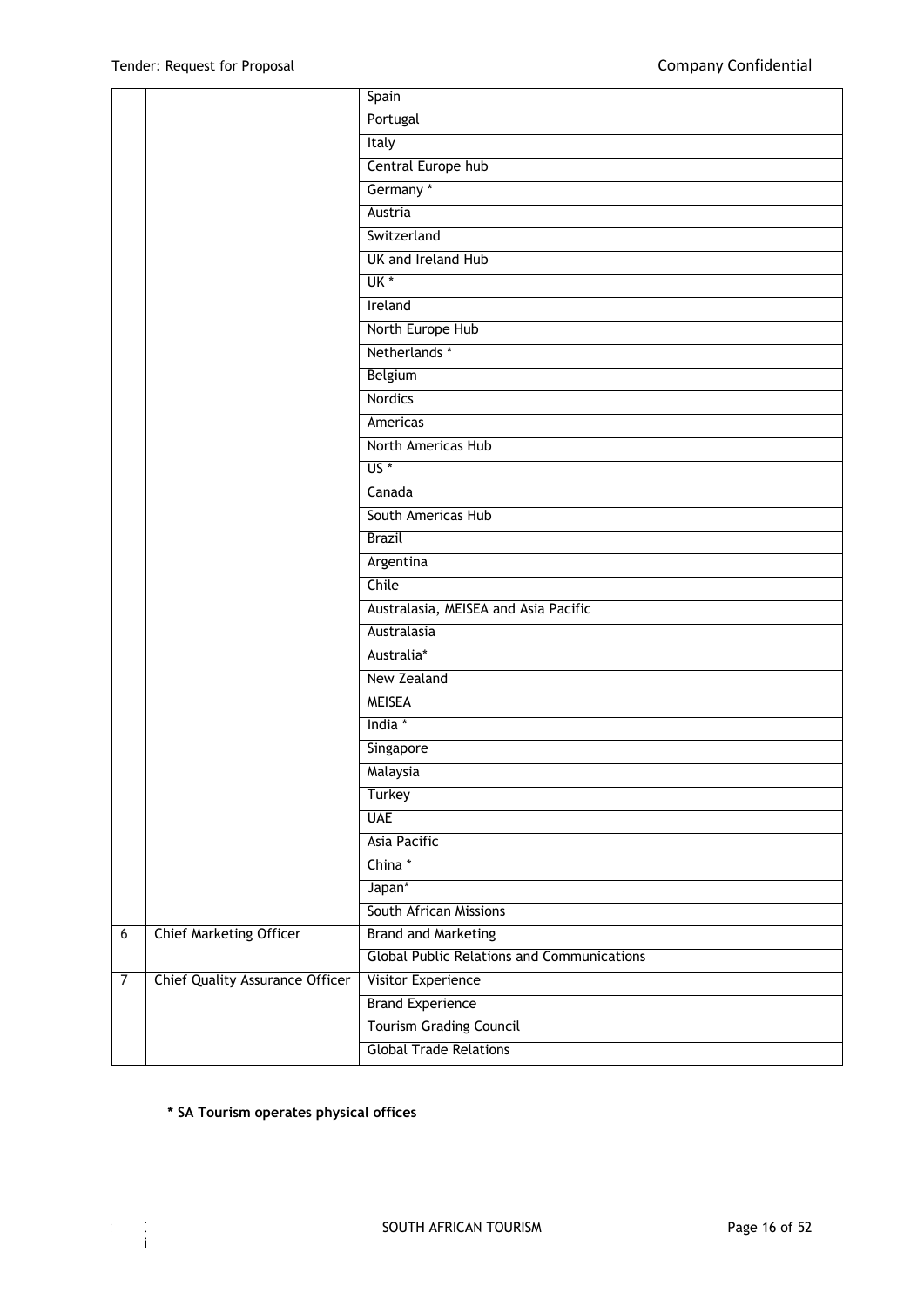#### **9.3 Scope of services**

#### General Overview:

The role of a Destination Marketing Organizations is shifting to DXO in response to the ever-changing consumer demands. In this shift, the gathering and usage of "data" and "big data" play a key role in providing the organization with ongoing insights that improve how the tourism sector operates. Thus SA Tourism has a need for a data warehouse for data governance and management of data in order to view and manage data from a central repository with the objective of being able to use it for data analysis, reporting and business intelligence purposes.

Capturing, managing and displaying data has many benefits, amongst which:

- Identifying potential travelers at every stage of the trip planning process;
- Providing personalized and tailored experiences in South Africa;
- A near-real-time response to traveler needs;
- Increasing diversification of destination productions;
- Improving quality of destination services;
- Predicting which new products might work well in different markets around the world;

The challenge for Destination Experience Organizations is the multitude of (primary and secondary) tourism data points, sources and sets spread out across multiple systems. There is no standard way of collecting data and the different organizations don't combine data clusters.

In this context, South African Tourism is optimizing and standardizing the process of collecting, managing and processing data, for the organization and the sector, and is looking for a data service provider and data management platform that will deliver best-in-class data warehousing/storage and data management capabilities.

The required solution would be utilized across the SA Tourism business units in order to always have a pulse of all the data within the organization.

### OVERVIEW OF CURRENT TECHNICAL ENVIRONMENT

- Number of end-users to be supported: 205
- The initial number of contributing users for a data warehouse: 50
- Anticipate growth to support up to 250 contributors/end-users
- Functionality in China is an absolute technology standard for any proposed solution
- PowerBi is the standard Business Intelligence tool in place
- Data Management and Information Technology operations, support and maintenance are maintained using a blended model of internal staff and vendors

#### Service Overview:

South African Tourism requires a service provider that has both strategic data and analytics acumen as well as hands-on experience in setting up and maintaining data warehousing capabilities and data management platforms. The preferred bidder will require to deliver the data warehousing and management capabilities that best enables the organization to deliver on its tourism mandate. This involves understanding the current landscape and, more importantly, future trends around the use of data technologies.

The appointed service provider will collaborate with multiple teams to deliver an end-to-end data management operating framework and infrastructure, which includes but is not limited to:

- Strategic data framework to be implemented for each business unit and across the organization, locally and internationally; including a data management strategy and plan;
- Setting up, maintaining, and optimizing cloud-based data warehousing capabilities
- Setting up and maintaining a data management platform, with ongoing support;
- Synchronizing the use of data with marketing platforms and tools, including but not limited to Microsoft CRM tools, eMail Marketing tools; Google Analytics; DV360, Search Ads, Facebook Ads;
- The proposed solution should be able to work in China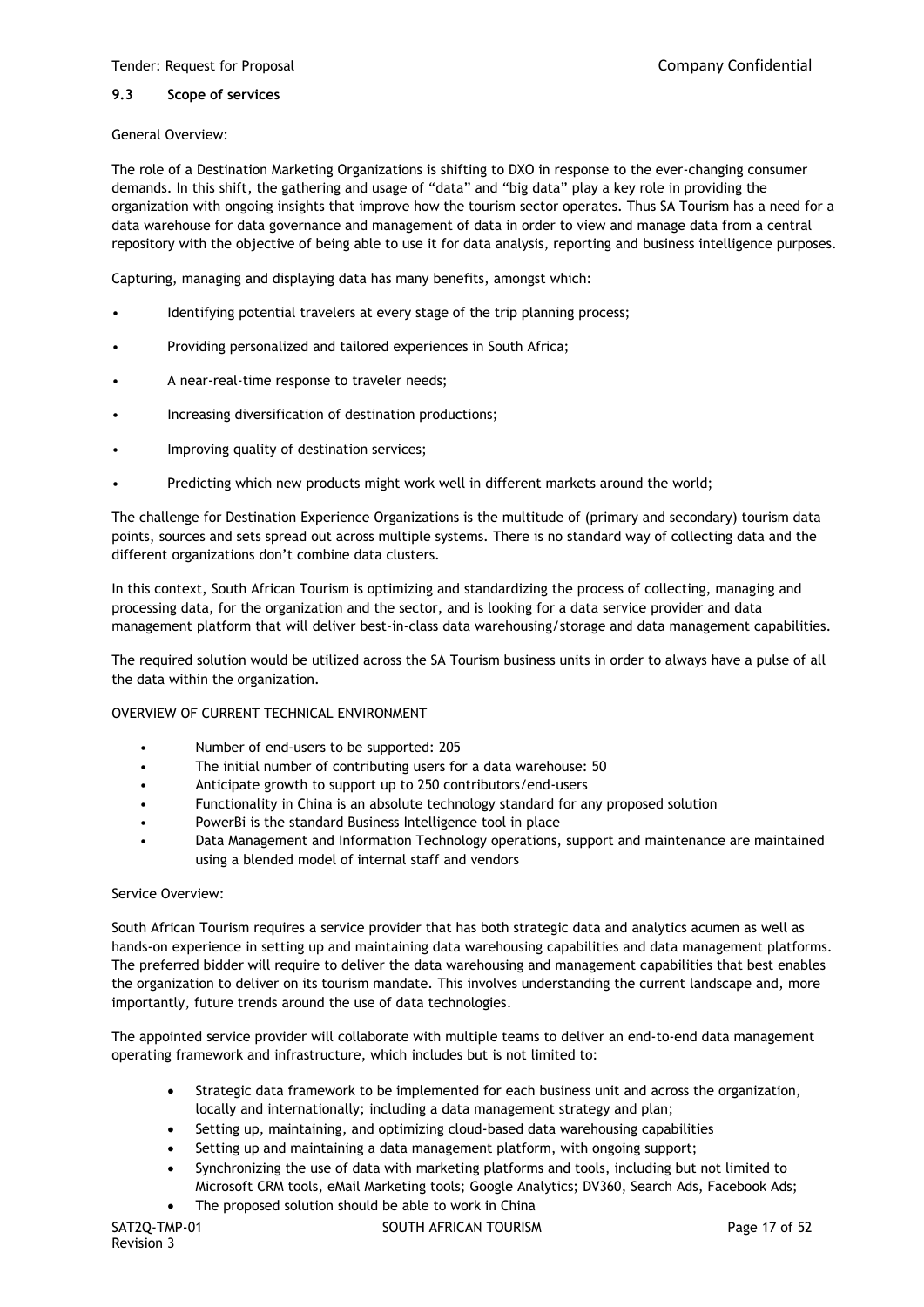- Setting up data and insights dashboards using Power Bi;
- Merge existing databases into the new data warehouse;
- Discontinue and shut down databases that will not be required.
- Migration of current data from all different sources
- Data quality management
- Data management Processes
- Integration to existing systems (for example, Oracle ERP, Flowcentric BPM system, etc.)
- Training to the SA Tourism team for the management and servicing of the data warehousing solution.

The proposed solution should be cloud base ideally, whilst being able to allow and take into consideration the current data regulations (GDPR, PoPiA, etc.). Ease of use would be fundamental in enabling non-technical people to query data quickly and easily from a single location.

#### System Functionality Overview:

South African Tourism requires an agile and modular solution that is future proof without requiring major costly developments to re-shape and improve. Functional requirements include but are not limited to:

#### Advanced Analytics

- Calculated Columns or Fields
- Cluster Analysis
- Predictive Modeling Markup Language (PMML) Support
- Regression Analysis
- Scenario and What-if Analysis
- Segmentation and Cohort Analysis
- Statistical Functions
- Time-series Analysis and Forecasting
- Advanced-Data Analysis using Python and R
- Sentiment Analysis
- Text Mining (Text Analytics)

### Dash boarding and Data Visualization

- Animations
- Auto-refresh
- Dashboard and Report Templates
- Interactive Data Visualizations
- Visualizations with Drill-down and Drill-up
- Accessible Dashboards
- Advanced Visualizations using Python and R
- Auto-charting
- Dashboard Rebranding
- Embed Dashboards and Visualizations in Webpages
- Third-party Charts Packages

#### **Data Management**

- Data Blending
- Data Exploration
- Data Modeling
- Data Preparation
- OLAP and Multi-Dimensional Analysis
- Advanced-Data Preparation using Python and R
- Data Governance & Security
- Metadata Management and Data Catalog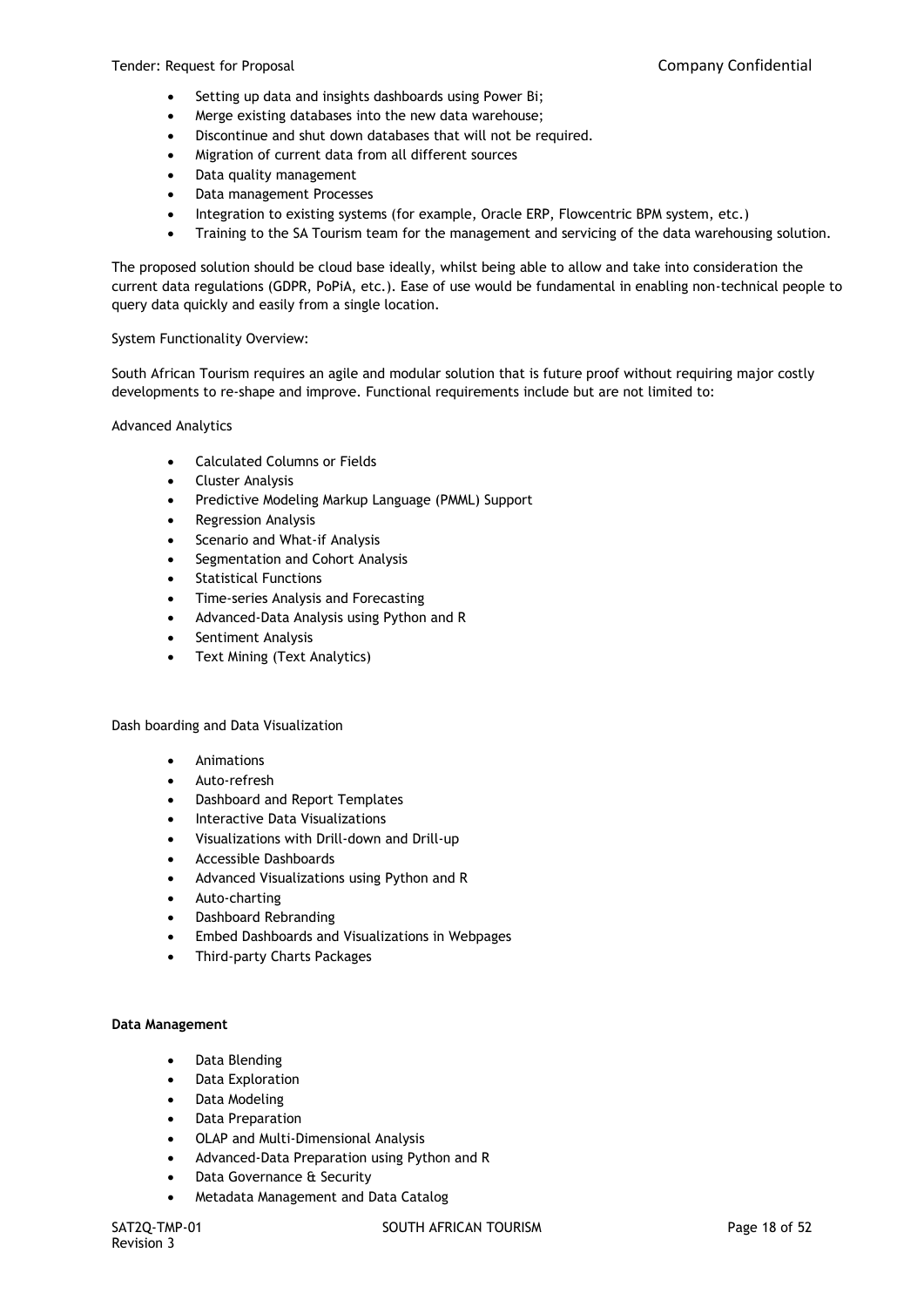#### Data Querying

- Batch Updates
- Complex Queries
- In-Memory Analysis
- Live Connection
- Readable and Modifiable SQL
- Scheduled Queries
- Visual Querying
- Multi-pass SQL

#### Embedded Analytics

- Background Processing
- Embedded Analytics
- Embedded Multi-tenancy
- White Labeling
- Integrated Workflow Actions
- Secure Write-backs

### Internet of Things (IoT) Analytics

- Edge Analytics
- Internet of Things (IoT) Analytics
- Streaming Analytics

#### Mobile BI

- Mobile Collaboration
- Mobile Dashboards and Reports
- Native Mobile Apps
- Offline Mode
- Push Notifications and Alerts
- Responsive Web Design
- Mobile Geospatial Analysis
- Scan Machine Readable Codes

### Platform Functions

- Collaboration and Information Sharing
- Globalization Support
- Projects or Workspaces
- Decentralized Analytics Environment
- Write to Transactional Applications

### Reporting

- Ad-hoc Reporting
- Auto-schedule Reports
- Built-in Alerts
- Canned/Managed Reporting
- Conditional Formatting
- Interactive Reporting
- Reports Exporting
- Reports Versioning
- Text-based Natural Language Reports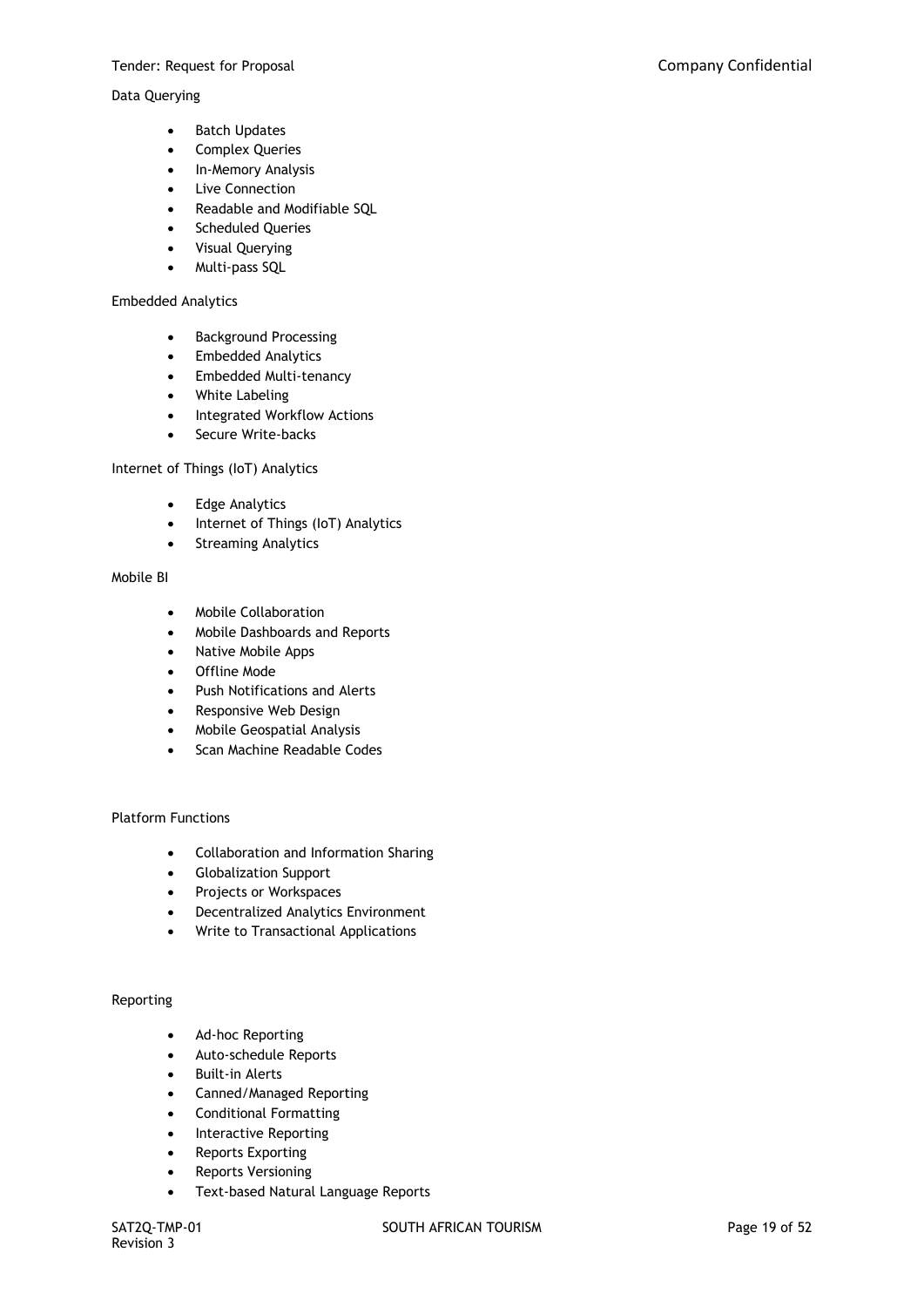Voice-based Natural Language Reports

#### Augmented Analytics

- Augmented Data Preparation
- Auto-generated and Analyzed Segments or Clusters
- Auto-generated Forecasts or Predictions
- Automated Algorithm Selection and Model Tuning
- Automated Anomaly Alerting
- Automated Descriptive Insights
- Automated Feature Generation or Selection
- Automated Model Monitoring
- Automated Model Packaging or Deployment
- Contextualized or Relevant Insights
- Key Driver Analysis
- Text-based Natural Language Search
- Voice-based Natural Language Search

#### Geospatial Visualizations and Analysis

- **•** Geocoding
- Geographic Search
- Geospatial Functions and Calculations
- Mapping and Maps API Integration
- Maps and Geospatial Visualizations
- Spatial Files Support
- WMS Servers Integration

#### Technical Requirements

- Availability & Scalability
- Dynamic Scaling
- Fault Tolerance
- Availability
- **Scalability**

#### Data Sources Connectivity

- Accounting Platforms
- Big Data Ecosystem
- Cloud Files Storage Systems
- CRM Platforms
- Customer Success Platforms
- Data Integration Tools
- E-Commerce
- Enterprise Messaging Platforms
- ERP Platforms
- JDBC, ODBC and Parameterized Connections
- Marketing Platforms
- NoSQL Databases
- Payment Processing Platforms
- Project Management Platforms
- Relational Databases
- SEO and Web Analytics Platforms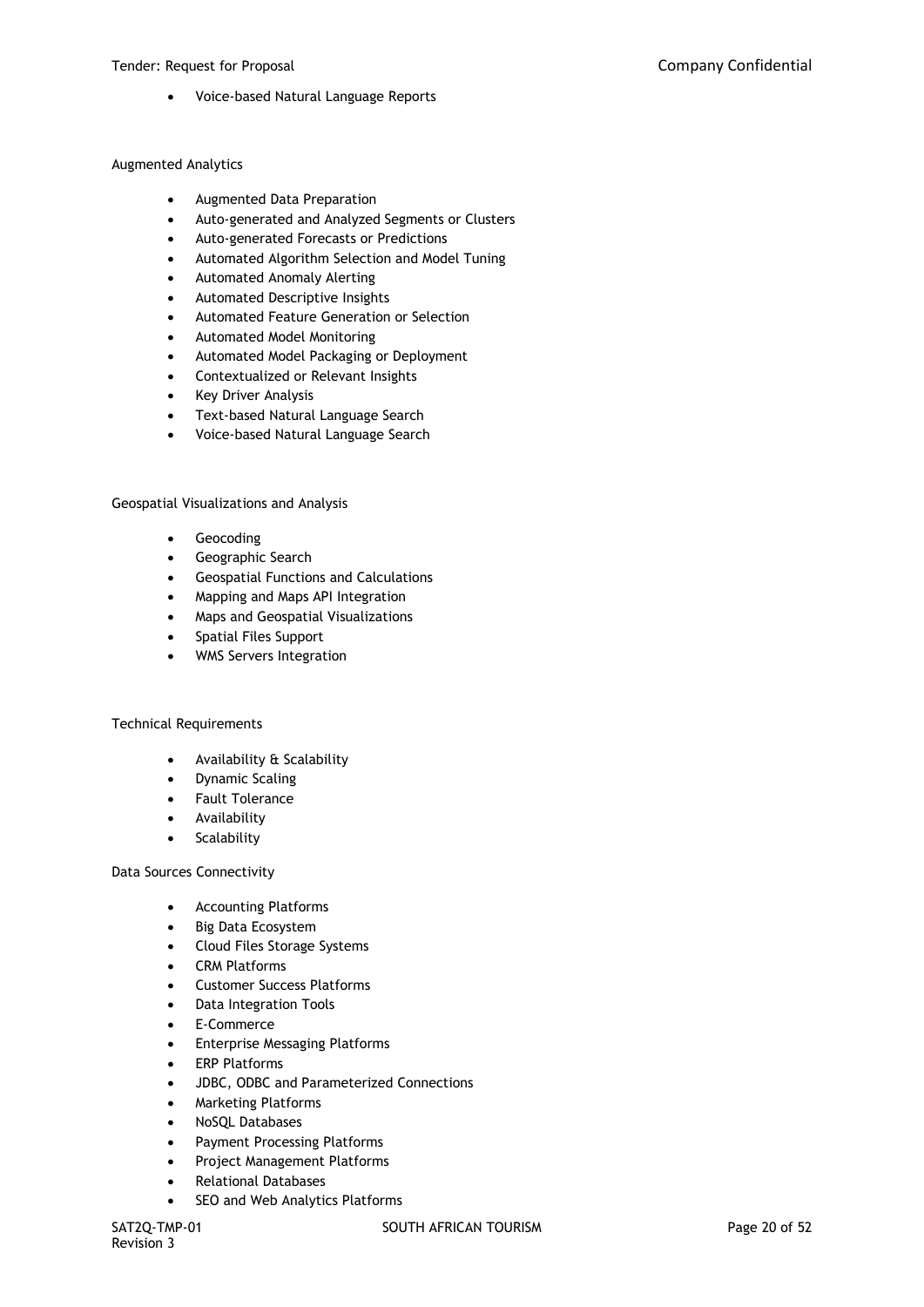- SFTP/FTP Support
- Social Media Platforms
- Standard Files
- Statistical Files
- Enterprise BI Platforms

#### Deployment Options

- SaaS Option
- Self-Hosted Option

### OS Support

- Linux
- Mac OS
- Windows

## Security

- Application Activity Tracking
- Column Level Security
- Encryption
- Object-level Security
- Row-Level Security (RLS) and User Filtering
- Annual Security Audit and Penetration Test
- Authentication Protocols and Systems
- Integrated Security
- Single Sign-on and Trusted Authentication

### Extensibility

- API Extensibility
- IDE Support
- Training
- In-Product Help and Suggestions
- Training Material
- Certifications
- Free Live Training

### User Support

- Chat and Instant Message
- Forum/Community Support
- Phone and Email
- Defined SLAs
- 24x7 Technical Support

### **9.3.5 Pricing schedule**

A detailed pricing schedule should be included in the bid proposal, separately detailing the development, customisation and licensing costs (where applicable) as well as support and maintenance costs to deliver all the business requirements to South African Tourism as required under this tender.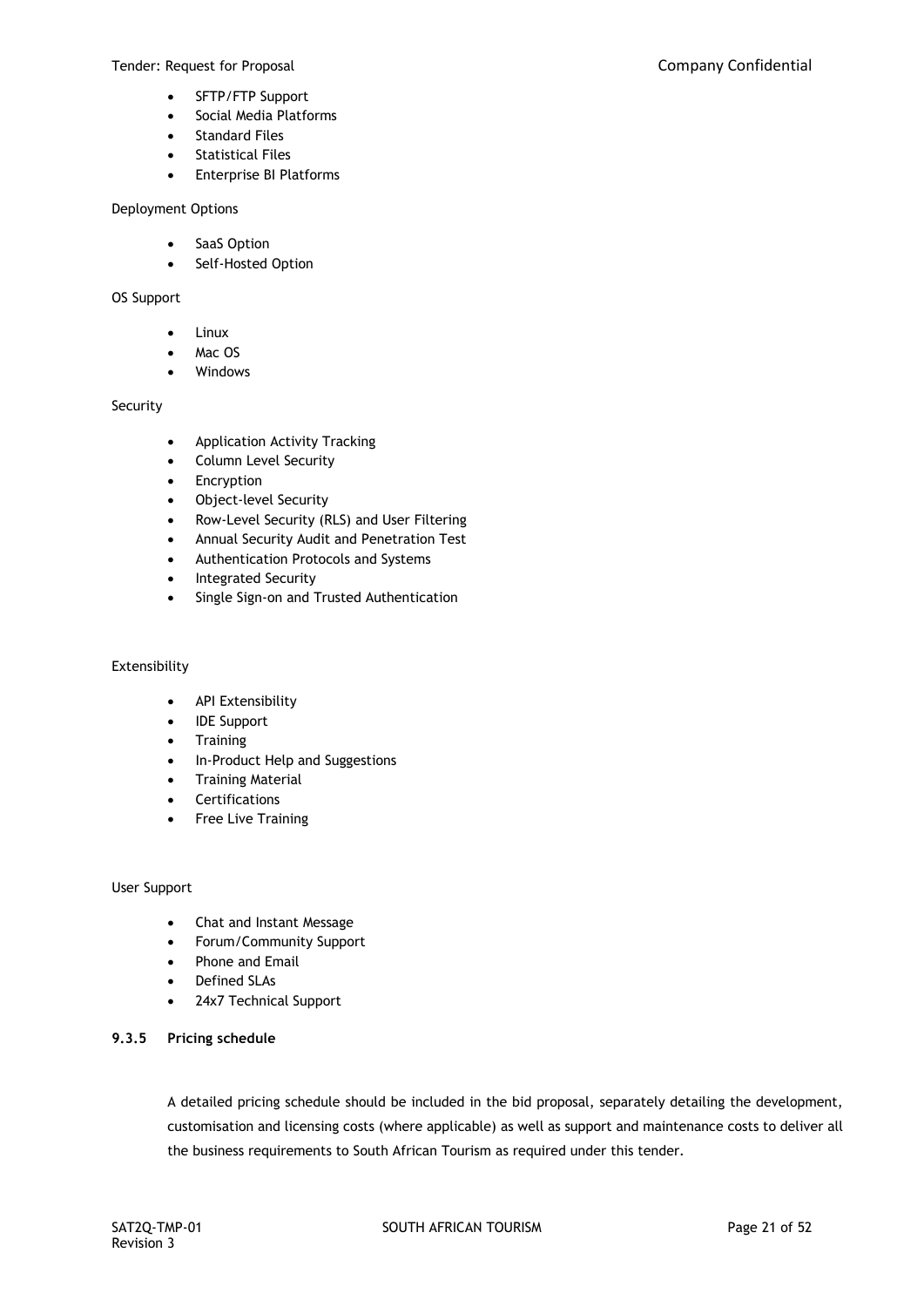The detailed pricing schedule should, for the avoidance of doubt, also be summarised under section 11 of the bid document. For the purpose of evaluation, the price shall include all local taxes and other reimbursable expenses.

## **9.4 Competitive bidding procedure:**

South African Tourism is issuing this tender through a competitive bidding procedure because there are sufficient suppliers/service providers in the market to afford the opportunity to be considered for the bid. As a schedule 3A Public Entity in terms of schedule 3 of the Public Finance Management Act 1 of 1999, South African Tourism fully conforms and supports the obligatory transformation initiatives embedded in the Preferential Procurement Regulations, 2017 issued in terms of section 5 of the Preferential Procurement Policy Framework Act, Act Number 5 of 2000 (PPPFA) when procuring goods or services from suppliers.

South African Tourism, as far as practically possible, has taken every effort to prepare the best possible documentation of what is required and to ensure the specifications do not inhibit participation by Exempted Micro Enterprises (EMEs) and Qualifying Small Enterprise (QSE). South African Tourism therefore also encourages the establishment of consortia, to ensure that EME's and QSE's can participate in the bid.

### **9.5 Bid protocol and packaging of bids**

Bidders should take precaution to not contravene the provisions of Section 4 (1) (b) (iii) of the Competition Act No. 89 of 1998, as amended, which prohibits an agreement between, or concerted practice by, firms, or a decision by an association of firms, if it is between parties in a horizontal relationship and if it involves collusive bidding (or bid rigging).

An agreement to engage in a restrictive horizontal practice is presumed to exist between two or more firms if –

- a) any one of those firms owns a significant interest in the other, or they have at least one director or substantial shareholder in common; and
- b) any combination of those firms engages in that restrictive horizontal practice;
- c) an agreement for co-operation between two or more competing businesses operating at the same level in the market;
- d) Price fixing- an arrangement in which several competing businesses make a secret agreement to set prices for their products to prevent real competition.

South African Tourism requires bidder(s) to declare the following in the Bidder's Technical response:

Confirm that the bidder(s) is to: –

- (a) Act honestly, fairly, and with due skill, care and diligence, in the interests of South African Tourism;
- (b) Have and employ effectively the resources, procedures and appropriate technological systems for the proper performance of the services;
- (c) Act with circumspection and treat South African Tourism fairly in a situation of conflicting interests;
- (d) Comply with all applicable statutory or common law requirements applicable to the conduct of business;
- (e) Make adequate disclosures of relevant material information including disclosures of actual or potential own interests, in relation to dealings with South African Tourism;
- (f) Avoidance of fraudulent and misleading advertising, canvassing and marketing;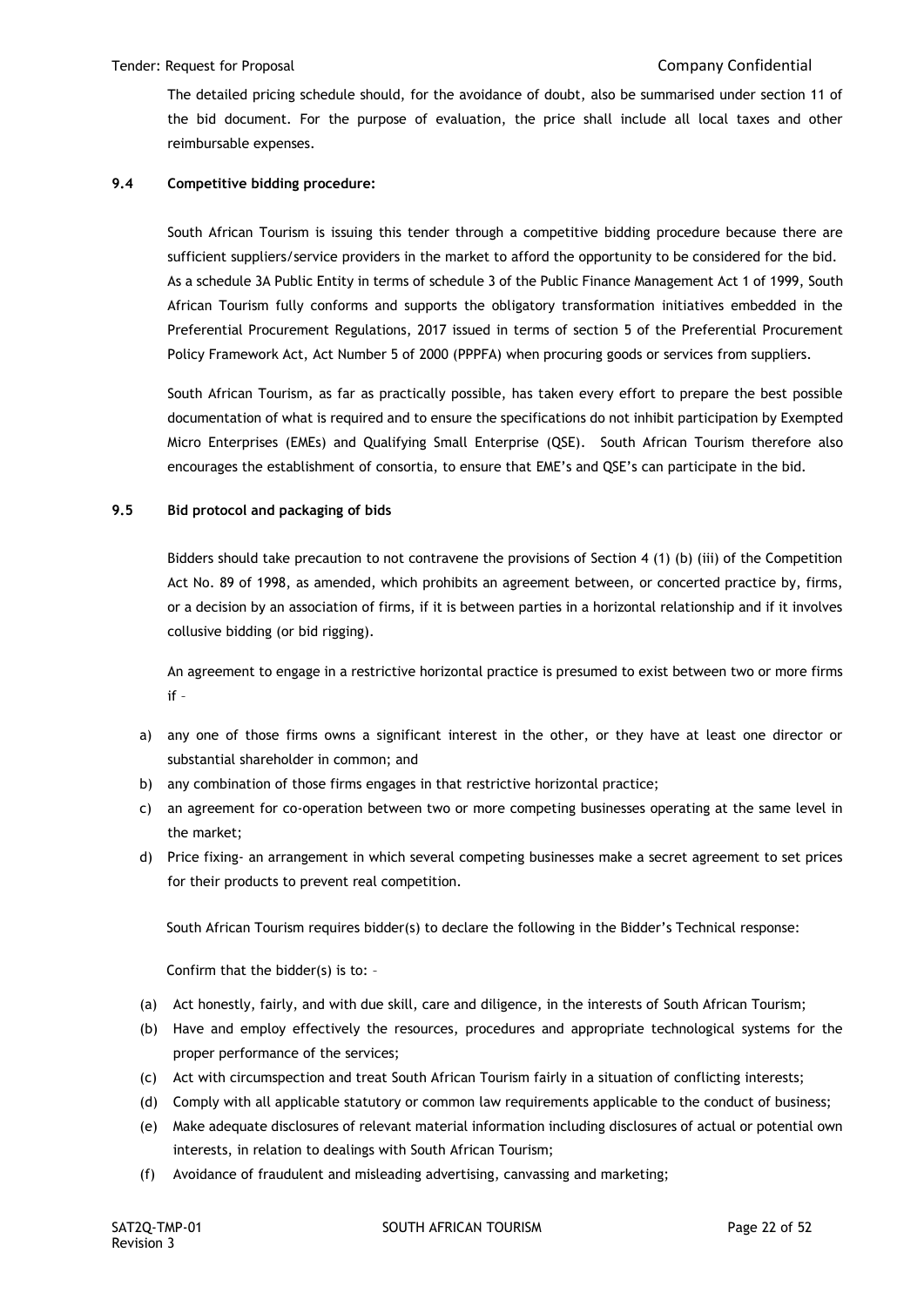- (g) To conduct their business activities with transparency and consistently uphold the interests and needs of South African Tourism as a client before any other consideration; and
- (h) To ensure that any information acquired by the bidder(s) from South African Tourism will not be used or disclosed unless the written consent of the client has been obtained to do so.
- 9.5.1 Proposals are expected to be presented in one pack where the pack, however, should be noticeably **subdivided into 3 sections** under the following headings:

## **PART A- Legal and commercial information**

This refers to documents and information relating to the vetting of company information of all bidders where the below portfolio of evidence and supporting documents should be provided in sequential order:

- a) A cover letter introducing your company and any sub-contractor who will participate in the bid/contract;
- b) Bidder credentials (comprehensive company profile, the ownership structure of the company, B-BBEE profile, etc.);
- *c)* Confirmation of valid tax status (refer to paragraph 6.16 for the acceptable method(s) of proof);
- d) Valid certified copy of B-BBEE certificate (if applicable);
- e) Proof of Vat registration (if applicable);
- f) Copies of latest audited Statement of financial position, Statement of financial performance and Cash flow statement and latest audit report (issued by independent auditors). Shortlisted bidders will be required to submit a full set of latest financials upon request from South African Tourism;
- g) Proof of registration with Unemployment Insurance Fund and Workmen's Compensation Fund;
- h) Certified copy of the Companies and Intellectual Property Commission (CIPC) registration documents (if applicable);
- i) Certified copies of South African Identity Documents or Valid Passports of Members, Directors or owner *(Copy with original stamp)*;
- j) Certified copies of all latest share certificates, in case of a company *(Copy with original stamp)*;
- k) Bidders must have specific experience and submit at least three recent references (in a form of written proof(s) on their client's letterhead including relevant contact person(s), office telephone & fax number, website and email address) where similar work was undertaken.
- **Part B** All documents and completed annexures of the Request for Proposal (RFP) in sequential order as they have been issued where bidders are required to:
- a) Initial each page of the Request for Proposal (RFP) to confirm that they have read and understood the contents of the bid;
- b) Duly complete all Standard Bidding Documentations (SBD's) and Declarations.
- **Part C** Credentials against the proposed scope of services considering the criteria that will be used to evaluate bid proposals as outlined under section 9.7.2 and also a cover letter introducing your company and any information which will demonstrate:
- a) Bidders' capability and any partnerships or sub-contractors to provide the required services, this may include but not limited to resources e.g. equipment, staff, asset register, etc. in line with SA Tourism's request for proposals (RFP);
- b) Proof of previous relevant experience;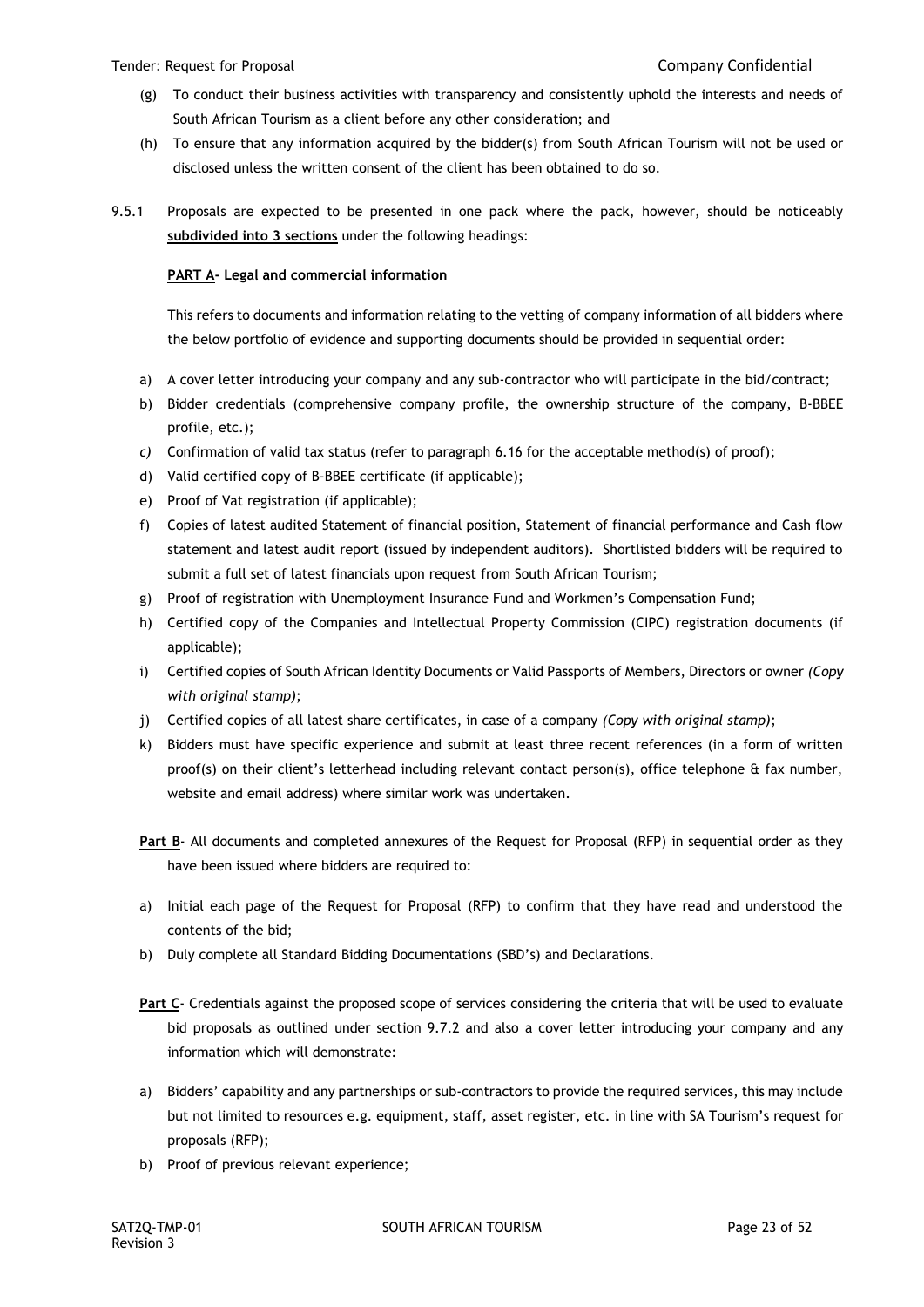- c) Any value-added services that your company can offer to enhance the service offering relevant to the business requirements under this bid;
- d) Proposed team structure and skills of team members who will be assigned to the contract;
- e) Proposed project implementation plan and timelines;
- f) Proposed support and maintenance operations plan;
- g) A detailed cost breakdown is based on your understanding of what the scope of work will entail (also see paragraph 9.3).

*Companies who fail to adhere to the requirements under paragraph 9.5.1 may be disqualified from the evaluation process.*

## **9.6 Anti-Corruption Compliance**

South African Tourism is committed to conducting its business ethically and to achieving and maintaining the highest standards of corporate governance, particularly with respect to anti-corruption compliance. We require all of our business partners, suppliers, vendors, contractors and service providers, who play an important and valued role in our continuing business success, to behave ethically and to avoid engaging in corrupt business activities.

To assist South African Tourism in respect of its commitment to ethical business practices, all successful bidders are required to complete an anti-bribery compliance questionnaire and thereafter to undergo an anti-bribery due diligence check. The outcome thereof may determine, at South African Tourism's discretion, whether South African Tourism will enter into any contractual agreement or other arrangements with the supplier, or not.

South African Tourism reserves the right to disqualify bidders based on the results and outcomes of its risk based anti-bribery due diligence procedures and will not furnish reasons for such decisions.

Successful bidders may further be required to sign warranties and undertake contractually that, in carrying out their responsibilities on behalf of South African Tourism, neither they nor their owners, officers, directors, employees, or their agents or subcontractors will pay, offer, or promise to pay, or authorize the payment directly or indirectly, of any money, gift, or anything of value to any government official or anyone else for the purpose of influencing any act or decision of such official or of the government to obtain or retain business, or to direct business to any person.

### **9.7 Bid evaluation process**

South African Tourism has set minimum standards (Gates) that a bidder needs to meet to be evaluated and selected as a successful bidder. The minimum standards consist of the following:

| <b>GATE 1</b>                     | <b>GATE 2</b>               | <b>GATE 3</b>                      |
|-----------------------------------|-----------------------------|------------------------------------|
| <b>Pre-qualification Criteria</b> | <b>Technical Evaluation</b> | <b>Price and B-BBEE Evaluation</b> |
|                                   | Criteria                    |                                    |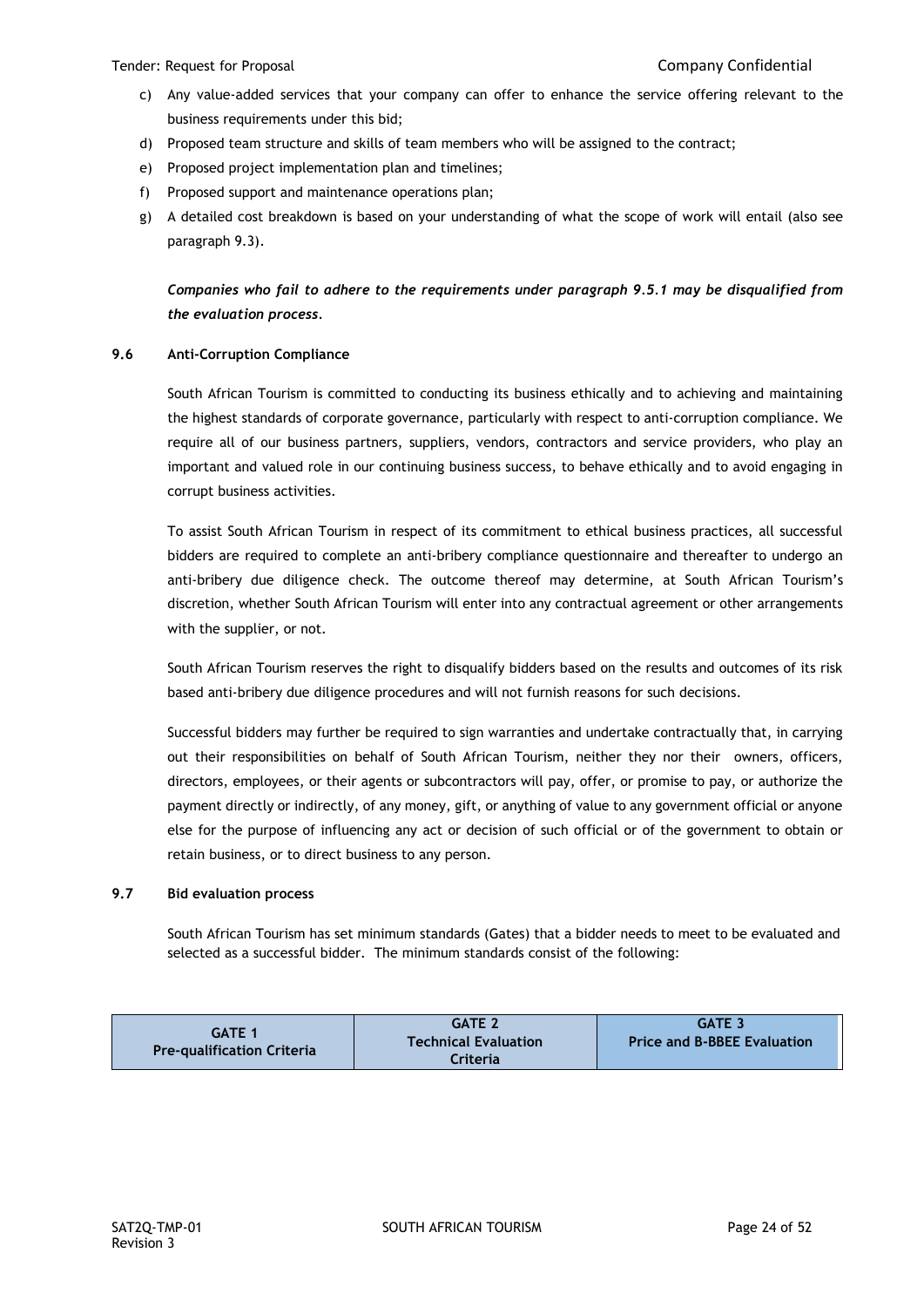| Bidders to submit all documents as Bidder(s) are required to achieve<br>$A, B \& C.$ | outlined under paragraph 9.5.1 PART minimum threshold 70% to proceed to<br>Gate 3                                                                                                                                                                                                                                                                  | a The tender will be evaluated on<br>either the 80/20 or 90/10 preference<br>point system.                                                                                                                                                                                                                                                                                                   |
|--------------------------------------------------------------------------------------|----------------------------------------------------------------------------------------------------------------------------------------------------------------------------------------------------------------------------------------------------------------------------------------------------------------------------------------------------|----------------------------------------------------------------------------------------------------------------------------------------------------------------------------------------------------------------------------------------------------------------------------------------------------------------------------------------------------------------------------------------------|
|                                                                                      | The Tender/Evaluation Matrix Cross<br>Reference: Bidders should reference<br>the criteria to the portfolio of<br>evidence in the bid proposal, $-$ it is<br>of vital importance that systematic<br>scoring can be carried out.<br>Bidders are required to reference<br>page numbers in Bid Proposals next<br>to the criteria under paragraph 9.7.2 | Once a tender is received, the lowest<br>acceptable tender will be used to<br>determine the preference point<br>system to be used for the evaluation.<br>Where the lowest acceptable tender<br>is below R50 million, the 80/20<br>preference point system must be<br>used and If the lowest acceptable<br>tender is above R50 million, the<br>90/10 preference point system must<br>be used. |

### **9.7.1 Gate 1: Pre-qualification Criteria**

Without limiting the generality of South African Tourism's other critical requirements for this Bid, bidder(s) must submit the documents listed in paragraph 9.5.1.

All documents must be completed and signed by the duly authorized representative of the prospective bidder(s). During this phase Bidders' response will be evaluated based on compliance with the listed administrative and mandatory bid requirements. The bidder(s) proposal may be disqualified for the nonsubmission of any of the documents.

## **9.7.2 Gate 2: Technical Evaluation Criteria = Weighting out of 100 basis points**

All bidders are required to respond to the technical evaluation criteria scorecard and provide information/portfolio of evidence that they unconditionally hold the available capacity, ability, experience, and qualified staff to provide the requisite system, technical and functional support to South African Tourism under this tender.

Bidders will be required to achieve a minimum threshold of 70% in order to proceed to Gate 3. Bidders who do not achieve the minimum threshold, will not be further considered.

| <b>Evaluation criteria</b>                                                                                                                                                                                                                                     | Weighting | Tender/Evaluation<br>The<br><b>Matrix Cross-Reference</b><br>Bidders should reference<br>criteria to<br>thel<br>the<br>portfolio of evidence in<br>the bid proposal. $-$ it is of<br>importance<br>thatl<br>vital<br>systematic scoring can be<br>carried out. |
|----------------------------------------------------------------------------------------------------------------------------------------------------------------------------------------------------------------------------------------------------------------|-----------|----------------------------------------------------------------------------------------------------------------------------------------------------------------------------------------------------------------------------------------------------------------|
| Proposed Solution/Tool<br>1.<br>The bidder must clearly articulate the proposed<br>solution. The bidder must highlight, amongst other<br>things the solutions:<br>Key features (as stated in SOW above)<br>$\bullet$<br><b>Benefits</b><br>Unique Capabilities | 25        |                                                                                                                                                                                                                                                                |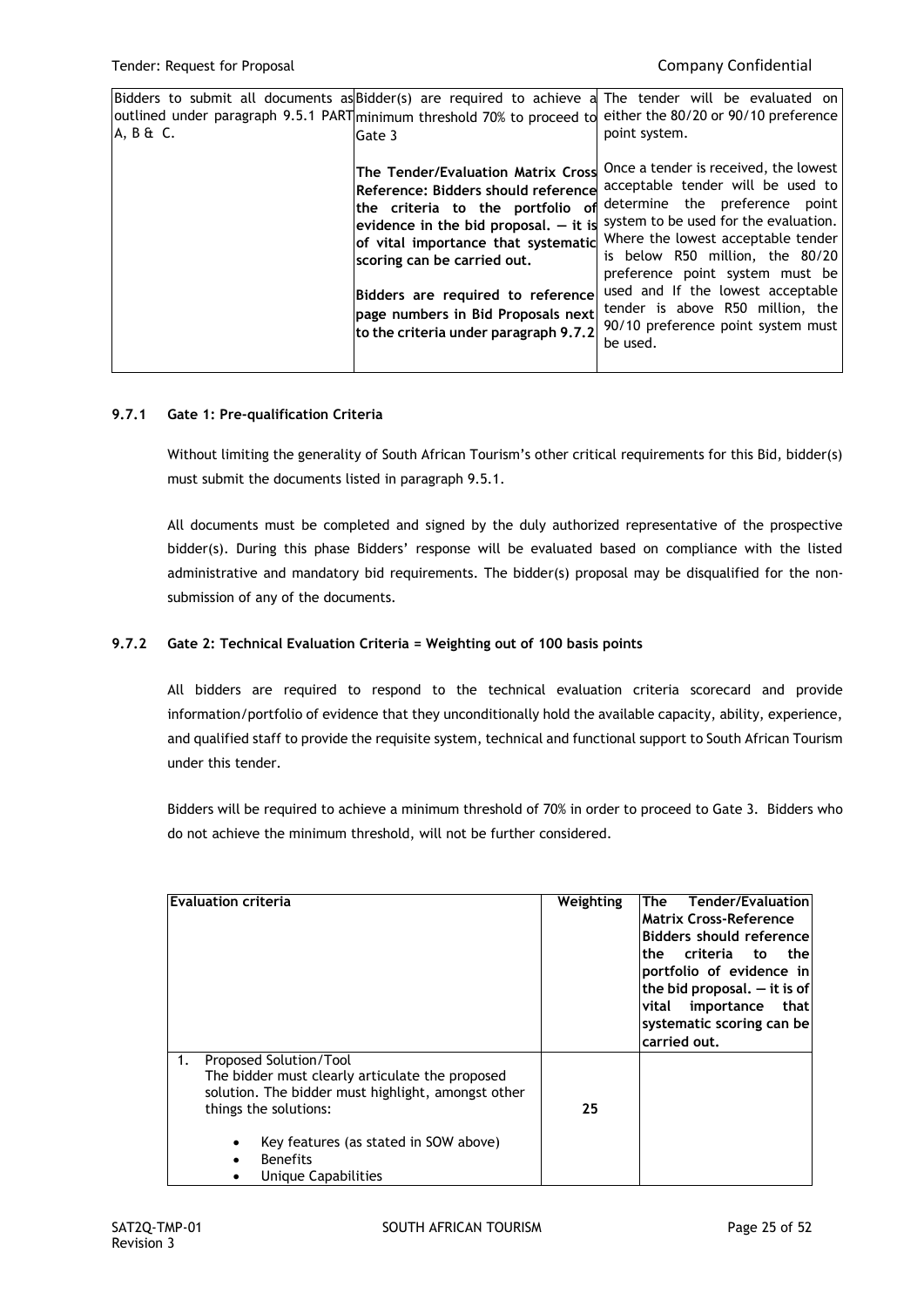r.

| <b>Execution Plan:</b><br>2.<br>Bidders must provide a detailed description of<br>how they intend to execute the assignment from<br>inception to completion. This must include, as a<br>minimum, a detailed project plan with clear time<br>frames, skills, and resources utilised in each area.<br>The major project tasks and timelines should be<br>mapped to phases of the methodology adopted.<br>Note:<br>A clear description of the approach to deliver the<br>services is to be provided.<br>Basic deliverables expected are the assessment report,<br>enterprise architecture (including frameworks, process,<br>and data models) digitalization strategy and roadmap (with<br>cost estimates). | 20  |  |
|----------------------------------------------------------------------------------------------------------------------------------------------------------------------------------------------------------------------------------------------------------------------------------------------------------------------------------------------------------------------------------------------------------------------------------------------------------------------------------------------------------------------------------------------------------------------------------------------------------------------------------------------------------------------------------------------------------|-----|--|
| Experience in delivering services as per the scope of<br>3.<br>work of this RFP.<br>Note: Verification of experience will be performed based<br>on a portfolio of evidence submitted, where such services<br>were delivered in the last 5 years; a portfolio of evidence<br>will be required. A score of zero will also be allocated if<br>no portfolio of evidence was submitted to support this.<br>Contactable relevant references from the last 5 years.                                                                                                                                                                                                                                             | 10  |  |
| Project Team Experience on services as per the scope<br>4.<br>of work of this RFP. Bidders are required to submit<br>CV's with contactable references per company each<br>resource delivered services for.<br>Verification of CV contents will be performed<br>with companies the resource worked for.<br>A score of zero will also be allocated if no CV's are<br>provided.                                                                                                                                                                                                                                                                                                                             | 20  |  |
| 5.<br>Compulsory presentation in line with SA Tourism<br>Requirements.<br>Presentation team members to represented<br>by at least 50% of individuals who'll form<br>part of the proposed project team to carry<br>out the project as per criteria No 4.<br>presentation of a similar project previously<br>$\bullet$<br>engaged in alignment with the submitted<br>portfolio of evidence<br>Demonstration of a robust understanding of<br>the proposed service by presentation<br>delegates                                                                                                                                                                                                              | 25  |  |
| <b>Total weighting</b>                                                                                                                                                                                                                                                                                                                                                                                                                                                                                                                                                                                                                                                                                   | 100 |  |

South African Tourism will reserve its rights to request bidders for presentations/demonstrations where these will provide an opportunity for the bid evaluation committee to look more closely at the proposals and identify gaps between how the bidder indicated that their proposed solution met the business requirements and what the team is able to discern regarding how closely it actually meets the needs of the business.

If required, they will be at a high level where criterion will be identified that the bid evaluation team might be interested in looking more closely at. The bid evaluation committee will have the opportunity to ask questions and make notes of what they consider to be gaps in the proposals compared with how well the business requirements are satisfied.

Bids proposals will be evaluated strictly according to the bid evaluation criteria stipulated in this section.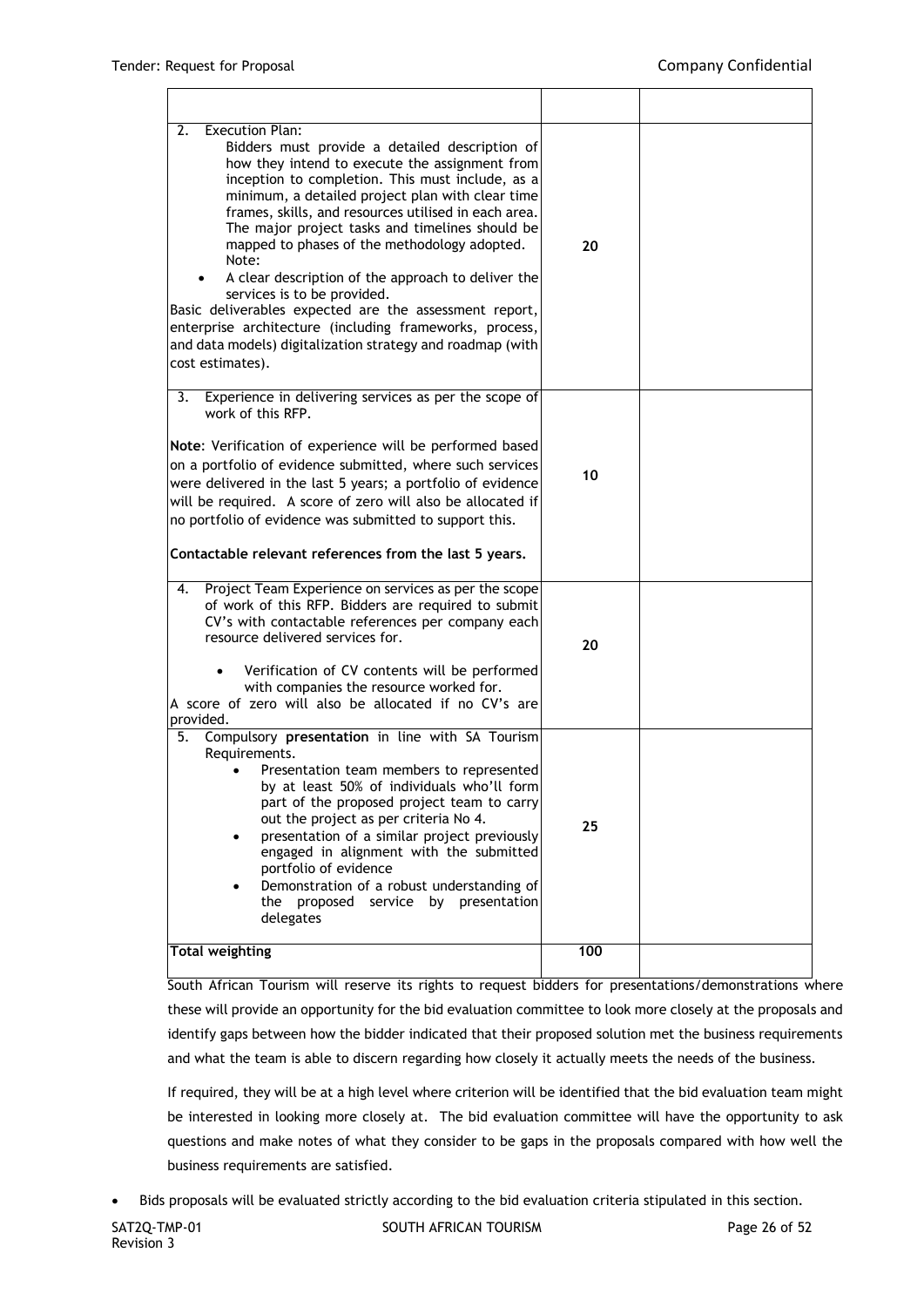- Bidders must, as part of their bid documents, submit supportive documentation for all functional requirements as indicated in the Terms of Reference. The panel responsible for scoring the respective bids will evaluate and score all bids based on information presented in the bid proposals in line with the RFP and the subsequent system demonstration.
- The score for functionality will be calculated as in terms of the table below where each Bid Evaluation Committee (BEC) member will rate each individual criterion on the score sheet using the following value scale:

| Rating                                | <b>Definition</b>                                                                                                                                                                                                                                                                                   | Score |
|---------------------------------------|-----------------------------------------------------------------------------------------------------------------------------------------------------------------------------------------------------------------------------------------------------------------------------------------------------|-------|
| <b>Excellent</b>                      | Exceeds the requirement. Exceptional demonstration by the bidder<br>of the relevant ability, understanding, experience, skills, resources<br>and quality measures required to provide the goods/services.                                                                                           | 5     |
| Good                                  | Satisfies the requirement with minor additional benefits. Above-<br>average demonstration by the bidder of the relevant ability,<br>understanding, experience, skills, resource and quality measures<br>required to provide the goods/services.                                                     | 4     |
| Acceptable                            | Satisfies the requirement. Demonstration by the supplier of the<br>relevant ability, understanding, experience, skills, resource, and<br>quality measures required to provide the goods/services, with<br>supporting evidence.                                                                      | 3     |
| Minor<br><b>Reservations</b>          | Satisfies the requirement with minor reservations. Some minor<br>reservations of the supplier's relevant ability, understanding,<br>experience, skills, resources and quality measures required to<br>provide the goods/services, with little or no supporting evidence.                            | 2     |
| <b>Serious</b><br><b>Reservations</b> | Satisfies the requirement with major reservations. Considerable<br>reservations of the supplier's relevant ability, understanding,<br>experience, skills, resources and quality measures required to<br>provide the goods/services, with little or no supporting evidence.                          | 1     |
| <b>Unacceptable</b>                   | Does not meet the requirement. Does not comply and/or<br>insufficient information provided to demonstrate that the supplier<br>has the ability, understanding, experience, skills, resource & quality<br>measures required to provide the goods/services, with little or no<br>supporting evidence. | 0     |

## **9.7.3 Gate 3: Price and BBBEE Evaluation = 100 points**

Only bidder(s) who meets the minimum threshold for functionality during Gate 2 will be further evaluated for comparative price and BBBEE level of contribution.

The total points for price evaluation (out of 80/90) and the total points for BBBEE evaluation (out of 20/10) will be consolidated. The bidder who scores the highest points for comparative pricing and B-BBEE status level of contributor after the consolidation of points will normally be considered as the preferred bidder who South African Tourism will enter into further negotiations with.

Upon the successful negotiation and signing of a contract and services level agreement with the preferred bidder all other bidders will be considered as unsuccessful.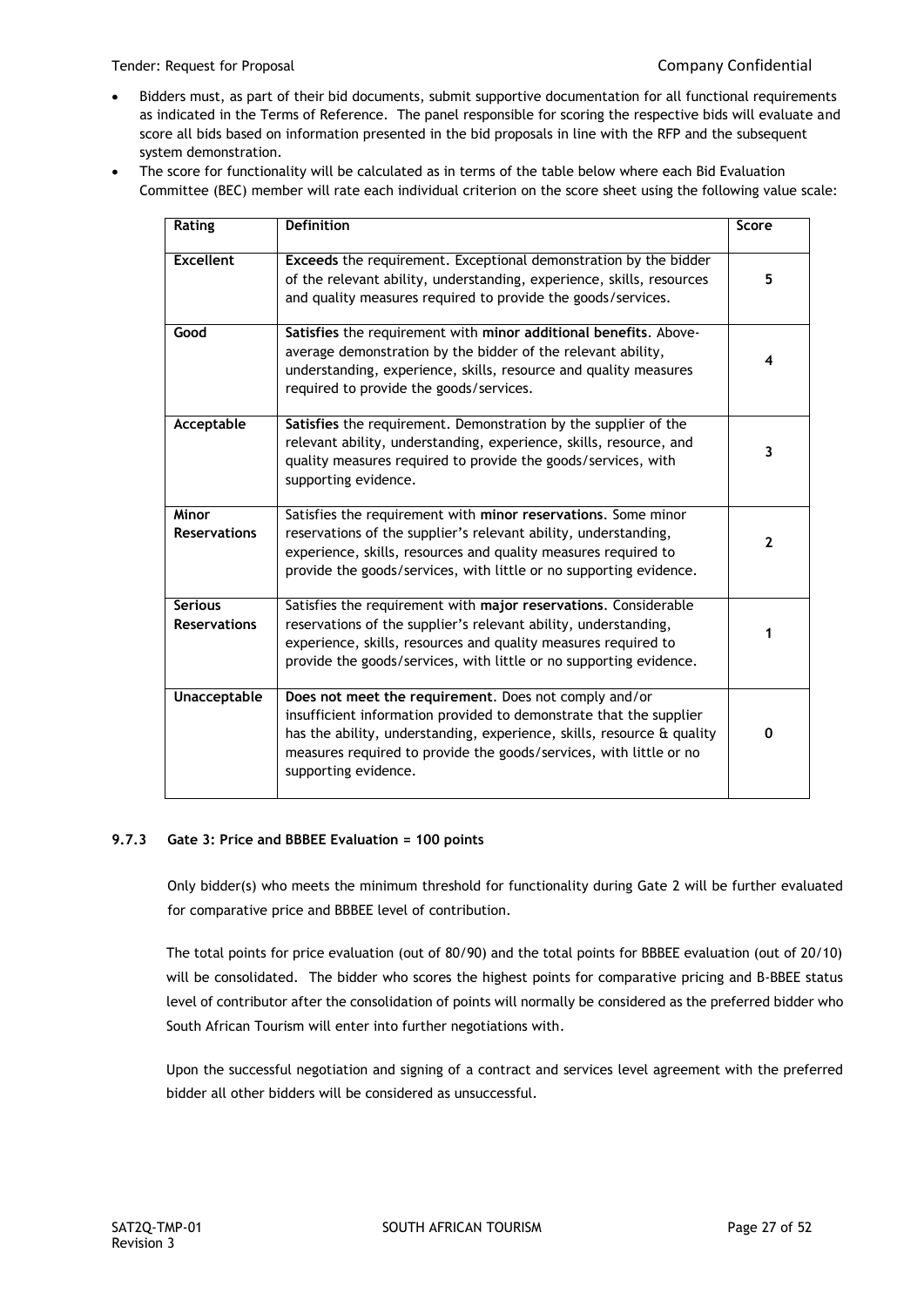- **9.7.5 PREFERENCE POINTS CLAIM FORM IN TERMS OF THE PREFERENTIAL PROCUREMENT REGULATIONS 2017**
	- **NB: BEFORE COMPLETING THIS FORM, BIDDERS MUST STUDY THE GENERAL CONDITIONS, DEFINITIONS AND DIRECTIVES APPLICABLE IN RESPECT OF B-BBEE, AS PRESCRIBED IN THE PREFERENTIAL PROCUREMENT REGULATIONS, 2017.**

#### **GENERAL CONDITIONS**

9.7.5.1 The following preference point systems are applicable to all bids:

Once a bidder has met the minimum qualifying threshold for functionality, where applicable, the tender will be further evaluated on either the 80/20 or 90/10 preference point system. Once a tender is received, the lowest acceptable tender will be used to determine the preference point system to be used for the evaluation of tenders.

Where the lowest acceptable tender is below R50 million, the 80/20 preference point system must be used. If the lowest acceptable tender is above R50 million, the 90/10 preference point system will be used.

- 9.7.5.2 Points for this bid shall be awarded for:
	- (a) Price; and
	- (b) B-BBEE Status Level of Contributor.
- 9.7.5.3 The maximum points for this bid are allocated as follows:

|                                                   | <b>POINTS</b> |
|---------------------------------------------------|---------------|
|                                                   |               |
| <b>PRICE</b>                                      | 80/90         |
|                                                   |               |
| <b>B-BBEE STATUS LEVEL OF CONTRIBUTOR</b>         | 20/10         |
|                                                   |               |
| Total points for Price and B-BBEE must not exceed | 100           |
|                                                   |               |

- 9.7.5.4 Failure on the part of a bidder to submit proof of B-BBEE Status level of contributor together with the bid, will be interpreted to mean that preference points for B-BBEE status level of contribution are not claimed.
- 9.7.5.5 SA Tourism reserves the right to require of a bidder, either before a bid is adjudicated or at any time subsequently, to substantiate any claim in regard to preferences, in any manner required by the purchaser.

### **9.7.6 DEFINITIONS**

- (a) **"B-BBEE"** means broad-based black economic empowerment as defined in section 1 of the Broad-Based Black Economic Empowerment Act;
- (b) "**B-BBEE status level of contributor"** means the B-BBEE status of an entity in terms of a code of good practice on black economic empowerment, issued in terms of section 9(1) of the Broad-Based Black Economic Empowerment Act;
- (c) **"bid"** means a written offer in a prescribed or stipulated form in response to an invitation by an organ of state for the provision of goods or services, through price quotations, advertised competitive bidding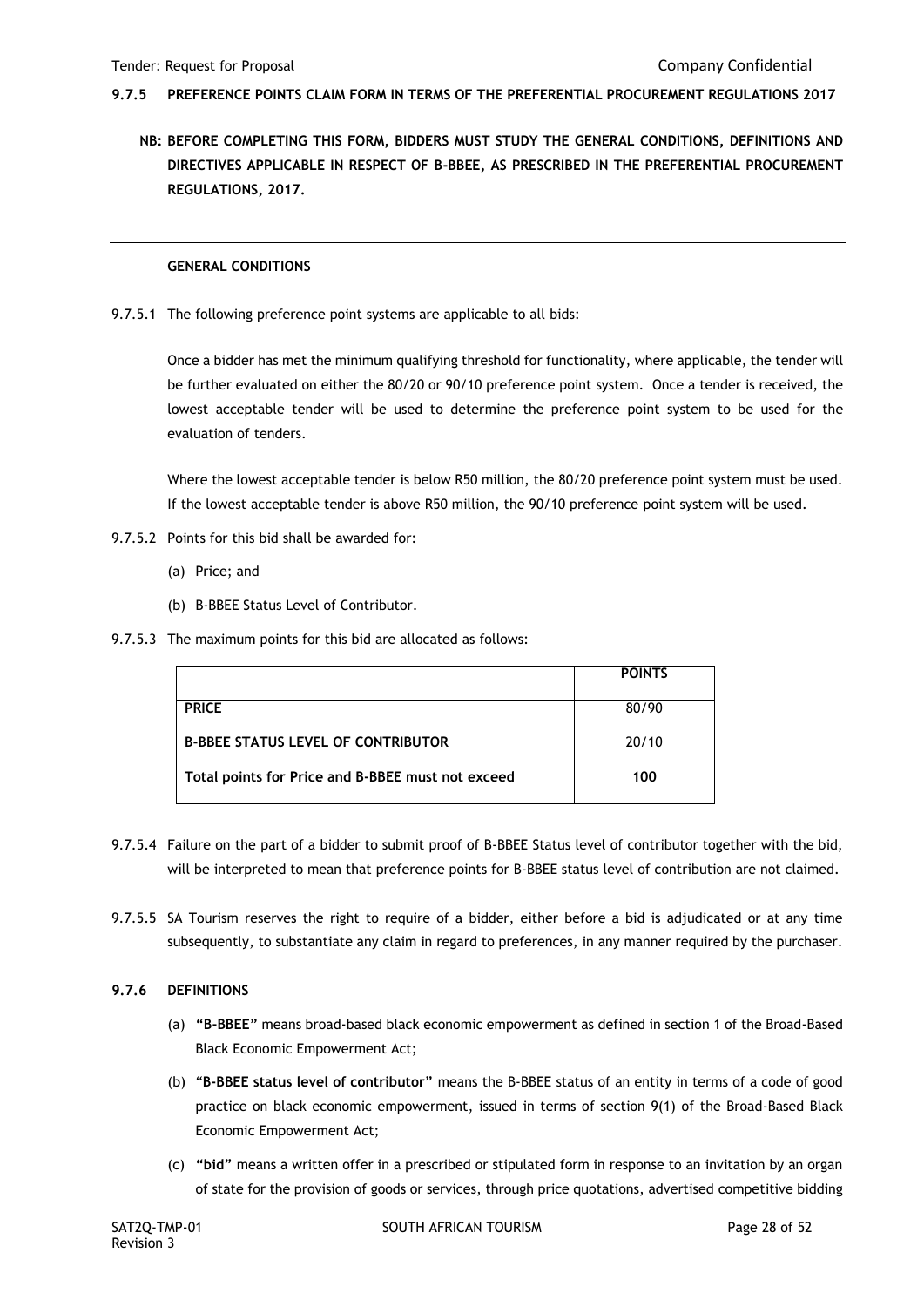processes or proposals;

- (d) **"Broad-Based Black Economic Empowerment Act"** means the Broad-Based Black Economic Empowerment Act, 2003 (Act No. 53 of 2003);
- **(e) "EME"** means an Exempted Micro Enterprise in terms of a code of good practice on black economic empowerment issued in terms of section 9 (1) of the Broad-Based Black Economic Empowerment Act;
- (f) **"functionality"** means the ability of a tenderer to provide goods or services in accordance with specifications as set out in the tender documents.
- (g) **"prices"** includes all applicable taxes less all unconditional discounts;
- (h) **"proof of B-BBEE status level of contributor"** means:
	- **1)** B-BBEE Status level certificate issued by an authorized body or person;
	- **2)** A sworn affidavit as prescribed by the B-BBEE Codes of Good Practice;
	- **3)** Any other requirement prescribed in terms of the B-BBEE Act;
- (i) **"QSE"** means a qualifying small business enterprise in terms of a code of good practice on black economic empowerment issued in terms of section 9 (1) of the Broad-Based Black Economic Empowerment Act;
- *(j)* **"rand value"** means the total estimated value of a contract in Rand, calculated at the time of bid invitation, and includes all applicable taxes;

## **9.7.7 POINTS AWARDED FOR PRICE**

#### **9.7.7.1 THE 80/20 OR 90/10 PREFERENCE POINT SYSTEMS**

A maximum of 80 or 90 points is allocated for price on the following basis:

**80/20 or 90/10**

$$
Ps = 80\left(1 - \frac{Pt - P\min P}{\min}\right) \qquad \text{or} \qquad \qquad Ps = 90\left(1 - \frac{Pt - P\min P}{\min}\right)
$$

Where

Ps = Points scored for price of bid under consideration

 $Pt =$  Price of bid under consideration

Pmin = Price of lowest acceptable bid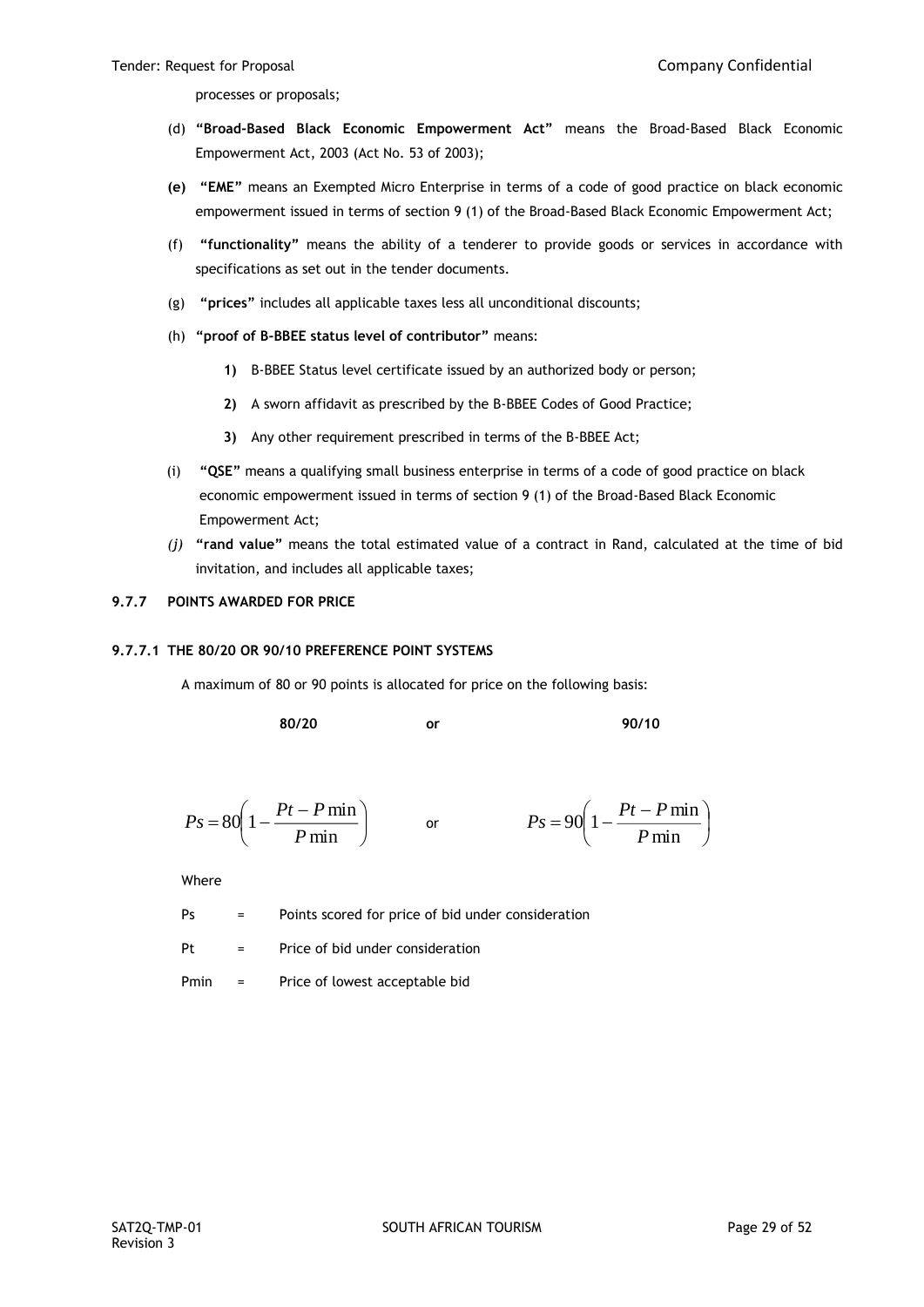### **9.7.7.2 POINTS AWARDED FOR B-BBEE STATUS LEVEL OF CONTRIBUTOR**

In terms of Regulation 6 (2) and 7 (2) of the Preferential Procurement Regulations, preference points must be awarded to a bidder for attaining the B-BBEE status level of contribution in accordance with the table below:

| <b>B-BBEE Status Level of</b><br><b>Contributor</b> | <b>Number of points</b><br>(90/10 system) | <b>Number of points</b><br>(80/20 system) |
|-----------------------------------------------------|-------------------------------------------|-------------------------------------------|
| 1                                                   | 10                                        | 20                                        |
| $\overline{2}$                                      | 9                                         | 18                                        |
| 3                                                   | 6                                         | 14                                        |
| 4                                                   | 5                                         | 12                                        |
| 5                                                   | $\overline{4}$                            | 8                                         |
| 6                                                   | 3                                         | 6                                         |
| 7                                                   | $\overline{2}$                            | 4                                         |
| 8                                                   | 1                                         | $\overline{2}$                            |
| Non-compliant contributor                           | $\Omega$                                  | 0                                         |

#### **9.8 BID DECLARATION**

9.8.1 Bidders who claim points in respect of B-BBEE Status Level of Contribution must complete the following:

## **9.9 B-BBEE STATUS LEVEL OF CONTRIBUTOR CLAIMED IN TERMS OF PARAGRAPHS 9.7.5.3 AND 9.7.7.2**

9.9 B-BBEE Status Level of Contributor:. = ………(maximum of 10 or 20 points)

(Points claimed in respect of paragraph 9.10 must be in accordance with the table reflected in paragraph 9.7.7.2 and must be substantiated by relevant proof of B-BBEE status level of contributor.

### **9.10 SUB-CONTRACTING**

9.10.1 Will any portion of the contract be sub-contracted?

(*Tick applicable box*)

| <b>YFS</b> | <b>NO</b> |  |
|------------|-----------|--|
|            |           |  |

9.10.2 If yes, indicate:

i) What percentage of the contract will be subcontracted............…………….…………%

ii) The name of the sub-contractor…………………….………………………………………………………..

iii) The B-BBEE status level of the sub-contractor.................................……………..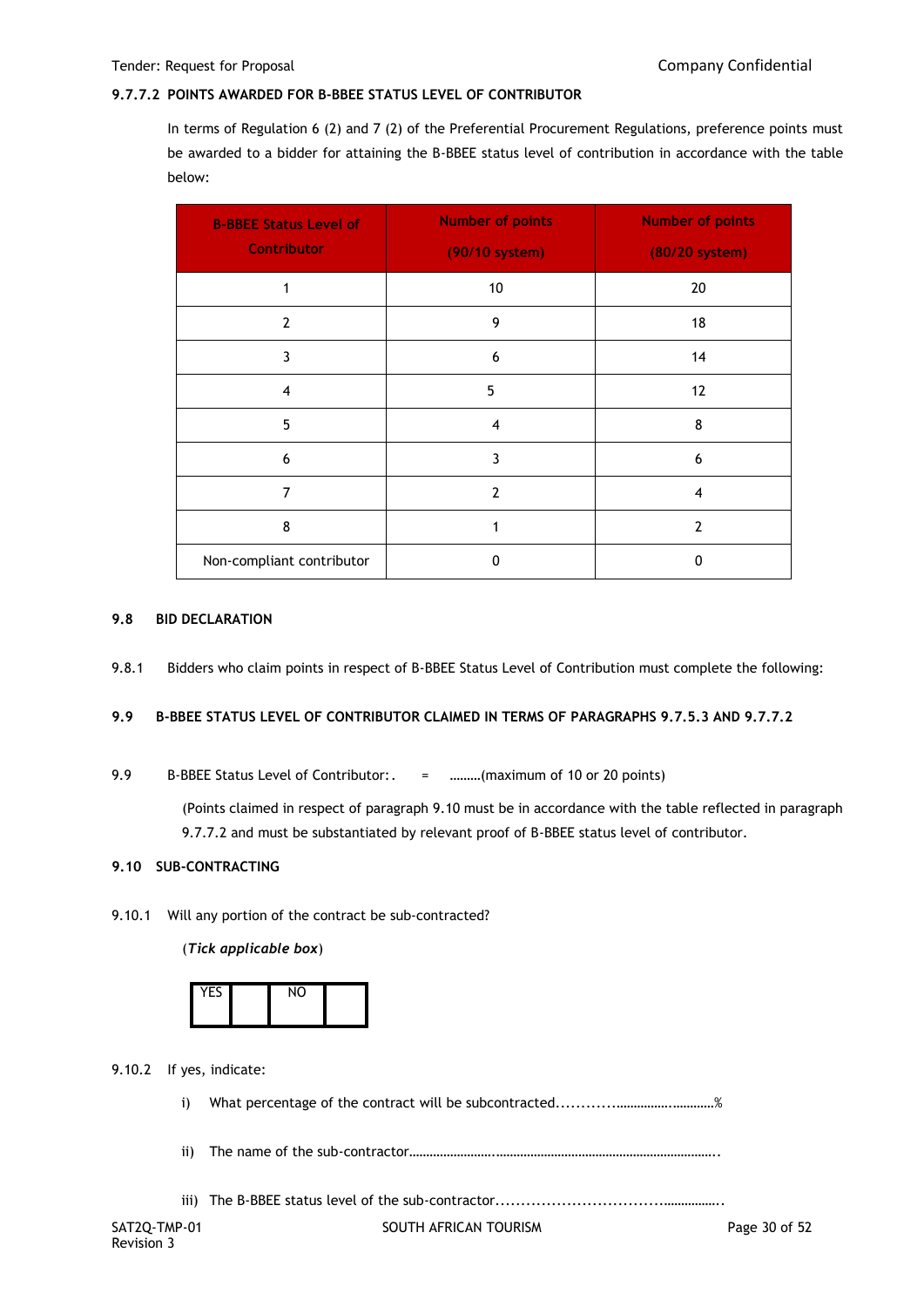iv) Whether the sub-contractor is an EME or QSE

*(Tick applicable box*)

| $V = C$ | <b>A</b> 14 |  |
|---------|-------------|--|
|         |             |  |

v) Specify, by ticking the appropriate box, if subcontracting with an enterprise in terms of Preferential Procurement Regulations,2017:

| Designated Group: An EME or QSE which is at last 51% owned by:    | <b>EME</b> | QSE |
|-------------------------------------------------------------------|------------|-----|
|                                                                   | Г          | Г   |
| Black people                                                      |            |     |
| Black people who are youth                                        |            |     |
| Black people who are women                                        |            |     |
| Black people with disabilities                                    |            |     |
| Black people living in rural or underdeveloped areas or townships |            |     |
| Cooperative owned by black people                                 |            |     |
| Black people who are military veterans                            |            |     |
| <b>OR</b>                                                         |            |     |
| Any EME                                                           |            |     |
| Any QSE                                                           |            |     |

### 9.11 **DECLARATION WITH REGARD TO COMPANY/FIRM**

- 9.11.1 Name of company/firm:………………………………………………………………………………………………………………….
- 9.11.2 VAT registration number:…………………………………………………………………………….…………………………………
- 9.11.3 Company registration number:…………….………………………………………….…………….…………………………….
- 9.11.4 TYPE OF COMPANY/ FIRM
	- □ Partnership/Joint Venture / Consortium
	- □ One person business/sole propriety
	- **Close corporation**
	- D Company
	- (Pty) Limited

[TICK APPLICABLE BOX]

## 9.11.5 DESCRIBE PRINCIPAL BUSINESS ACTIVITIES

SAT2Q-TMP-01 SOUTH AFRICAN TOURISM SAT2Q-TMP-01 Page 31 of 52 ………………………………………………………………………………………………………………………………………………………………………… ………………………………………………………………………………………………………………………………………………………………………… …………………………………………………………………………………………………………………………………………………………………………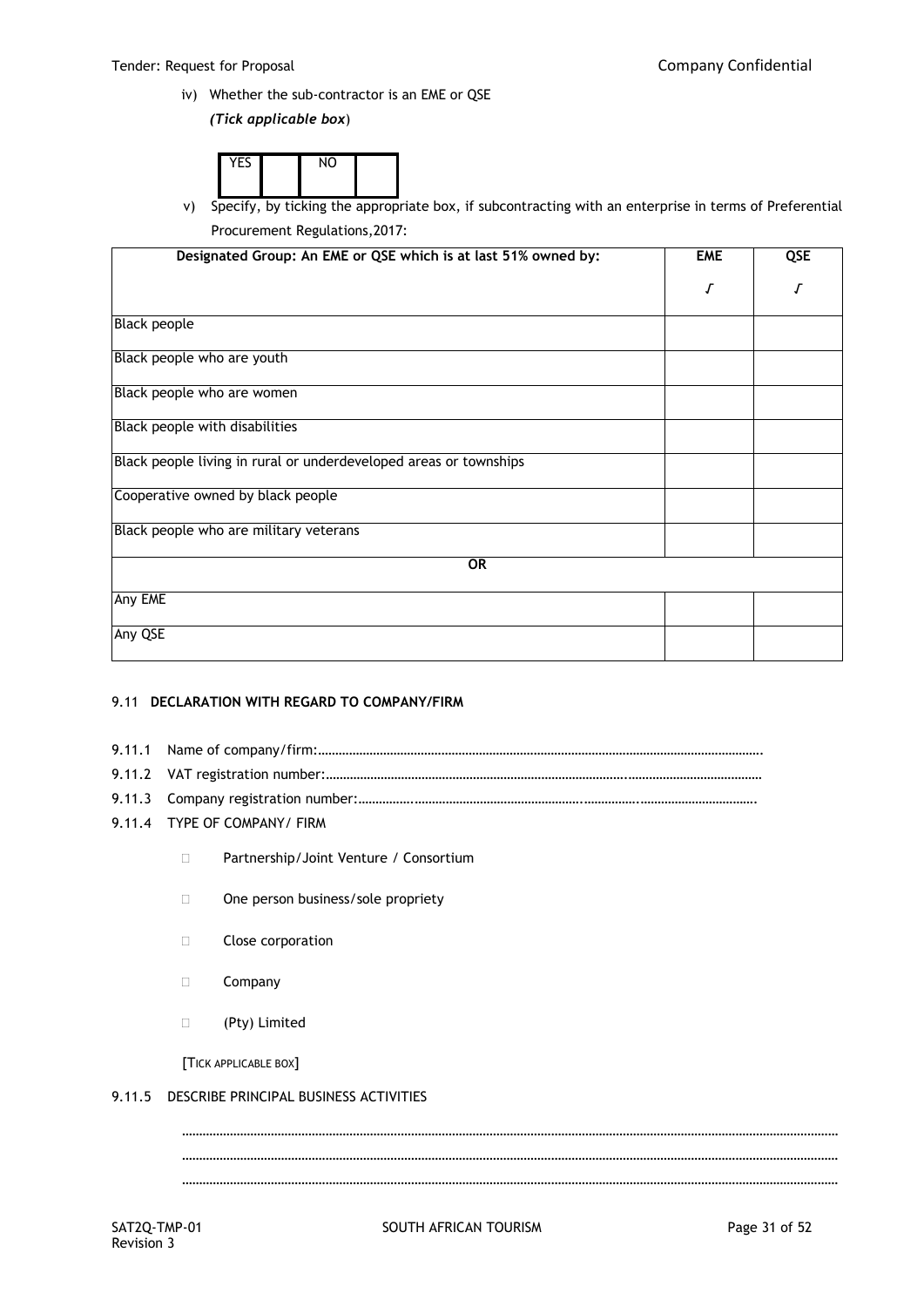………………………………………………………………………………………………………………………………

…………………………………………………………………………………………………………………………………………………………………………

#### 9.11.6 COMPANY CLASSIFICATION

- Manufacturer
- □ Supplier
- **Professional service provider**
- $\Box$  Other service providers, e.g. transporter, etc.

#### [*TICK APPLICABLE BOX*]

9.11.7 Total number of years the company/firm has been in business:.................................

- 9.11.7.1 I/we, the undersigned, who is / are duly authorised to do so on behalf of the company/firm, certify that the points claimed, based on the B-BBEE status level of contributor indicated in paragraphs 9.7.5.3 and 9.9 of the foregoing certificate, qualifies the company/ firm for the preference(s) shown and I / we acknowledge that:
	- i) The information furnished is true and correct;
	- ii) The preference points claimed are in accordance with the General Conditions as indicated in paragraph 9.7.5 of this form;
	- iii) In the event of a contract being awarded as a result of points claimed as shown in paragraphs 9.7.5.3 and 9.9, the contractor may be required to furnish documentary proof to the satisfaction of the purchaser that the claims are correct;
	- iv) If the B-BBEE status level of contributor has been claimed or obtained on a fraudulent basis or any of the conditions of contract have not been fulfilled, the purchaser may, in addition to any other remedy it may have –
		- (a) disqualify the person from the bidding process;
		- (b) recover costs, losses or damages it has incurred or suffered as a result of that person's conduct;
		- (c) cancel the contract and claim any damages which it has suffered as a result of having to make less favourable arrangements due to such cancellation;
		- (d) recommend that the bidder or contractor, its shareholders and directors, or only the shareholders and directors who acted on a fraudulent basis, be restricted by the National Treasury from obtaining business from any organ of state for a period not exceeding 10 years, after the *audi alteram partem* (hear the other side) rule has been applied; and
		- (e) forward the matter for criminal prosecution.

| <b>WITNESSES</b> |                            |
|------------------|----------------------------|
| ٠                | SIGNATURE(S) OF BIDDERS(S) |
| ົ                | DATE:                      |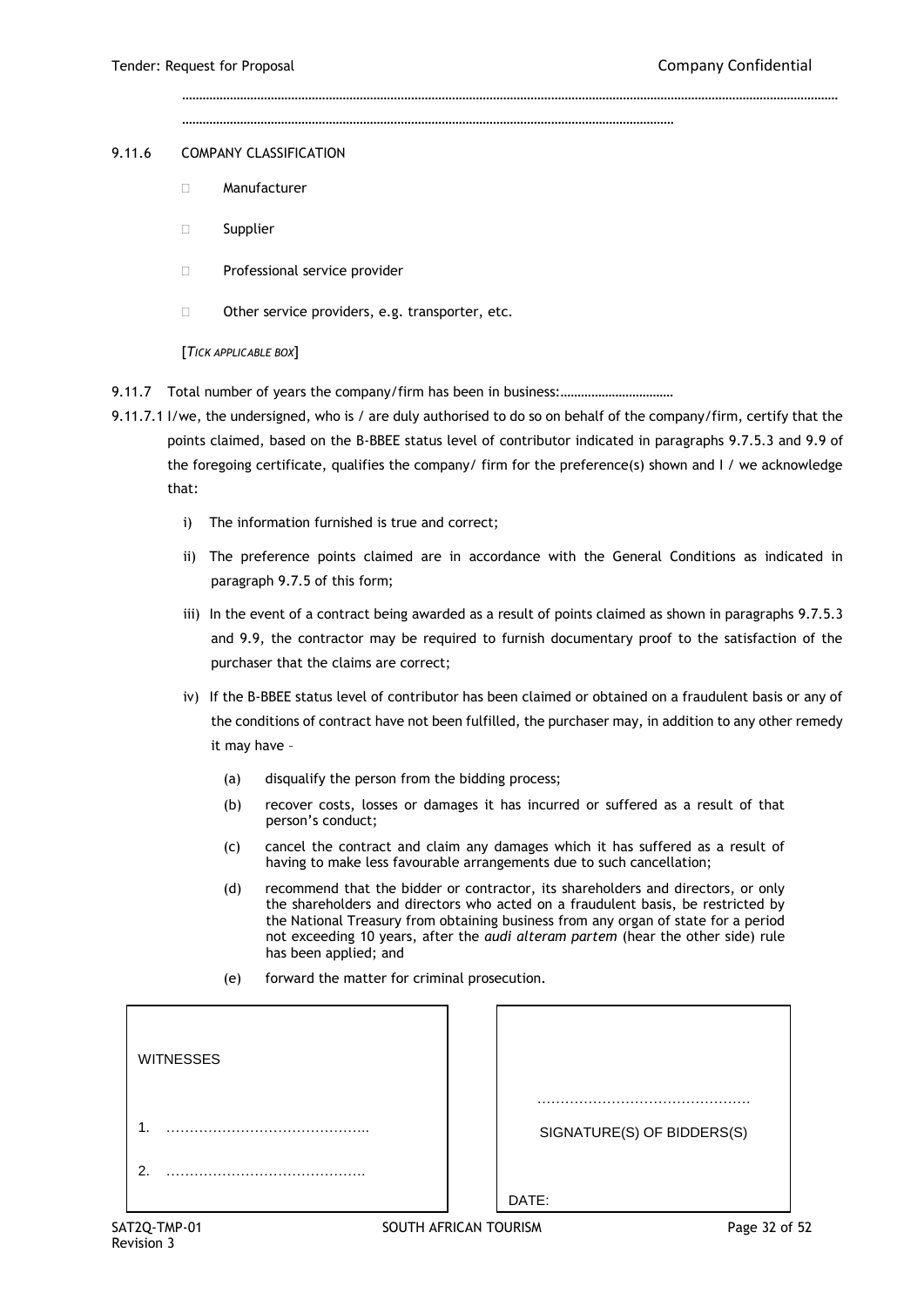Failure on the part of a bidder to fill in and/or to sign this form and submit a B-BBEE Verification Certificate from a Verification Agency accredited by the South African Accreditation System (SANAS) or a Registered Auditor approved by the Independent Regulatory Board of Auditors (IRBA) or an Accounting Officer as contemplated in the Close Corporation Act (CCA) together with the bid, will be interpreted to mean that preference points for B-BBEE status level of contribution are not claimed;

## 9.12 Consolidation of points for comparative price and B-BBEE level of contribution **(Gate 3)**

The total points for price evaluation (out of 80/90) and the total points for BBBEE evaluation (out of 20/10) will be consolidated. The bidder who scores the highest points for comparative pricing and B-BBEE status level of contributor after the consolidation of points will normally be considered as the preferred bidder who South African Tourism will enter into further negotiations with for this tender.

Upon the successful negotiation and signing of a contract and services level agreement with the preferred bidder, all other bidders will be considered as unsuccessful.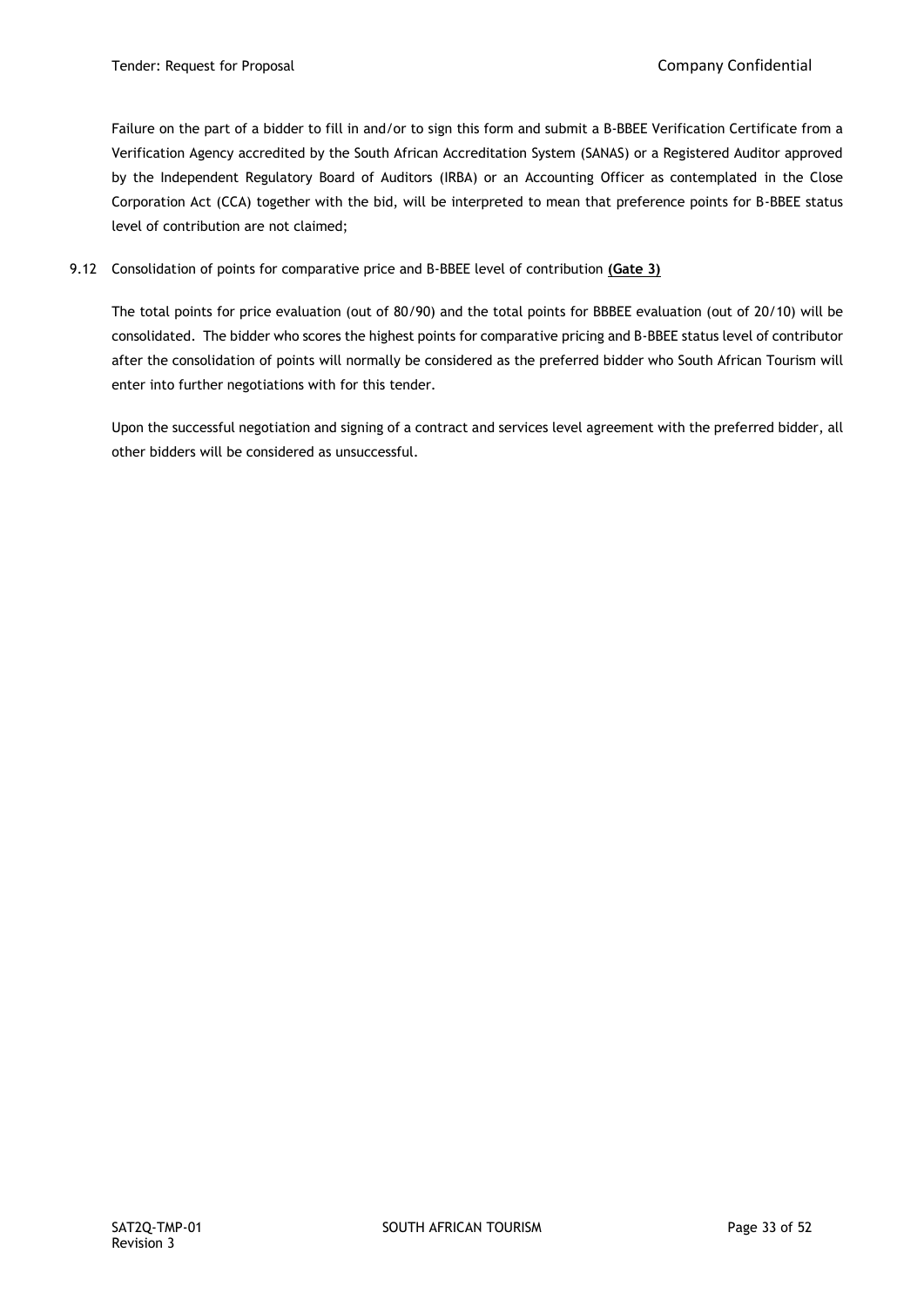# **10. ANNEXURE B - COMPANY INFORMATION**

| <b>SUPPLIER INFORMATION</b>                                                                |                             |                       |           |                            |              |                        |
|--------------------------------------------------------------------------------------------|-----------------------------|-----------------------|-----------|----------------------------|--------------|------------------------|
| <b>NAME OF BIDDER</b>                                                                      |                             |                       |           |                            |              |                        |
| POSTAL ADDRESS                                                                             |                             |                       |           |                            |              |                        |
| <b>STREET ADDRESS</b>                                                                      |                             |                       |           |                            |              |                        |
|                                                                                            |                             |                       |           |                            |              |                        |
| <b>TELEPHONE NUMBER</b>                                                                    | <b>CODE</b>                 |                       |           | <b>NUMBER</b>              |              |                        |
| <b>CELLPHONE NUMBER</b>                                                                    |                             |                       |           |                            |              |                        |
| <b>FACSIMILE NUMBER</b>                                                                    | <b>CODE</b>                 |                       |           | <b>NUMBER</b>              |              |                        |
| <b>E-MAIL ADDRESS</b>                                                                      |                             |                       |           |                            |              |                        |
| <b>VAT REGISTRATION NUMBER</b>                                                             |                             |                       |           |                            |              |                        |
| <b>TAX CLEARANCE NUMBER</b>                                                                |                             |                       |           |                            |              |                        |
| <b>CLEARANCE</b><br><b>EXPIRY</b><br>TAX                                                   |                             |                       |           |                            |              |                        |
| <b>DATE</b>                                                                                |                             |                       |           |                            |              |                        |
| HAS PROOF OF CENTARLISED SUPPLIER DATABASE REGISTRATION BEEN SUBMITTED?                    |                             |                       |           |                            |              | YES or NO              |
| <b>SUPPLIER COMPLIANCE</b>                                                                 | <b>TAX</b>                  |                       |           | <b>CENTRAL</b>             |              |                        |
| <b>STATUS</b>                                                                              | <b>COMPLIANCE</b>           |                       |           | <b>SUPPLIER</b>            |              |                        |
|                                                                                            | <b>SYSTEM PIN:</b>          |                       | <b>OR</b> | <b>DATABASE</b>            |              |                        |
|                                                                                            |                             |                       |           | No:                        | <b>MAAA</b>  |                        |
| <b>B-BBEE STATUS LEVEL</b>                                                                 | <b>TICK APPLICABLE BOX]</b> |                       |           | <b>B-BBEE STATUS LEVEL</b> |              | <b>TICK APPLICABLE</b> |
| <b>VERIFICATION CERTIFICATE</b>                                                            |                             |                       |           | SWORN AFFIDAVIT            |              | BOX]                   |
|                                                                                            |                             |                       |           |                            |              |                        |
|                                                                                            | $\Box$ Yes                  | $\Box$ No             |           |                            |              |                        |
|                                                                                            |                             |                       |           |                            |              | $\Box$ Yes             |
|                                                                                            |                             |                       |           |                            |              | No                     |
|                                                                                            |                             |                       |           |                            |              |                        |
|                                                                                            |                             |                       |           |                            |              |                        |
| [A B-BBEE STATUS LEVEL VERIFICATION CERTIFICATE/ SWORN AFFIDAVIT (FOR EMES & QSEs) MUST BE |                             |                       |           |                            |              |                        |
| SUBMITTED IN ORDER TO QUALIFY FOR PREFERENCE POINTS FOR B-BBEE]                            |                             |                       |           |                            |              |                        |
| ARE YOU THE                                                                                | $\Box$ Yes                  |                       |           | ARE YOU A                  |              |                        |
| <b>ACCREDITED</b>                                                                          | <b>No</b>                   |                       |           | <b>FOREIGN BASED</b>       |              | П<br>Yes<br>No         |
| <b>REPRESENTATIVE</b>                                                                      |                             |                       |           | SUPPLIER FOR               |              |                        |
| <b>IN SOUTH AFRICA</b>                                                                     |                             |                       |           | THE                        | <b>GOODS</b> | [IF YES, ANSWER PART   |
| FOR THE GOODS                                                                              | [IF YES ENCLOSE PROOF]      |                       |           | /SERVICES                  |              | $B:3$ ]                |
| /SERVICES                                                                                  |                             |                       |           | /WORKS                     |              |                        |
| SAT2Q-TMP-01                                                                               |                             | SOUTH AFRICAN TOURISM |           |                            |              | Page 34 of 52          |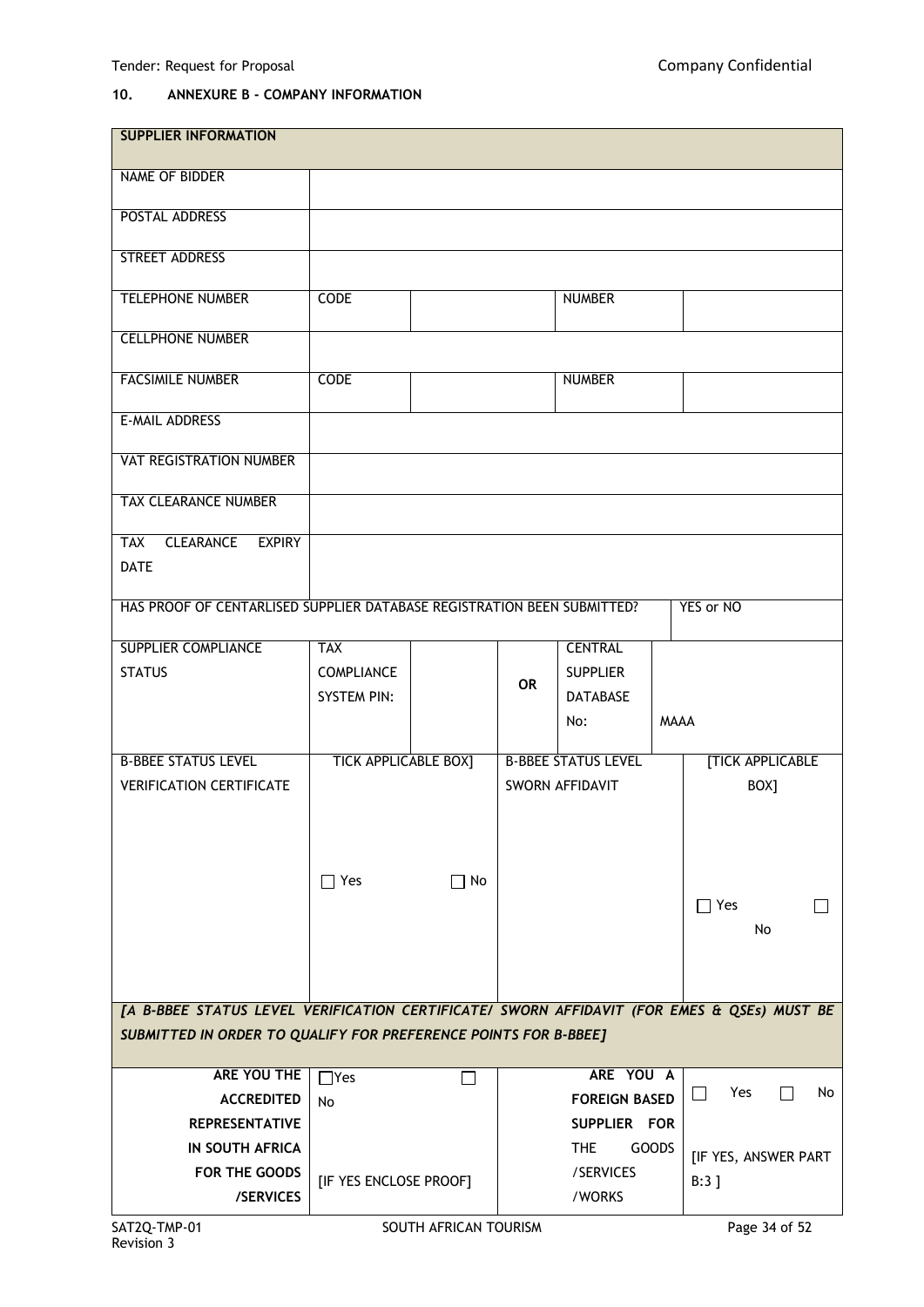| <b>/WORKS</b>                                                                                                                                                                                                             |            | OFFERED?  |                 |  |
|---------------------------------------------------------------------------------------------------------------------------------------------------------------------------------------------------------------------------|------------|-----------|-----------------|--|
| OFFERED?                                                                                                                                                                                                                  |            |           |                 |  |
| <b>QUESTIONNAIRE TO BIDDING FOREIGN SUPPLIERS</b>                                                                                                                                                                         |            |           |                 |  |
| IS THE ENTITY A RESIDENT OF THE REPUBLIC OF SOUTH AFRICA (RSA)?<br>$\Box$ NO                                                                                                                                              |            |           | YES             |  |
| DOES THE ENTITY HAVE A BRANCH IN THE RSA?<br>$\Box$ YES $\Box$ NO                                                                                                                                                         |            |           |                 |  |
| DOES THE ENTITY HAVE A PERMANENT ESTABLISHMENT IN THE RSA?<br>$\Box$ YES $\Box$ NO                                                                                                                                        |            |           |                 |  |
| DOES THE ENTITY HAVE ANY SOURCE OF INCOME IN THE RSA?<br>YES □ NO                                                                                                                                                         |            |           | <b>Contract</b> |  |
| IS THE ENTITY LIABLE IN THE RSA FOR ANY FORM OF TAXATION?<br>$\Box$ YES $\Box$ NO                                                                                                                                         |            |           |                 |  |
| IF THE ANSWER IS "NO" TO ALL OF THE ABOVE, THEN IT IS NOT A REQUIREMENT TO REGISTER FOR A TAX<br>COMPLIANCE STATUS SYSTEM PIN CODE FROM THE SOUTH AFRICAN REVENUE SERVICE (SARS) AND IF NOT<br>REGISTER AS PER 2.3 BELOW. |            |           |                 |  |
| Total number of years the firm has been in business                                                                                                                                                                       |            |           |                 |  |
| Total number of employees :                                                                                                                                                                                               |            |           |                 |  |
| <b>Full Time</b>                                                                                                                                                                                                          |            |           |                 |  |
| <b>Part Time</b>                                                                                                                                                                                                          |            |           |                 |  |
| Street Address of all Facilities used by Firm (eg. Warehousing, storage space, offices etc.)                                                                                                                              |            |           |                 |  |
|                                                                                                                                                                                                                           |            |           |                 |  |
|                                                                                                                                                                                                                           |            |           |                 |  |
|                                                                                                                                                                                                                           |            |           |                 |  |
| Do you Share Facilities                                                                                                                                                                                                   | $\Box$ Yes | $\Box$ No |                 |  |
| If yes, which facilities                                                                                                                                                                                                  |            |           |                 |  |
| With who do you share facilities (Name of Firm / Individual)                                                                                                                                                              |            |           |                 |  |
|                                                                                                                                                                                                                           |            |           |                 |  |
|                                                                                                                                                                                                                           |            |           |                 |  |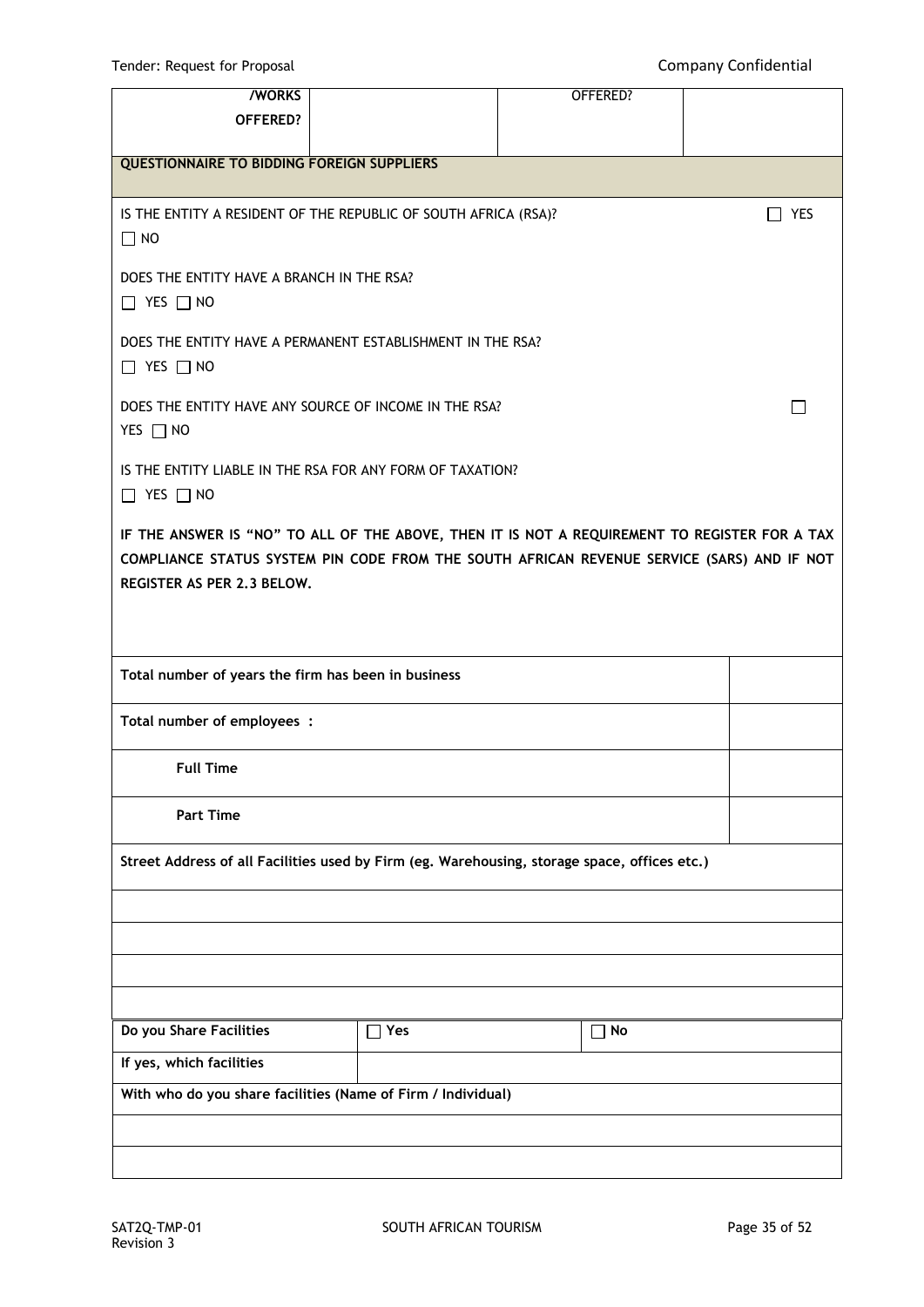|                                                      |                |                                                                                                    | What is the enterprises annual turnover (excl VAT) during the lesser period for which the business has been |
|------------------------------------------------------|----------------|----------------------------------------------------------------------------------------------------|-------------------------------------------------------------------------------------------------------------|
| operating, or for the previous three financial years |                |                                                                                                    |                                                                                                             |
|                                                      |                |                                                                                                    |                                                                                                             |
| Rand amount:                                         | R              |                                                                                                    |                                                                                                             |
|                                                      |                |                                                                                                    |                                                                                                             |
| Or Previous three                                    | Year           | Year                                                                                               | Year                                                                                                        |
| financial years                                      | $\overline{R}$ | R                                                                                                  | R                                                                                                           |
|                                                      |                |                                                                                                    |                                                                                                             |
|                                                      |                | Management Structure (Percentage of management on executive level in each of the following groups) |                                                                                                             |
|                                                      |                |                                                                                                    |                                                                                                             |
| Group                                                |                | Percentage                                                                                         |                                                                                                             |
|                                                      |                |                                                                                                    |                                                                                                             |
| African                                              |                |                                                                                                    |                                                                                                             |
| Coloured                                             |                |                                                                                                    |                                                                                                             |
|                                                      |                |                                                                                                    |                                                                                                             |
| Indian                                               |                |                                                                                                    |                                                                                                             |
|                                                      |                |                                                                                                    |                                                                                                             |
| White                                                |                |                                                                                                    |                                                                                                             |
|                                                      |                |                                                                                                    |                                                                                                             |

| The undersigned is duly authorised on behalf of the firm and affirms that the information furnished is true and |
|-----------------------------------------------------------------------------------------------------------------|
| correct                                                                                                         |
|                                                                                                                 |
| Name and surname                                                                                                |
|                                                                                                                 |
| Signature                                                                                                       |
|                                                                                                                 |
| Capacity under which the bid is                                                                                 |
| signed                                                                                                          |
|                                                                                                                 |
| Duly authorised to sign on                                                                                      |
| behalf of                                                                                                       |
| Date                                                                                                            |
|                                                                                                                 |
|                                                                                                                 |
| Commissioner of Oath Signature                                                                                  |
|                                                                                                                 |
|                                                                                                                 |
|                                                                                                                 |
|                                                                                                                 |
| Commissioner of Oath Stamp                                                                                      |
|                                                                                                                 |
|                                                                                                                 |
|                                                                                                                 |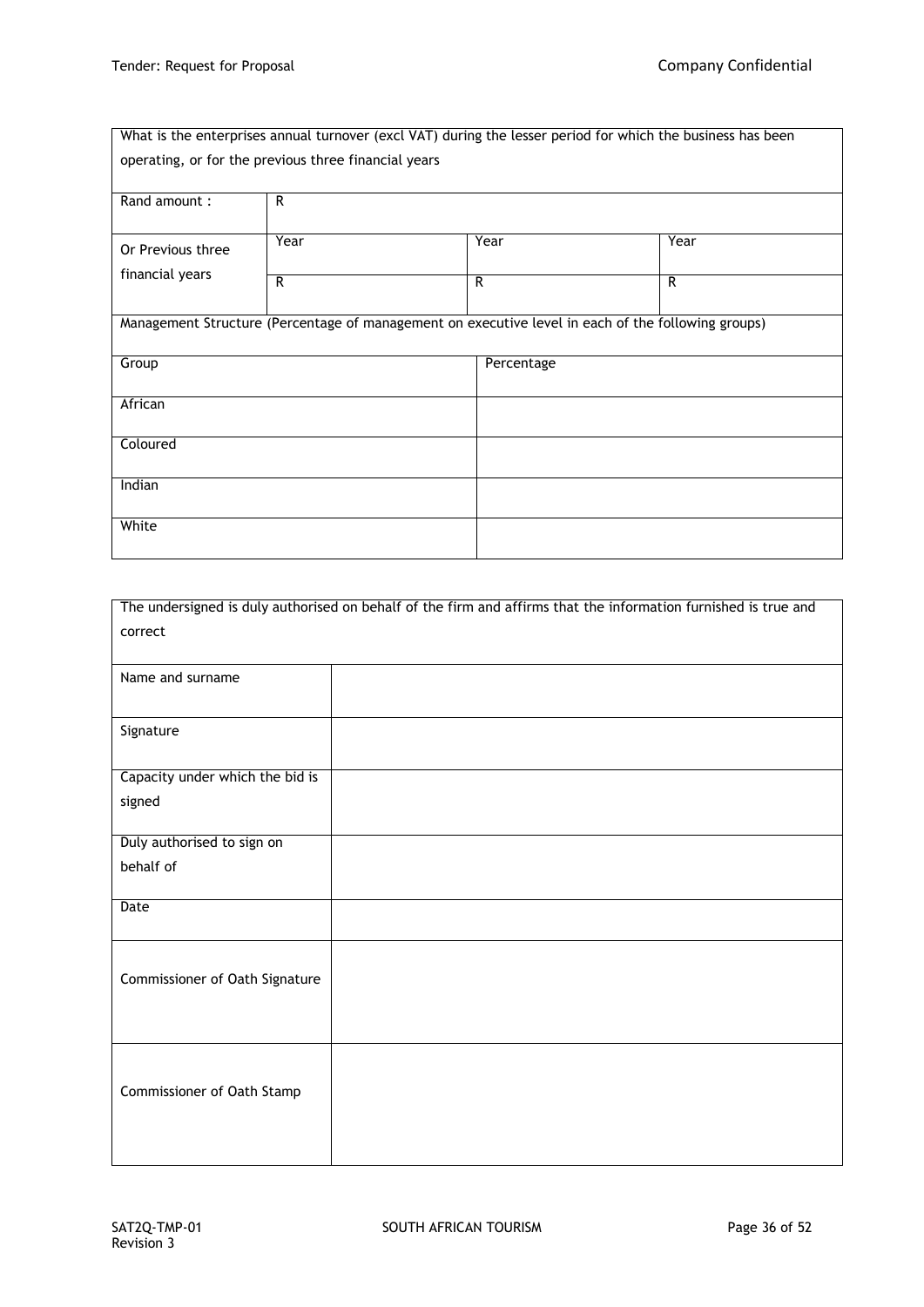### 11**. ANNEXURE C: DETAILED BREAKDOWN OF TOTAL COST AND STANDARD SERVICES**

A detailed cost breakdown (inclusive of VAT) based on your understanding of South African Tourism's full requirements under this tender. If any aspect is uncertain, as much detail as possible should be provided. Also clearly indicate any once-off cost.

South African Tourism needs to be able to determine the full cost of ownership of the solution recommended where consideration should be given to the following 2 scenarios: -

- a) Where the possible, the system is available for straight-out purchase and the associated cost for support and maintenance by the successful bidder over the initial 3-year contract period;
- b) Where possible, the system will be made available for right of use through a licence agreement (in perpetuity until the system remains is use) and the associated cost for support and maintenance by the successful bidder over the initial 3-year contract period. Also what will be the implications should South African Tourism for some or other reason chooses to consider changing service providers to the support and maintenance part of the contract.

South African Tourism will reserve the right to consider the most feasible cost option where a bidder as proposed both pricing options.

Please summaries the total cost below which agrees to your detailed pricing schedule:

| Scenario (a)                  |                                         |                                              |
|-------------------------------|-----------------------------------------|----------------------------------------------|
| <b>TOTAL BID PRICE</b>        | ZAR (Including all<br>applicable taxes) | Projected annual<br>escalation<br>Percentage |
| <b>YEAR 1</b>                 |                                         |                                              |
| <b>YEAR 2</b>                 |                                         |                                              |
| <b>YEAR 3</b>                 |                                         |                                              |
| <b>OTHER - SPECIFY</b>        |                                         |                                              |
| <b>IOTHER - SPECIFY</b>       |                                         |                                              |
| <b>TOTAL COST FOR 3 YEARS</b> |                                         |                                              |

#### **Scenario (b)**

| ITOTAL BID PRICE        | ZAR (Including all<br>applicable taxes) | Projected annual<br>escalation<br>Percentage |
|-------------------------|-----------------------------------------|----------------------------------------------|
| <b>YEAR 1</b>           |                                         |                                              |
| <b>YEAR 2</b>           |                                         |                                              |
| <b>YEAR 3</b>           |                                         |                                              |
| OTHER - SPECIFY         |                                         |                                              |
| <b>IOTHER - SPECIFY</b> |                                         |                                              |
| TOTAL COST FOR 3 YEARS  |                                         |                                              |

### **12. TIME FRAMES**

Pricing schedule should be supported by time frames for delivery and/or execution in the form of detailed project / roll out plans where applicable.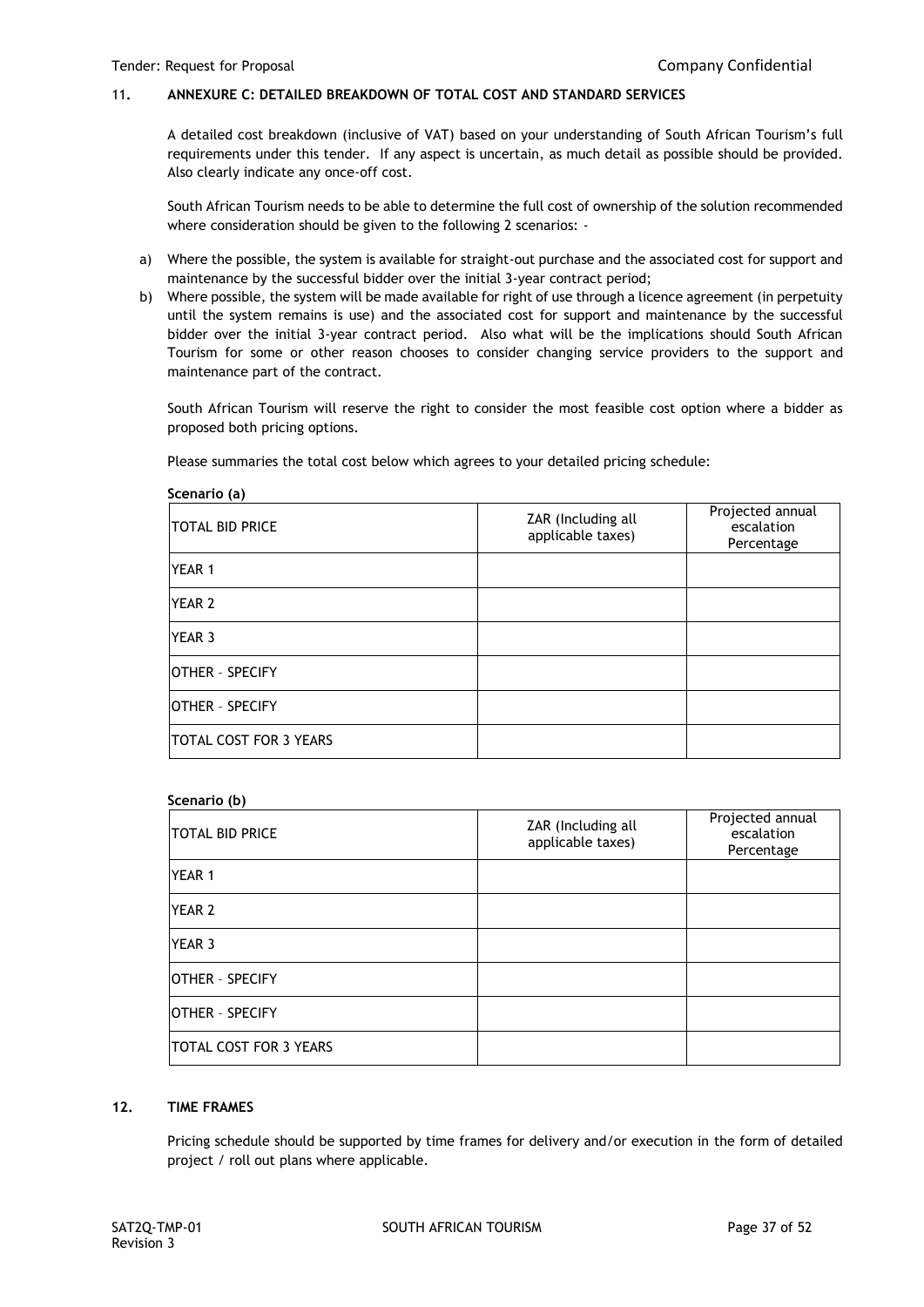#### **13. ANNEXURE D: ACCEPTANCE OF GENERAL TENDER CONDITIONS OF SOUTH AFRICAN TOURISM**

I/We hereby tender to supply all or any of the services described in the Tender Request for Proposal, in accordance with the specifications stipulated therein (and which will be taken as part of, and incorporated into, this tender submission) at the prices and on the terms regarding time for delivery and/or execution inserted therein, to South African Tourism on the terms of the General Tender Conditions of South African Tourism

I/WE AGREE THAT -

- 13.1 the offer herein will remain binding upon me/us and open for acceptance by South African Tourism during the Validity Period indicated and calculated from the closing time of the tender.
- 13.2 if I/we withdraw my/our tender within the period for which I/we have agreed that the tender will remain open for acceptance, or fail to fulfill the contract when called upon to do so, South African Tourism may, without prejudice to its other rights, agree to the withdrawal of my/our tender or cancel the contract that may have been entered into between me/us and South African Tourism and I/we will then pay to South African Tourism any additional expense incurred by South African Tourism having either to accept any less favorable tender or, if fresh tenders have to be invited, the additional expenditure incurred by the invitation of fresh tenders and by the subsequent acceptance of any less favorable tender; South African Tourism will also have the right to recover such additional expenditure by set-off against moneys which may be due or become due to me/us under this or any other tender or contract or against any guarantee or deposit that may have been furnished by me/us or on my/our behalf for the due fulfillment of this or any other tender or contract and pending the ascertainment of the amount of such additional expenditure to retain such moneys, guarantee or deposit as security for any loss the Province may sustain by reason of my/our default;
- 13.3 if my/our tender is accepted the acceptance may be communicated to me/us by letter or order by ordinary post or registered post and that SA Post Office Ltd will be regarded as my/our agent; and delivery of such acceptance to SA Post Office Ltd will be treated as delivery to me/us;
- 13.4 the law of the Republic of South Africa will govern the contract created by the acceptance of my/our tender and that I/we choose domicilium citandi et executandi in the Republic at (full address of this place)

I/We furthermore confirm that I/we have satisfied myself/ourselves as to the correctness and validity of my/our tender; that the price(s) and rate(s) quoted cover all the work/item(s) specified in the tender documents and that the price(s) and rate(s) cover all my/our obligations under a resulting contract and that I/we accept that any mistakes regarding price(s) and calculations will be at my/our risk.

I/We hereby accept full responsibility for the proper execution and fulfillment of all obligations and conditions devolving on me/us under this agreement as to the Principal(s) liable for the due fulfillment of this contract.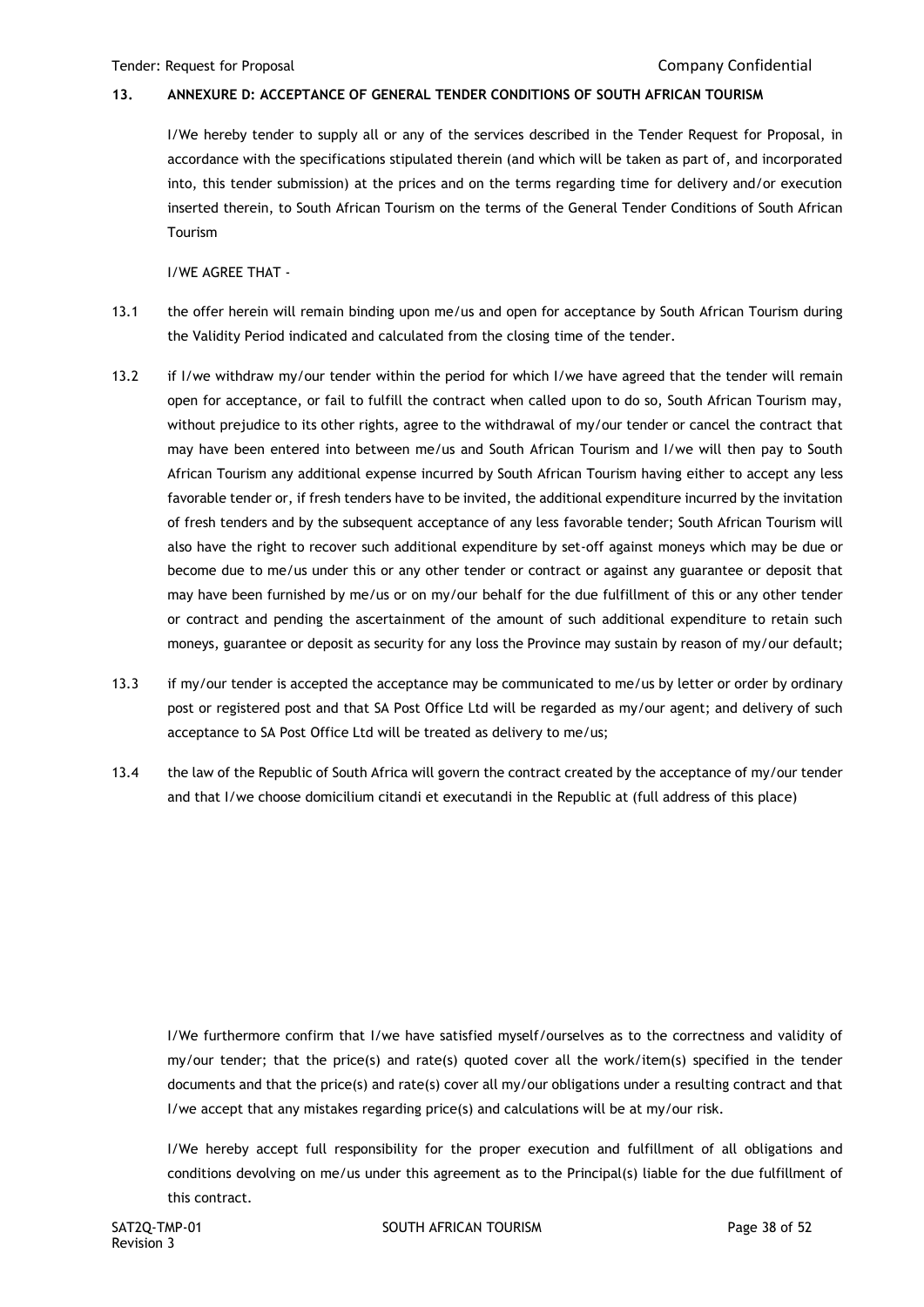I/We agree that any action arising from this contract may in all respects be instituted against me/us and I/we hereby undertake to satisfy fully any sentence or judgment which may be pronounced against me/us as a result of such action.

I/We agree that background screening can be done to all directors of our legal entity that submits this bid

I/We declare that I/we have participation /no participation in the submission of any other offer for the supplies/services described in the attached documents. If in the affirmative, state name(s) of tender(s) involved:

Duly signed by authorised person on this day of 20\_\_ as unconditional acceptance of the terms and conditions of this Tender.

Name: Signature:

In capacity as:

**These conditions form part of the tender and failure to comply therewith may invalidate a tender.**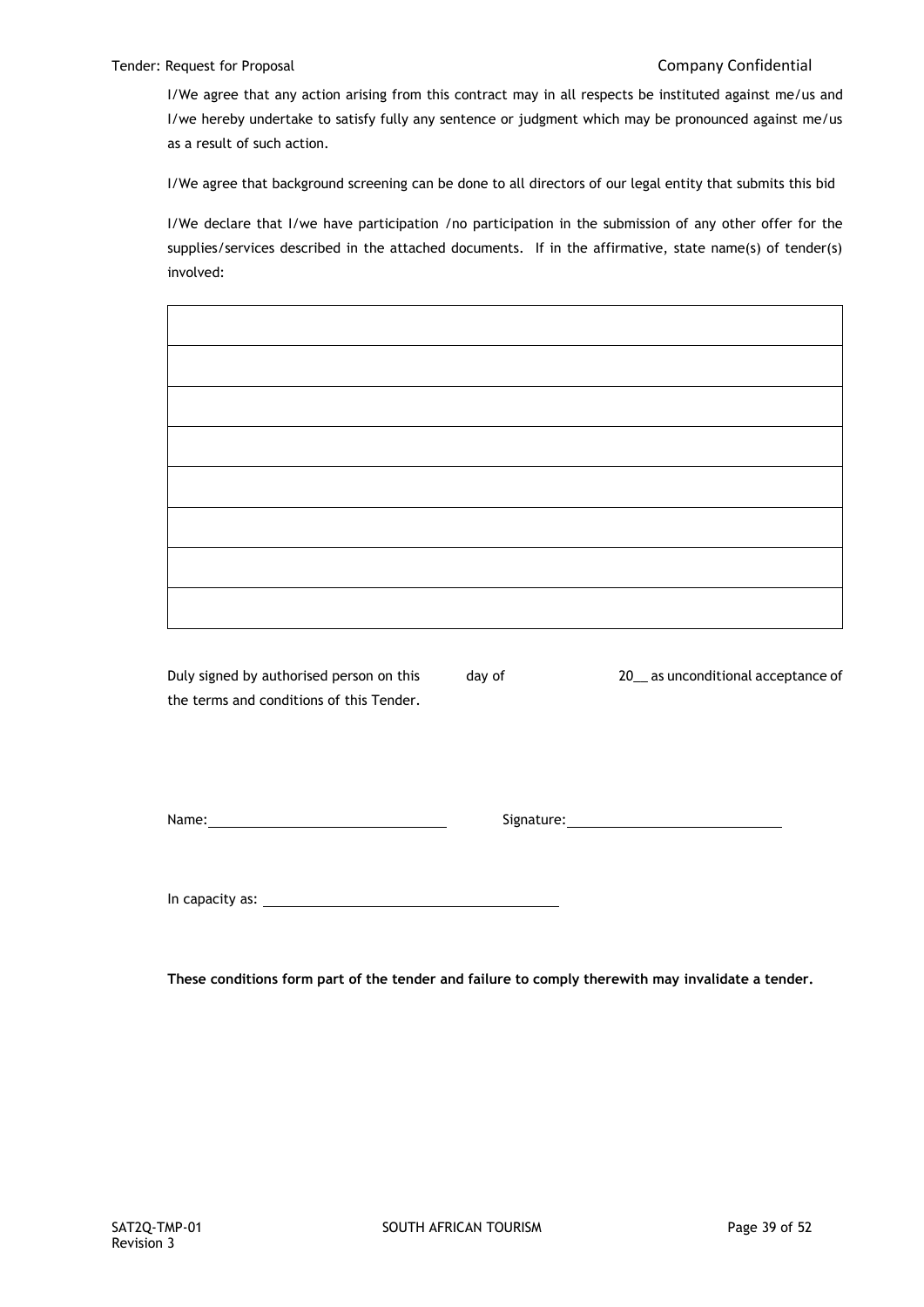#### **14 ANNEXURE E: DECLARATION OF INTEREST FOR TENDERS**

This declaration must accompany tender documents submitted.

Any legal person, including persons employed by the South African Tourism or persons who act on behalf of South African Tourism or persons having a kinship with persons employed by South African Tourism including a blood relationship, may make an offer or offers in terms of this tender invitation. In view of possible allegations of favoritism, should the resulting tender, or part thereof, be awarded to persons employed by South African Tourism, or to persons who act on behalf of South African Tourism, or to persons connected with or related to them, it is required that the tenderer or his/her authorized representative will declare his/her position vis-à-vis the evaluating authority and/or take an oath declaring his/her interest, where

The tenderer is employed by South African Tourism or acts on behalf of South African Tourism; and/or the legal person on whose behalf the tender document is signed, has a relationship with persons/a person who are/is involved with the evaluation of the tender(s), or where it is known that such a relationship exists between the person or persons for or on whose behalf the declarant acts and persons who are involved with the evaluation of the tender.

In order to give effect to the above, complete the following and submit with the tender.

| Are you or any person connected with the tenderer, act on behalf of, or<br>employed by South African Tourism?                                                                                                                                                           | Yes        | No |
|-------------------------------------------------------------------------------------------------------------------------------------------------------------------------------------------------------------------------------------------------------------------------|------------|----|
| If Yes, state particulars:                                                                                                                                                                                                                                              |            |    |
| Do you, or any person connected with the tenderer, have any relationship<br>(family, friend, other) with a person employed in the department concerned<br>or with South African Tourism, and who may be involved with the evaluation<br>or adjudication of this tender? | $\Box$ Yes | No |
| If Yes, state particulars:                                                                                                                                                                                                                                              |            |    |
| Are you or any person connected with the tenderer, aware of any relationship<br>(family, friend, other) between the tenderer and any person employed by<br>South African Tourism, who may be involved with the evaluation or<br>adjudication of this tender?            | Yes        | No |
| If Yes, state particulars:                                                                                                                                                                                                                                              |            |    |

| Duly signed by authorised person on this      | day of | 20 as |  |
|-----------------------------------------------|--------|-------|--|
| Declaration of Interest for the tendering of: |        |       |  |

TENDER REQUIREMENT, TENDER NUMBER.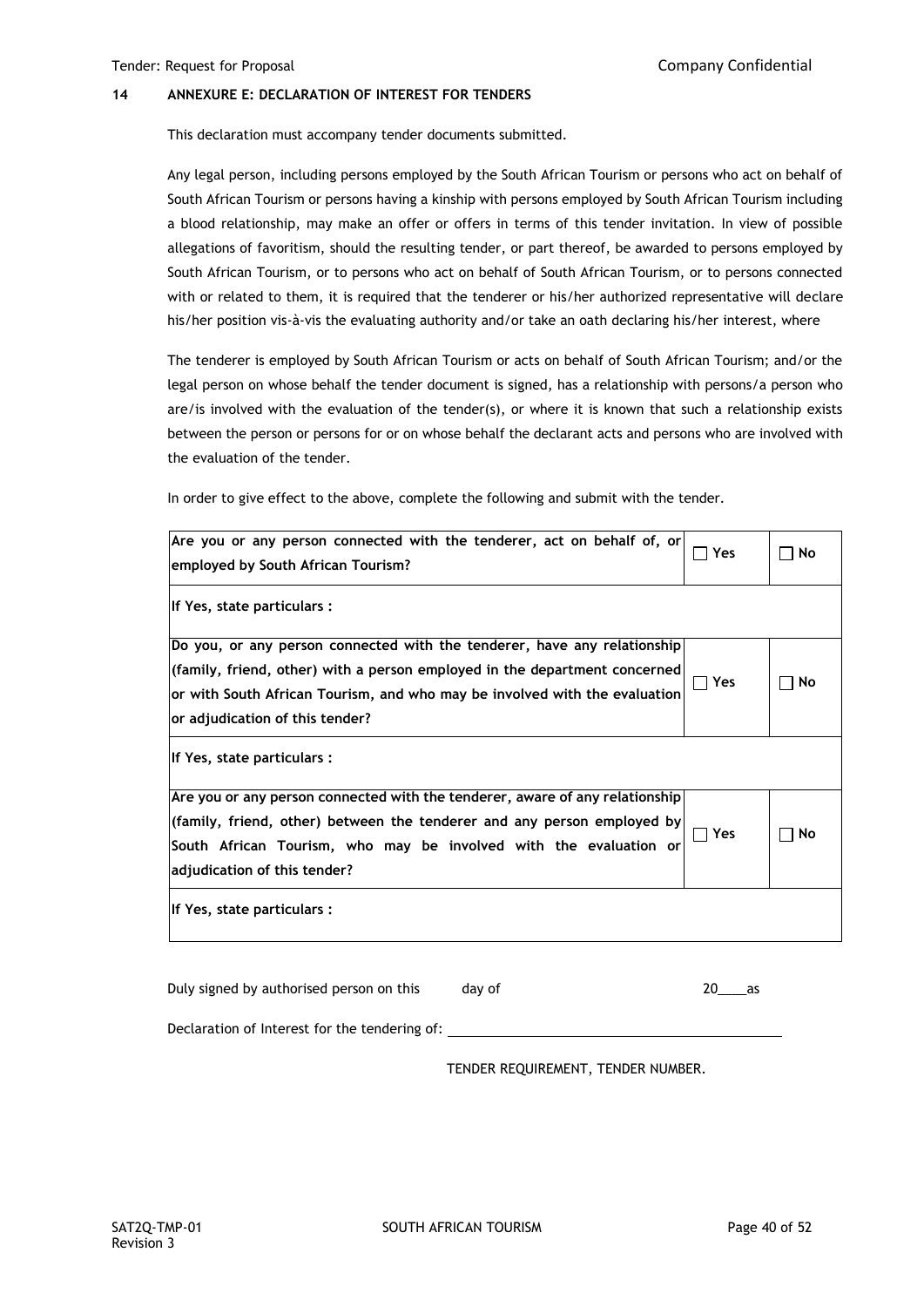$\overline{\phantom{a}}$ 

|  | Tender: Request for Proposal |  |  |  |
|--|------------------------------|--|--|--|
|--|------------------------------|--|--|--|

## Signature:

| Print Name:              | <b>Commissioner of Oath:</b> |
|--------------------------|------------------------------|
|                          |                              |
| In capacity as:          |                              |
| For and on behalf of:    |                              |
| COMPANY NAME (TENDERER): |                              |

 $\mathbf{r}$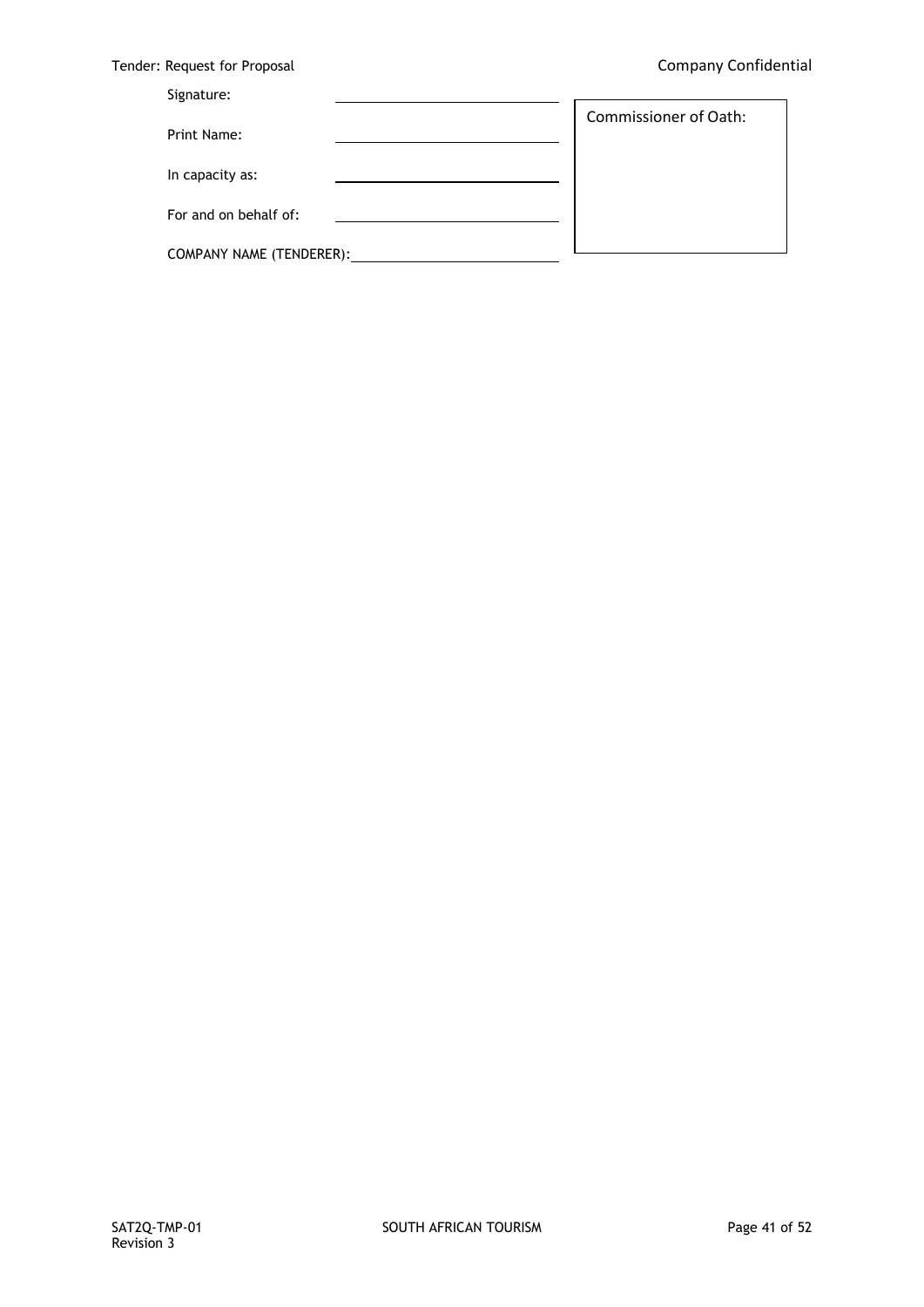#### **15 ANNEXURE F: DECLARATION OF INTEREST FOR TENDERS (SBD4)**

This declaration must accompany tender documents submitted.

- 1 Any legal person, including persons employed by the state, or persons having a kinship with persons employed by the state, including a blood relationship, may make an offer or offers in terms of this invitation to bid (includes a price quotation, advertised competitive bid, limited bid or proposal). In view of possible allegations of favouritism, should be the resulting bid, or part thereof, be awarded to persons employed by the state, or to persons connected with or related to them, it is required that the bidder or his/her authorised representative declare his/her position in relation to the evaluating/adjudicating authority where
	- the bidder is self-employed by the state; and/or
	- the legal person on whose behalf the bidding document is signed, has a relationship with persons/a person who are/is involved in the evaluation and or adjudication of the bid(s), or where it is known that such a relationship exists between the person or persons for or on whose behalf the declarant acts and persons who are involved with the evaluation and or adjudication of the bid.
- 2 In order to give effect to the above, the following questionnaire must be completed and submitted with the bid.

| 2.1 | Full name of bidders or his or her |  |
|-----|------------------------------------|--|
|     | representative:                    |  |
|     |                                    |  |
| 2.2 | Identity Number:                   |  |
|     |                                    |  |
| 2.3 | Position occupied in the company   |  |
|     | (director, trustee, shareholder):  |  |
|     |                                    |  |
| 2.4 | Company registration number:       |  |
|     |                                    |  |
| 2.5 | Tax reference number:              |  |
|     |                                    |  |
| 2.6 | Vat registration number:           |  |
|     |                                    |  |

### 2.7 Are you or any person connected with the bidder presently employed by the state? YES / NO

2.7.1 If so, furnish the following particulars:

| 2.7.1.1 | Name of person / director / trustee /  |  |
|---------|----------------------------------------|--|
|         | shareholder / member:                  |  |
|         |                                        |  |
|         | Name of state institution at which you |  |
| 2.7.1.2 | or the person connected to the bidder  |  |
|         | is employed:                           |  |
|         |                                        |  |
| 2.7.1.3 | Position occupied in the state         |  |
|         | institution:                           |  |
|         |                                        |  |
| 2.7.1.4 | Any other particulars:                 |  |
|         |                                        |  |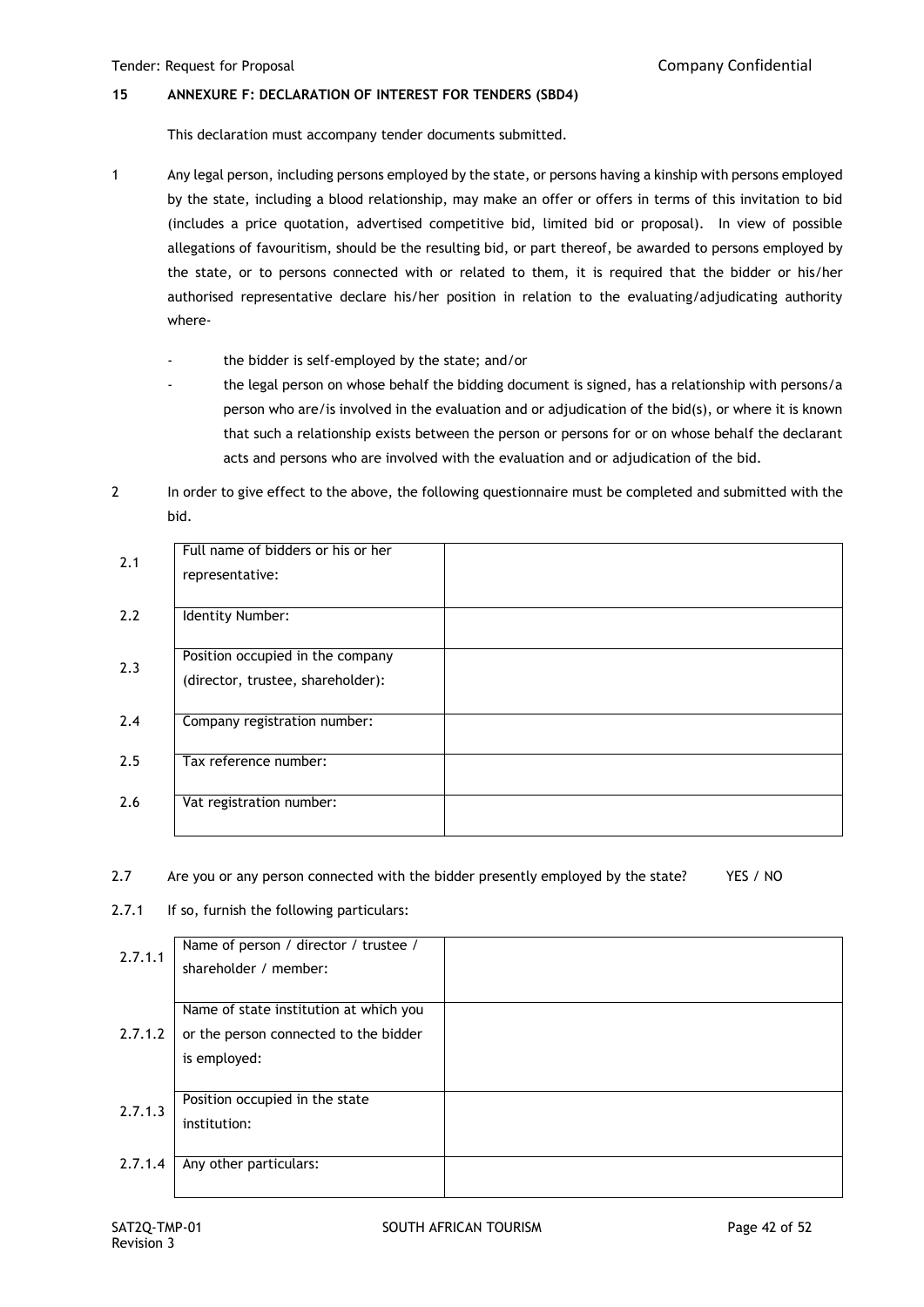- 2.7.2 If you are presently employed by the state, did you obtain the appropriate authority YES / NO to undertake remunerative work outside employment in the public sector?
- 2.7.2.1 If yes, did you attach proof of such authority to the bid document? YES / NO

(Note: Failure to submit proof of such authority, where applicable, may result in the disqualification of the bid)

2.7.2.2 If no, furnish reasons for the nonsubmission of such proof:

2.8 Did you or your spouse, or any of the company's directors/trustees/shareholders/members YES / NO or their spouses conduct business with the state in the previous twelve months?



2.9 Do you, or any person connected with the bidder, have any relationship (family, friend, YES / NO other) with a person employed by the state and who may be involved with the evaluation of this bid?

| 2.9.1 | If yes, furnish particulars: |  |
|-------|------------------------------|--|
|       |                              |  |

2.10 Are you, or any person connected with the bidder, aware of any relationship (family, friend, other) between any other bidder and any person employed by the state who YES / NO may be involved with the evaluation and or adjudication of this bid?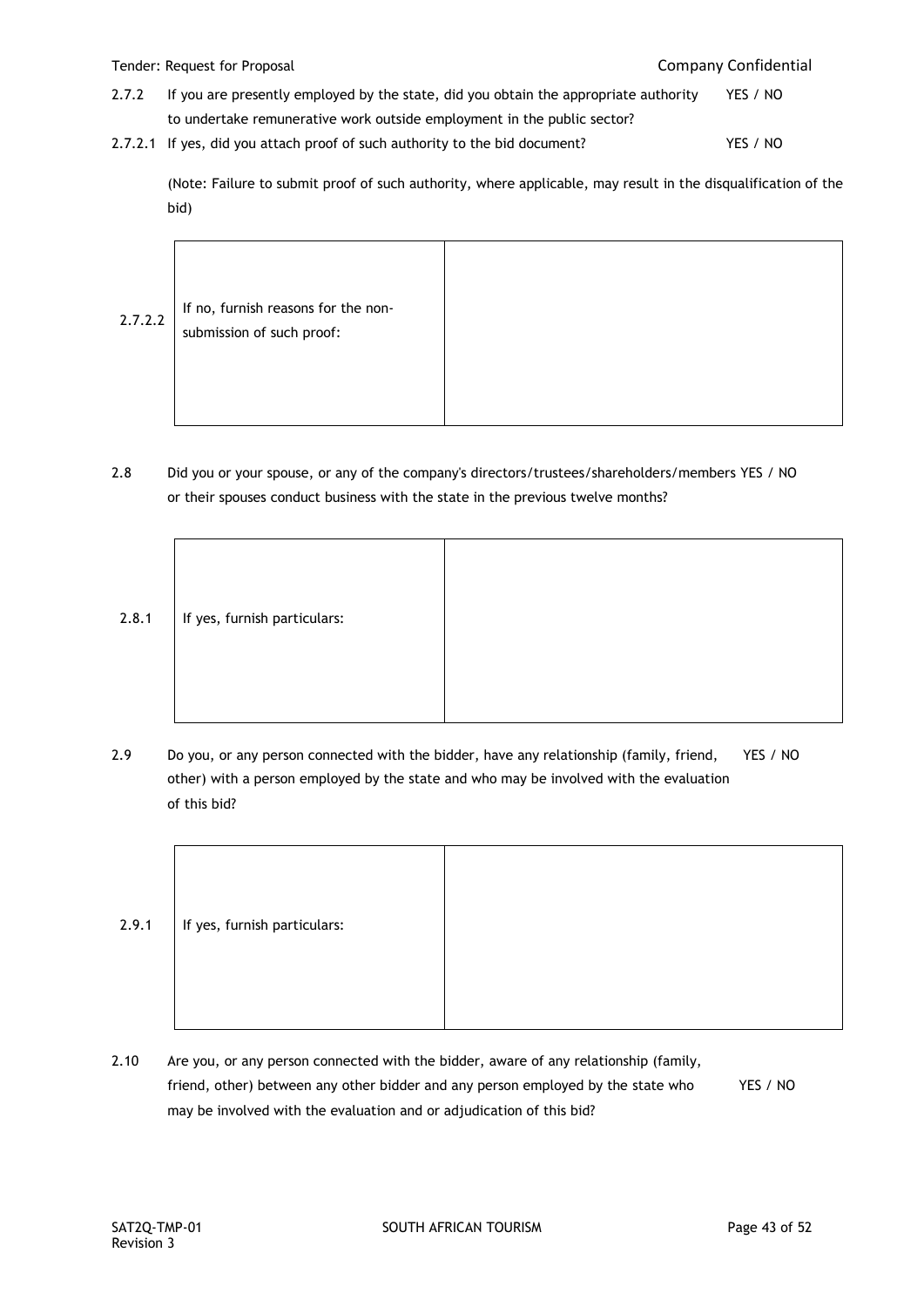.

| 2.10.1 | If yes, furnish particulars: |  |
|--------|------------------------------|--|
|--------|------------------------------|--|

2.11 Do you or any of the directors/trustees/shareholders/members of the company have YES / NO any interest in any other related companies whether or not they are bidding for this contract?

| 2.11.1 | If yes, furnish particulars: |  |
|--------|------------------------------|--|
|        |                              |  |

3 Full details of directors/trustees/members/shareholders

|     | Full Name | <b>Identity Number</b> | Personal Tax | State    |
|-----|-----------|------------------------|--------------|----------|
|     |           |                        | Reference    | Employee |
|     |           |                        | Number       | Number / |
|     |           |                        |              | Persal   |
|     |           |                        |              | Number   |
|     |           |                        |              |          |
| 3.1 |           |                        |              |          |
| 3.2 |           |                        |              |          |
| 3.3 |           |                        |              |          |
|     |           |                        |              |          |
| 3.4 |           |                        |              |          |
| 3.5 |           |                        |              |          |
| 3.6 |           |                        |              |          |
|     |           |                        |              |          |
| 3.7 |           |                        |              |          |
| 3.8 |           |                        |              |          |
|     |           |                        |              |          |
| 3.9 |           |                        |              |          |
|     |           |                        |              |          |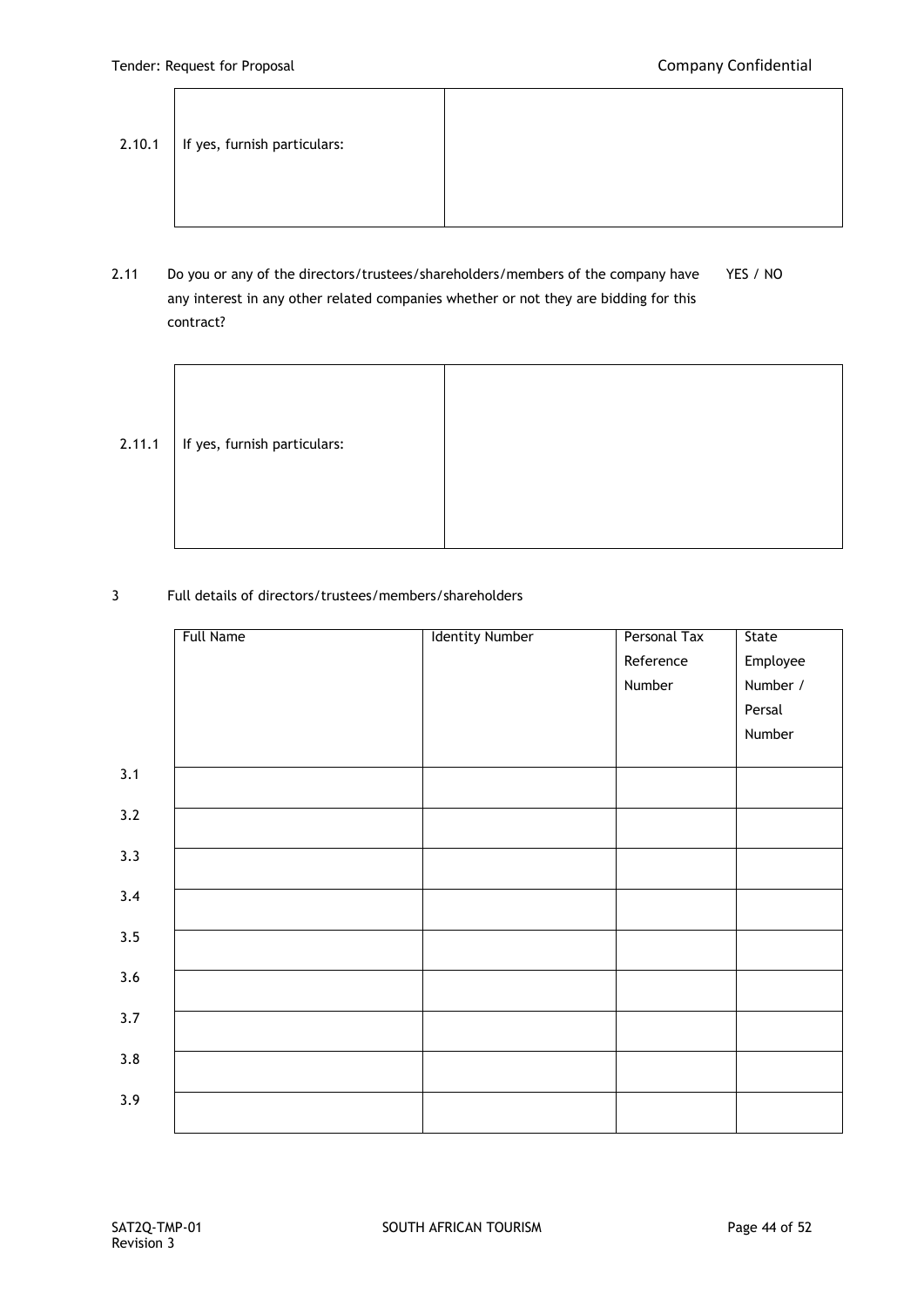4 DECLARATION

I, THE UNDERSIGNED (NAME)

CERTIFY THAT THE INFORMATION FURNISHED IN PARAGRAPHS 2 AND 3 ABOBE IS CORRECT.

I ACCEPT THAT THE STAE MAY REJECT THE BID OR ACT AGAINST ME IN TERMS OF PARAGRAPH 3 OF THE GENEREAL CONDITIONS OF CONTRACT SHOULD THIS DECLARATION PROVE TO BE FALSE.

SIGNATURE DATE

POSITION NAME OF

BIDDER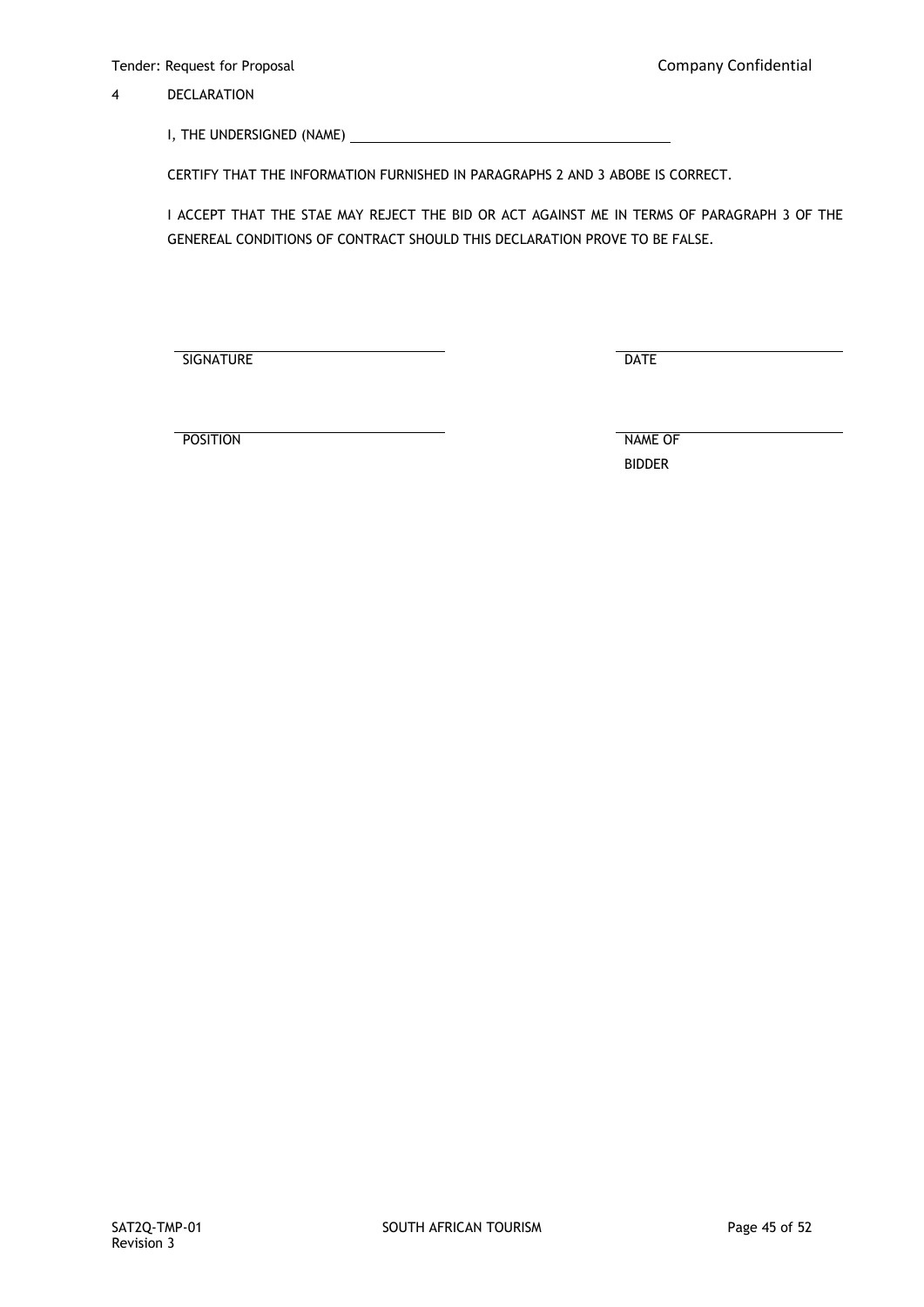# **16 ANNEXURE G – NATIONAL TREASURY CENTRALISED SUPPLIER DATABSE (this is only applicable for South African registered legal entities).)**

To demonstrate compliance to commercial information bidders are required to attach proof of their successful supplier registration on National Treasury's Centralized Supplier Database (CSD).

#### **SA Tourism will not consider any bids from bidders whose tax status is not valid on CSD.**

Bidders who are not registered on CSD can do so on<https://secure.csd.gov.za/>

In bids where Consortia / Joint Ventures / Sub-contractors are involved, each party must submit a separate centralized supplier database registration report.

**Failure to submit proof of CSD registration shall invalidate a tender and/or inclusion in any list or database of prospective suppliers.**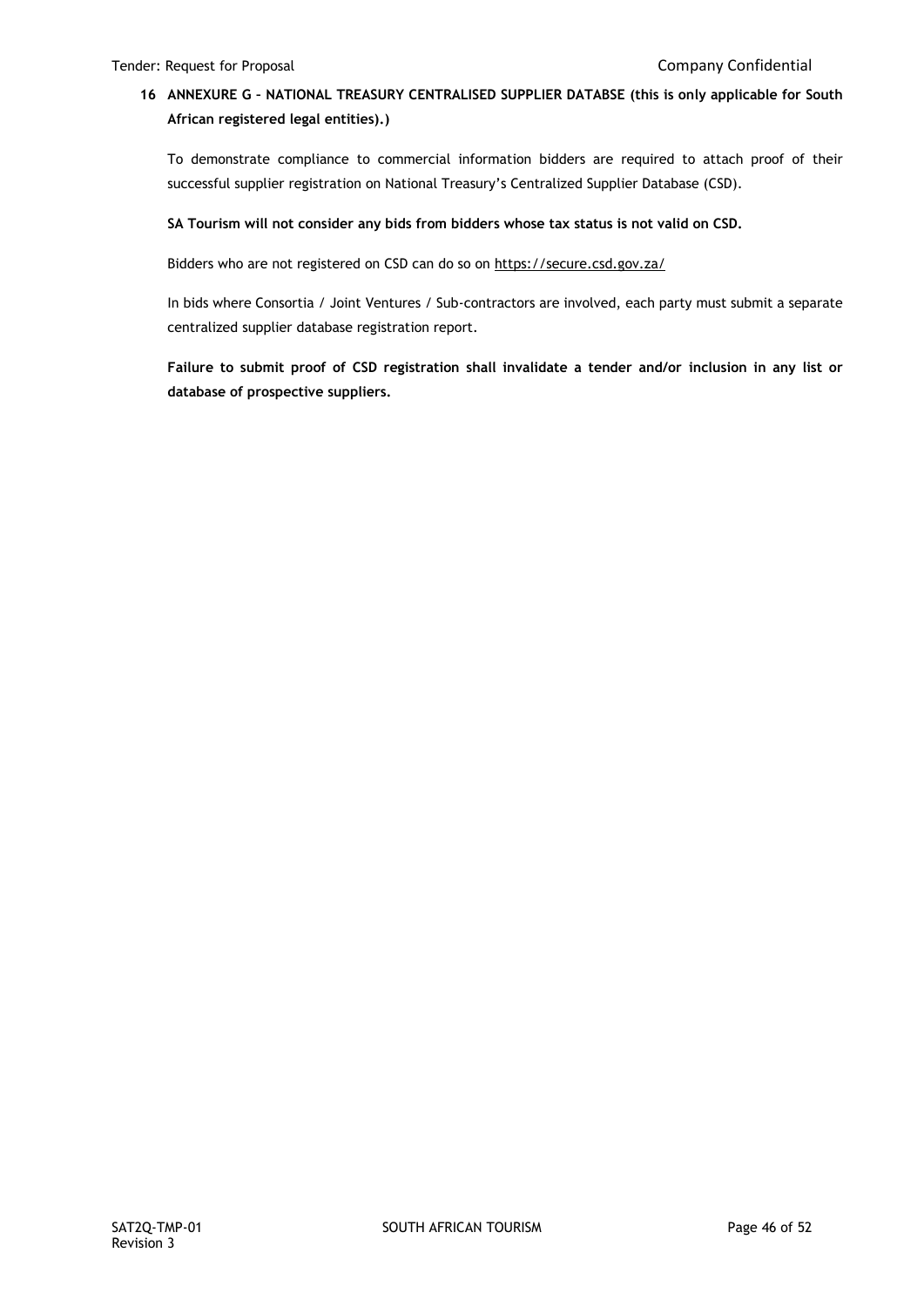## **17. ANNEXURE H - DECLARATION OF BIDDERS'S PAST SUPPLY CHAIN MANAGEMENT PRACTICES (SBD8)**

This Standard Bidding Document must form part of all bids invited.

It serves as a declaration to be used by institutions in ensuring that when goods and services are being procured, all reasonable steps are taken to combat the abuse of the supply chain management system.

The bid of any bidder may be disregarded if that bidder or any of its directors have-

- abused the institution's supply chain management system;
- committed fraud or any other improper conduct in relation to such system; or
- failed to perform on any previous contract.

In order to give effect to the above, the following questionnaire must be completed and submitted with the bid.

| Item   | Question                                                                                                                                                                                                                                      | Yes    | No        |
|--------|-----------------------------------------------------------------------------------------------------------------------------------------------------------------------------------------------------------------------------------------------|--------|-----------|
| 17.1   | Is the bidder or any of its directors listed on the National Treasury's Database of                                                                                                                                                           | Yes    | <b>No</b> |
|        | Restricted Suppliers as companies or persons prohibited from doing business with the<br>public sector?                                                                                                                                        | $\Box$ | ப         |
|        | (Companies or persons who are listed on this Database were informed in writing of this<br>restriction by the Accounting Officer/Authority of the institution that imposed the<br>restriction after the audi alteram partem rule was applied). |        |           |
|        | The Database of Restricted Suppliers now resides on the National Treasury's website<br>(www.treasury.gov.za) and can be accessed by clicking on its link at the bottom of the<br>home page.                                                   |        |           |
| 17.1.1 | If so, furnish particulars:                                                                                                                                                                                                                   |        |           |
| 17.2   | Is the bidder or any of its directors listed on the Register for Tender Defaulters in                                                                                                                                                         | Yes    | No        |
|        | terms of section 29 of the Prevention and Combating of Corrupt Activities Act (No 12<br>of 2004)?                                                                                                                                             | $\Box$ | П         |
|        | The Register for Tender Defaulters can be accessed on the National Treasury's<br>website (www.treasury.gov.za) by clicking on its link at the bottom of the home<br>page.                                                                     |        |           |
| 17.2.1 | If so, furnish particulars:                                                                                                                                                                                                                   |        |           |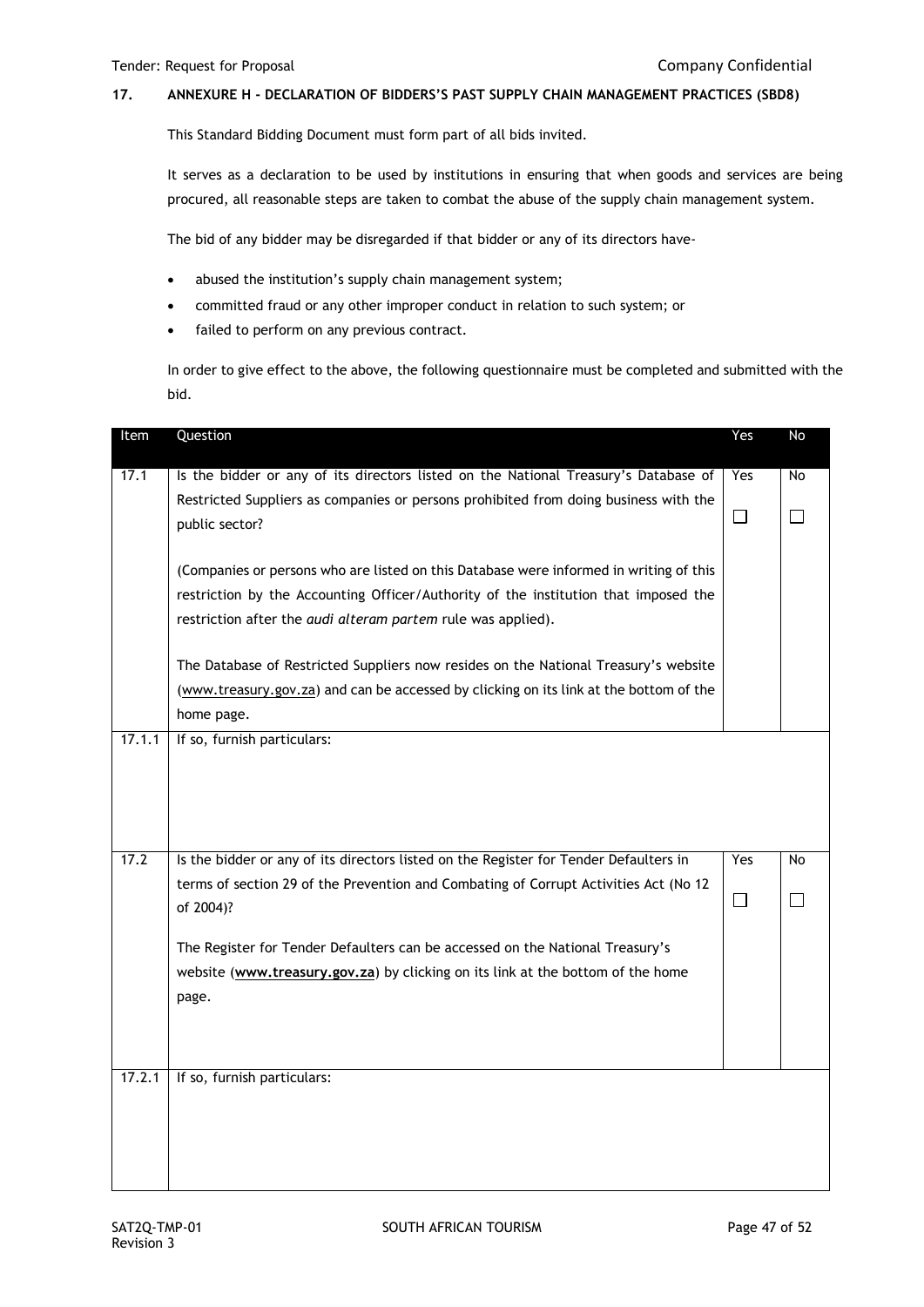| 17.3   | Was the bidder or any of its directors convicted by a court of law (including a court | Yes | No |
|--------|---------------------------------------------------------------------------------------|-----|----|
|        | outside of the Republic of South Africa) for fraud or corruption during the past five |     |    |
|        | years?                                                                                |     |    |
|        |                                                                                       |     |    |
|        |                                                                                       |     |    |
|        |                                                                                       |     |    |
|        |                                                                                       |     |    |
| 17.3.1 | If so, furnish particulars:                                                           |     |    |
|        |                                                                                       |     |    |
|        |                                                                                       |     |    |
|        |                                                                                       |     |    |
|        |                                                                                       |     |    |
|        |                                                                                       |     |    |
| 17.4   | Was any contract between the bidder and any organ of state terminated during the      | Yes | No |
|        | past five years on account of failure to perform on or comply with the contract?      |     |    |
|        |                                                                                       |     |    |
|        |                                                                                       |     |    |
|        |                                                                                       |     |    |
|        |                                                                                       |     |    |
| 17.4.1 | If so, furnish particulars:                                                           |     |    |
|        |                                                                                       |     |    |
|        |                                                                                       |     |    |
|        |                                                                                       |     |    |
|        |                                                                                       |     |    |
|        |                                                                                       |     |    |

## **CERTIFICATION**

I, the undersigned, (NAME IN FULL)  $\overline{\phantom{a}}$  = 0.000  $\overline{\phantom{a}}$  = 0.000  $\overline{\phantom{a}}$  , certify that the information furnished on this Declaration is true and correct.

I accept that, in addition to cancellation of a contract, action may be taken against me should this declaration, made on behalf of the tendering company, prove to be false.

Signature Date Date Date Date

Position **Name of bidder**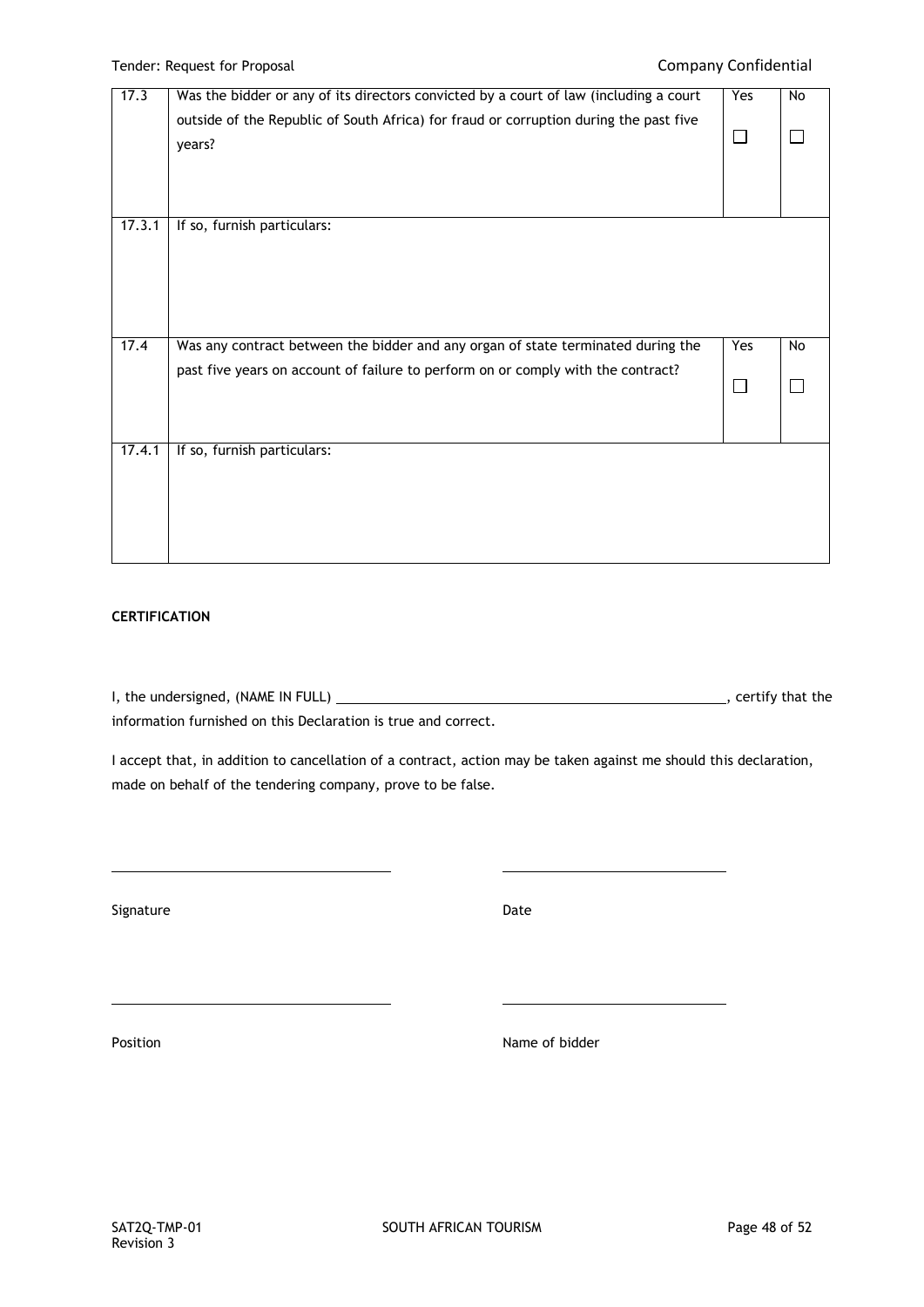#### **18. ANNEXURE K - CERTIFICATE OF INDEPENDENT BID DETERMINATION (SBD9)**

- 18.1 This Standard Bidding Document (SBD) must form part of all bids<sup>1</sup> invited.
- 18.2 Section 4 (1) (b) (iii) of the Competition Act No. 89 of 1998, as amended, prohibits an agreement between, or concerted practice by, firms, or a decision by an association of firms, if it is between parties in a horizontal relationship and if it involves collusive bidding (or bid rigging).² Collusive bidding is a *per se* prohibition meaning that it cannot be justified under any grounds.
- 18.3 Treasury Regulation 16A9 prescribes that accounting officers and accounting authorities must take all reasonable steps to prevent abuse of the supply chain management system and authorizes accounting officers and accounting authorities to:

a. disregard the bid of any bidder if that bidder or any of its directors have abused the institution's supply chain management system and or committed fraud or any other improper conduct in relation to such system.

b. cancel a contract awarded to a supplier of goods and services if the supplier committed any corrupt or fraudulent act during the bidding process or the execution of that contract.

This SBD serves as a certificate of declaration that would be used by institutions to ensure that, when bids are considered, reasonable steps are taken to prevent any form of bid-rigging.

In order to give effect to the above, the attached Certificate of Bid Determination (SBD 9) must be completed and submitted with the bid:

<sup>1</sup> Includes price quotations, advertised competitive bids, limited bids and proposals.

<sup>2</sup> Bid rigging (or collusive bidding) occurs when businesses, that would otherwise be expected to compete, secretly conspire to raise prices or lower the quality of goods and/or services for purchasers who wish to acquire goods and/or services through a bidding process. Bid rigging is, therefore, an agreement between competitors not to compete.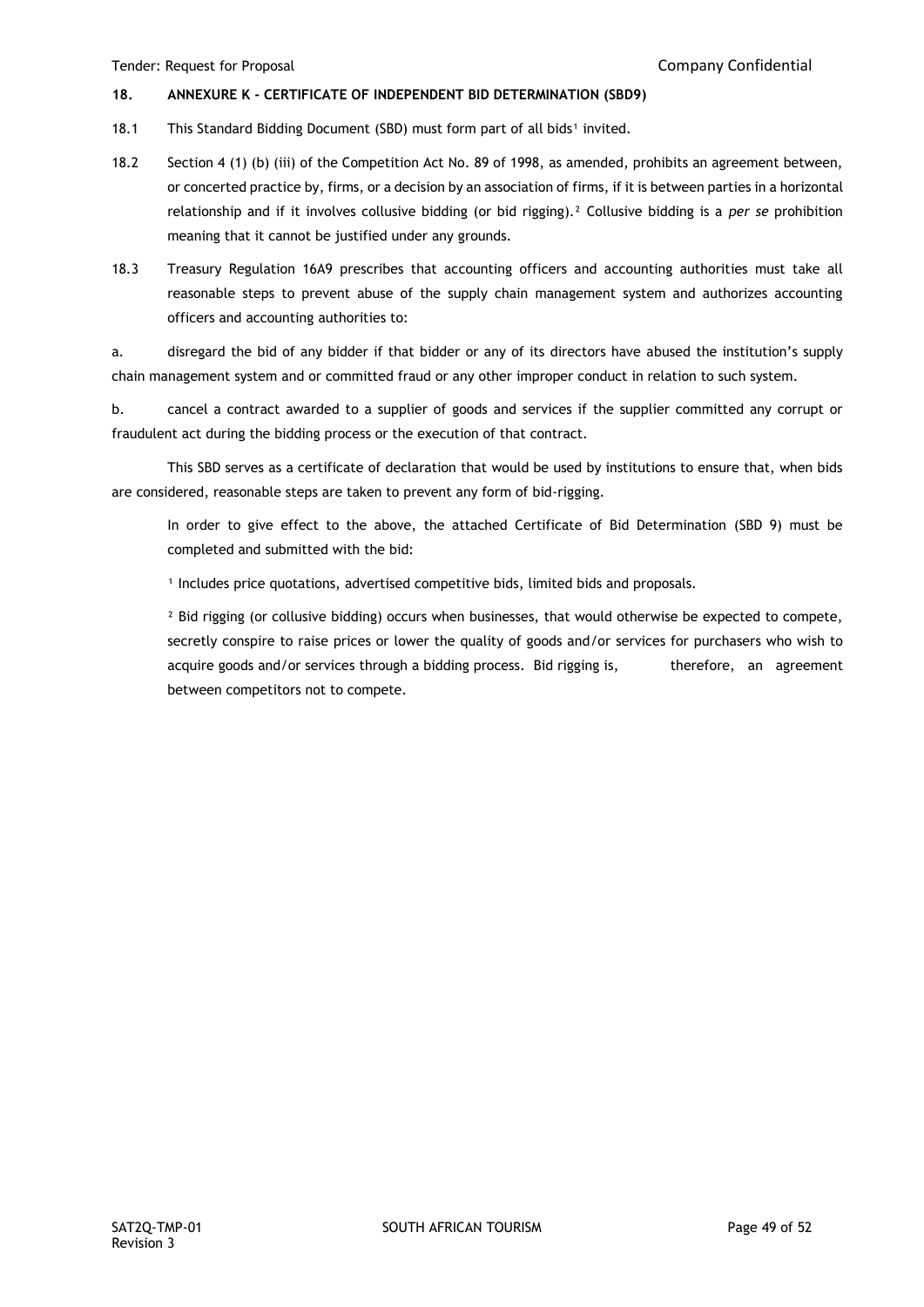#### **19. CERTIFICATE OF INDEPENDENT BID DETERMINATION (SBD9)**

I, the undersigned, in submitting the accompanying bid:

...................................................................................................................................

(Bid number and Description)

in response to the invitation for the bid made by:

#### **SOUTH AFRICAN TOURISM**

do hereby make the following statements that I certify to be true and complete in every respect:

I certify, on behalf of: …………………………………………………………………………………………………………………that:

(Name of Bidder)

- 19.1 I have read and I understand the contents of this Certificate;
- 19.2 I understand that the accompanying bid will be disqualified if this Certificate is found not to be true and complete in every respect;
- 19.3 I am authorized by the bidder to sign this Certificate, and to submit the accompanying bid, on behalf of the bidder;
- 19.4 Each person whose signature appears on the accompanying bid has been authorized by the bidder to determine the terms of, and to sign the bid, on behalf of the bidder;

19.5 For the purposes of this Certificate and the accompanying bid, I understand that the word "competitor" shall include any individual or organization, other than the bidder, whether or not affiliated with the bidder, who:

- (a) has been requested to submit a bid in response to this bid invitation;
- (b) could potentially submit a bid in response to this bid invitation, based on their qualifications, abilities or experience; and
- (c) provides the same goods and services as the bidder and/or is in the same line of business as the bidder.
- 19.6 The bidder has arrived at the accompanying bid independently from, and without consultation, communication, agreement or arrangement with any competitor. However communication between partners in a joint venture or consortium<sup>3</sup> will not be construed as collusive bidding.
- 19.7 In particular, without limiting the generality of paragraphs 6 above, there has been no consultation, communication, agreement or arrangement with any competitor regarding:
- (a) prices;
- (b) geographical area where product or service will be rendered (market allocation)
- (c) methods, factors or formulas used to calculate prices;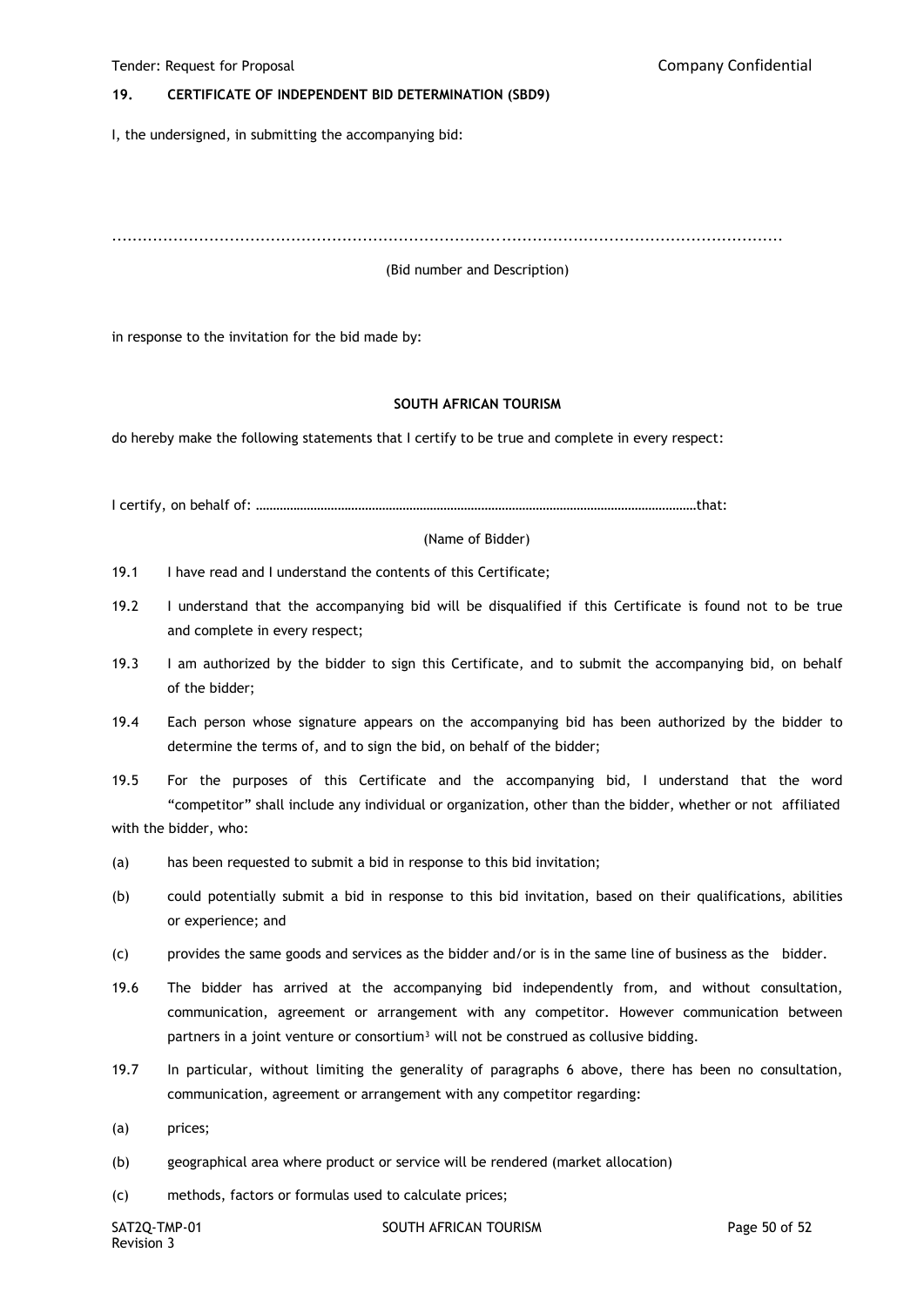- (d) the intention or decision to submit or not to submit, a bid;
- (e) the submission of a bid which does not meet the specifications and conditions of the bid; or
- (f) bidding with the intention not to win the bid.
- 19.8 In addition, there have been no consultations, communications, agreements or arrangements with any competitor regarding the quality, quantity, specifications and conditions or delivery particulars of the products or services to which this bid invitation relates.
- 19.9 The terms of the accompanying bid have not been, and will not be, disclosed by the bidder, directly or indirectly, to any competitor, prior to the date and time of the official bid opening or of the awarding of the contract.

<sup>3</sup> Joint venture or Consortium means an association of persons for the purpose of combining their expertise, property, capital, efforts, skill and knowledge in an activity for the execution of a contract.

19.10 I am aware that, in addition and without prejudice to any other remedy provided to combat any restrictive practices related to bids and contracts, bids that are suspicious will be reported to the Competition Commission for investigation and possible imposition of administrative penalties in terms of section 59 of the Competition Act No 89 of 1998 and or may be reported to the National Prosecuting Authority (NPA) for criminal investigation and or may be restricted from conducting business

with the public sector for a period not exceeding ten (10) years in terms of the Prevention and Combating of Corrupt Activities Act No 12 of 2004 or any other applicable legislation.

……………………………………………………………………… …………………………………………………………..

Signature Date

Position **Name of bidder Name of bidder** 

……………..………………………………………………………… ………………………………………………………..…..